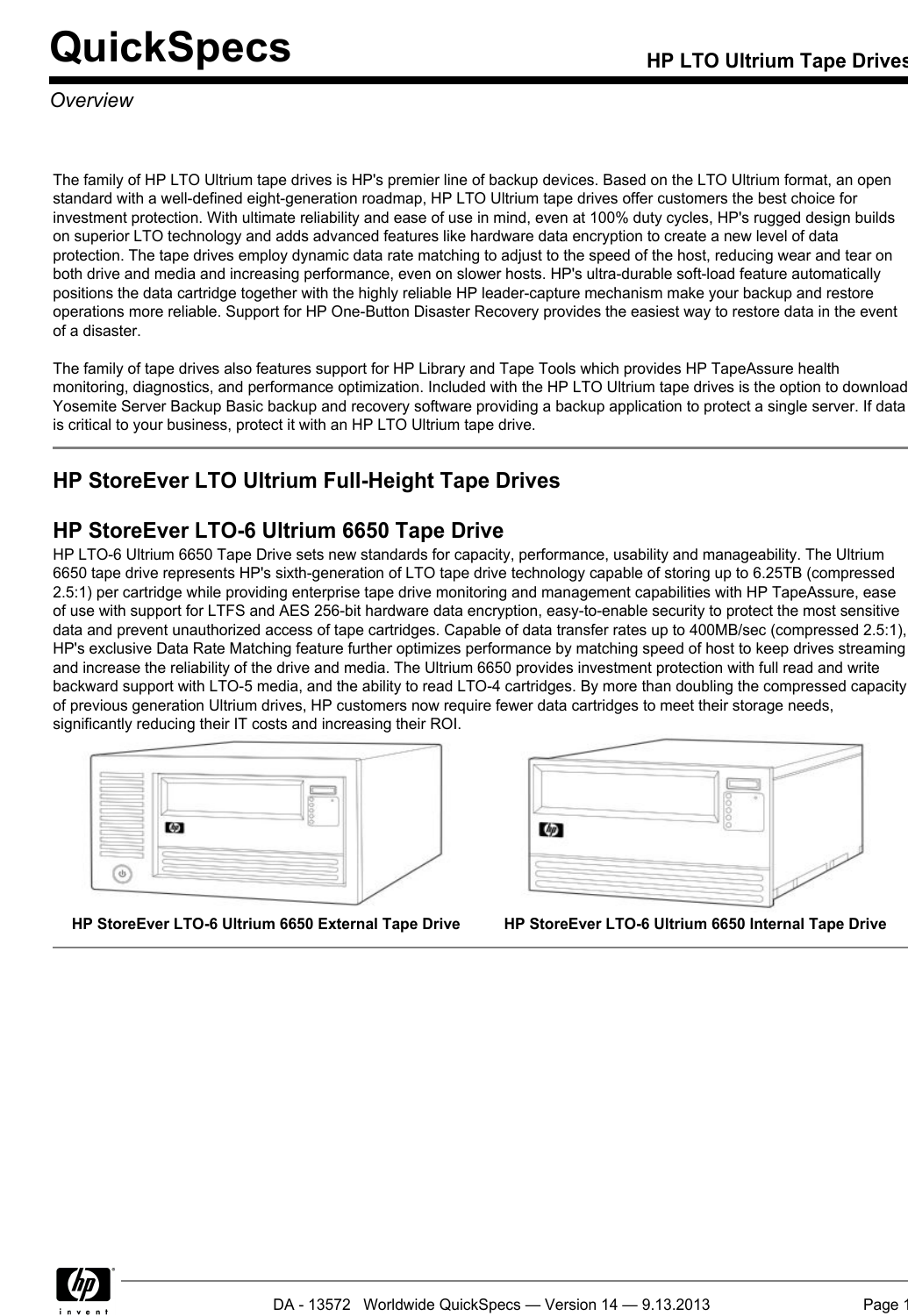*Overview*

## **HP StoreEver LTO Ultrium Full-Height Tape Drives**

## **HP StoreEver LTO-5 Ultrium 3280 Tape Drive**

The Ultrium 3280 represents HP's fifth-generation of LTO tape drive technology capable of storing up to 3TB per cartridge while providing enterprise tape drive monitoring and management capabilities with HP TapeAssure, ease of use with support for LTFS and AES 256-bit hardware data encryption, easy-to-enable security to protect the most sensitive data and prevent unauthorized access of tape cartridges. Capable of data transfer rates up to 280MB/sec, HP's exclusive Data Rate Matching feature further optimizes performance by matching speed of host to keep drives streaming and increase the reliability of the drive and media. The Ultrium 3280 provides investment protection with full read and write backward support with LTO-4 media, and the ability to read LTO-3 cartridge. By nearly doubling the capacity of previous generation Ultrium drives, HP customers now require fewer data cartridges to meet their storage needs, significantly reducing their IT costs and increasing their ROI.



⑩

**Ultrium 3280 External Tape Drive Ultrium 3280 Internal Tape Drive**



## **HP StoreEver LTO-4 Ultrium 1840 Tape Drive**

HP LTO-4 Ultrium 1840 Tape represents HP's fourth-generation of LTO tape drive technology capable of storing up to 1.6TB per cartridge while providing hardware-based data encryption to enable greater levels of security and unprecedented performance. AES 256-bit hardware data encryption provides easy-to-enable security to protect the most sensitive data and prevent unauthorized access of tape cartridges. By using Ultrium 1840 hardware data encryption, not only is data fully capable of being compressed therefore maximizing capacity, encrypted backups are completed without a loss in performance. Capable of data transfer rates up to 240MB/sec, HP's exclusive Data Rate Matching feature further optimizes performance by matching speed of host to keep drives streaming and increase the reliability of the drive and media. The Ultrium 1840 provides investment protection with full read and write support with LTO-3 media, and the ability to read LTO-2 cartridge. By doubling the capacity of previous generation Ultrium drives, HP customers now require fewer data cartridges to meet their storage needs, significantly reducing their IT costs and increasing their ROI.



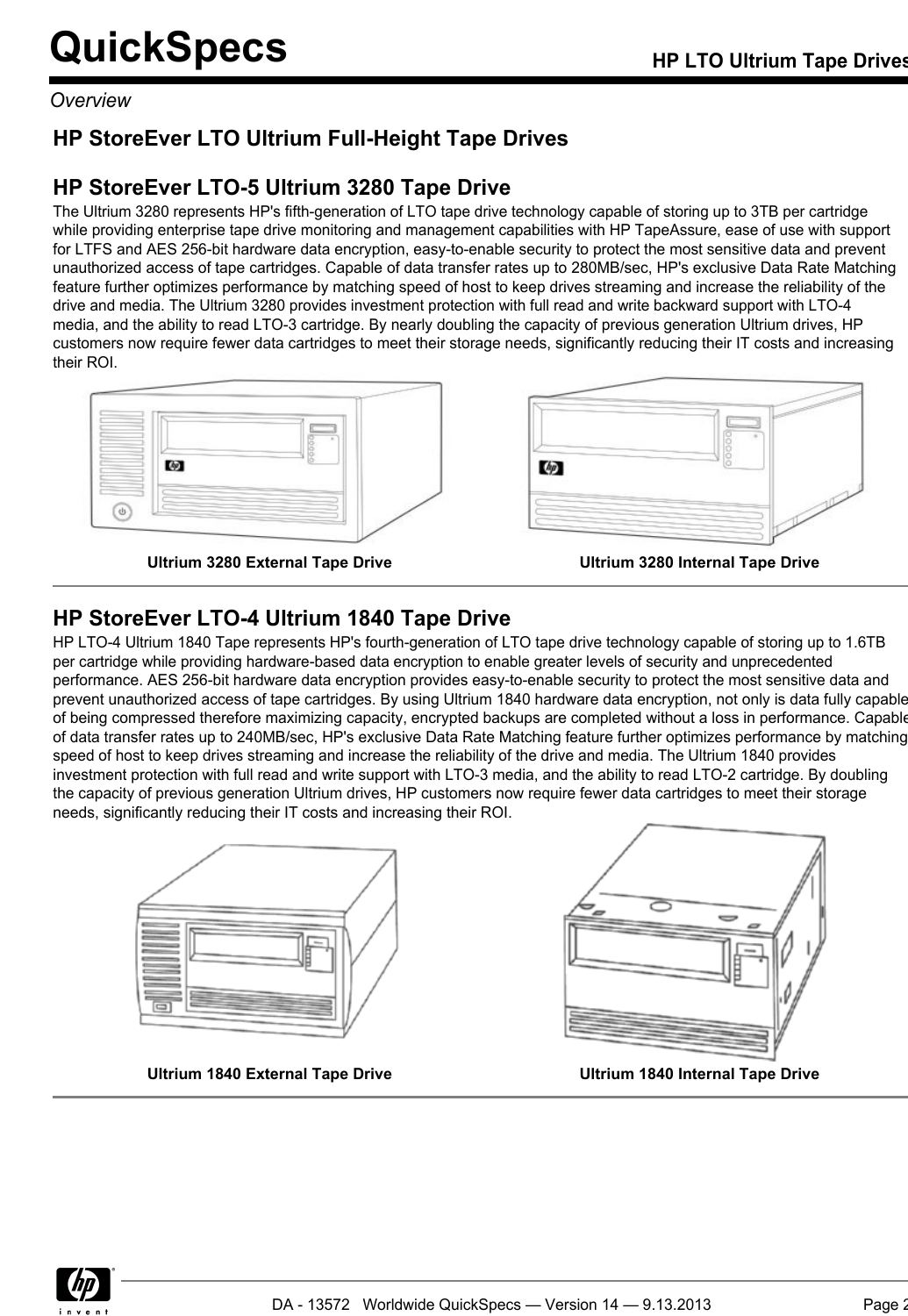*Models*

## **HP StoreEver LTO-6 Ultrium 6250 Tape Drive**

The HP LTO-6 Ultrium 6250 tape drive represents HP's sixth-generation of LTO tape drive technology capable of storing up to 6.25TB (compressed 2.5:1) per cartridge while providing enterprise tape drive monitoring and management capabilities with HP TapeAssure, ease of use with support for LTFS and AES 256-bit hardware data encryption easy-to-enable security to protect the most sensitive data and prevent unauthorized access of tape cartridges. Capable of data transfer rates up to 1.44TB/Hour (compressed 2.5:1), HP's exclusive Data Rate Matching feature further optimizes performance by matching speed of host to keep drives streaming and increase the reliability of the drive and media. HP LTO Ultrium half-height drives are designed for server customers in direct attached storage (DAS) environments where hard disk and system bottlenecks can impede data transfer rates. The Ultrium 6250 tape drives provides investment protection with full read and write backward support with LTO-5 media, and the ability to read LTO-4 cartridges. By more than doubling the compressed capacity of previous generation Ultrium drives, HP customers now require fewer data cartridges to meet their storage needs, significantly reducing their IT costs and increasing their ROI.



**HP StoreEver LTO-6 Ultrium 6250 External Tape Drive HP StoreEver LTO-6 Ultrium 6250 Internal Tape Drive**

### **HP StoreEver LTO-5 Ultrium 3000 Tape Drive**

The HP LTO-5 Ultrium 3000 represents HP's fifth-generation of LTO tape drive technology capable of storing up to 3TB per cartridge while providing enterprise tape drive monitoring and management capabilities with HP TapeAssure and AES 256-bit hardware data encryption easy-to-enable security to protect the most sensitive data and prevent unauthorized access of tape cartridges. Capable of data transfer rates up to 1TB/Hour HP's exclusive Data Rate Matching feature further optimizes performance by matching speed of host to keep drives streaming and increase the reliability of the drive and media. HP LTO Ultrium half-height drives are designed for server customers in direct attached storage (DAS) environments where hard disk and system bottlenecks can impede data transfer rates. The Ultrium 3000 provides investment protection with full read and write backward support with LTO-4 media, and the ability to read LTO-3 cartridge. By nearly doubling the capacity of previous generation Ultrium drives, HP customers now require fewer data cartridges to meet their storage needs, significantly reducing their IT costs and increasing their ROI.





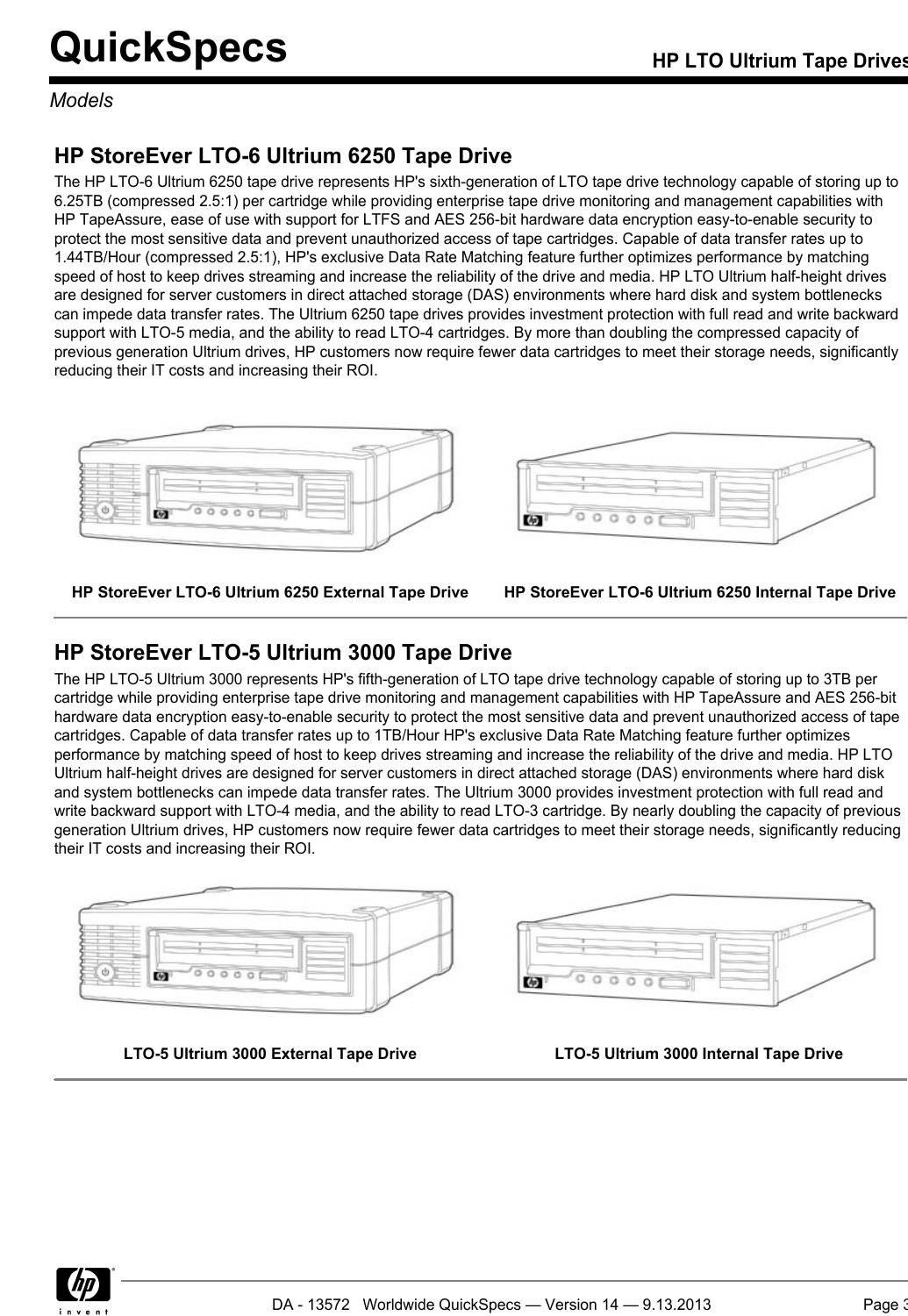### *Models*

## **HP StoreEver LTO-4 Ultrium 1760 Tape Drive**

The HP LTO-4 Ultrium 1760 Tape Drive is HP's fourth-generation of half-height LTO tape drive technology capable of storing up to 1.6 TB per cartridge in under 3 hours. Available in both SCSI and SAS models, HP Ultrium half-height drives are designed for server customers in direct attached storage (DAS) environments where hard disk and system bottlenecks can impede data transfer rates. To further protect the most sensitive data, AES 256-bit hardware data encryption provides easyto-enable security to prevent unauthorized access of tape cartridges. By using LTO-4 hardware data encryption, not only is data fully capable of being compressed therefore maximizing capacity, encrypted backups are completed without a loss in performance. Capable of data transfer rates up to 160 MB/sec, HP's exclusive Data Rate Matching feature further optimizes performance by matching speed of host to keep drives streaming and enabling the fastest performance of any tape drive in the industry. The Ultrium 1760 provides investment protection with full read and write support with LTO-4 and LTO-3 media, and the ability to read LTO-2 cartridge. By doubling the capacity of previous generation Ultrium drives, HP customers now require fewer data cartridges to meet their storage needs, significantly reducing their IT costs and increasing their ROI.



**LTO-4 Ultrium 1760 External Tape Drive LTO-4 Ultrium 1760 Internal Tape Drive**

## **HP StoreEver LTO-3 Ultrium 920 Tape Drive**

The HP LTO-3 Ultrium 920 tape drive is HP's third generation of half-height LTO tape drive technology. The Ultrium 920 delivers a compressed storage capacity of 800 GB per data cartridge and a compressed data transfer rate of 432 GB per hour, two and a half times faster than the previous generation Ultrium 448 tape drive. Available in both SCSI and SAS models, the Ultrium 920 is ideal for midrange and departmental servers. The Ultrium 920 Tape Drive is fully read and write compatible with all second-generation Ultrium drives and media and offers further investment protection through its backward-read compatibility with first-generation Ultrium media. For IT organizations with stringent, long-term data retention requirements, the Ultrium 920's WORM (Write-Once, Read-Many) data protection feature offers a simple and secure method for archiving records as part of a compliance solution to meet the toughest of industry regulations.

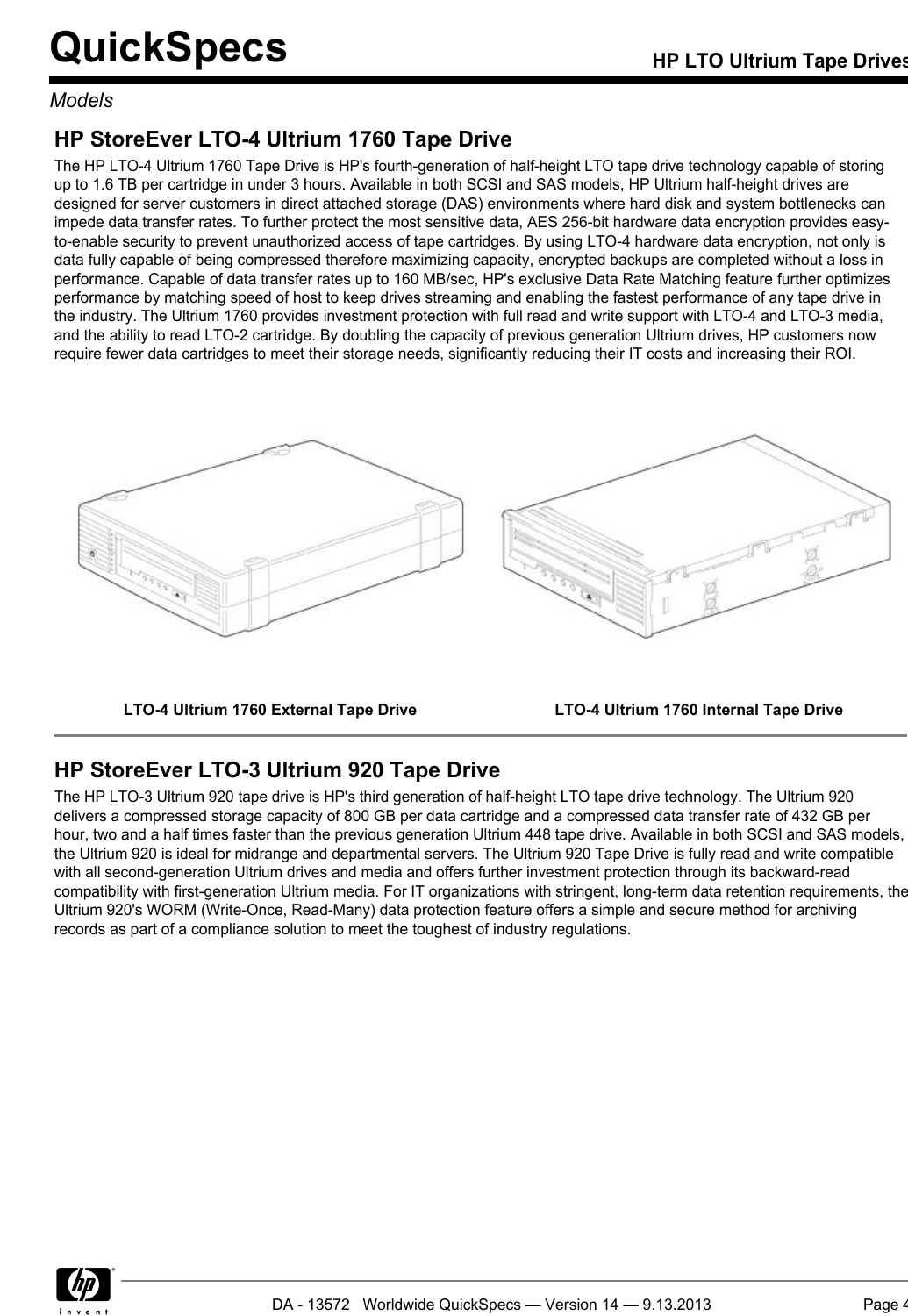*Models*



**LTO-3 Ultrium 920 External Tape Drive LTO-3 Ultrium 920 Internal Tape Drive**

## **HP StoreEver LTO-2 Ultrium 448 Tape Drive**

The HP LTO-2 Ultrium 448 tape drive is HP's second generation of half-height LTO tape drive technology. Offering a choice of both SCSI and SAS models, this midrange capacity, low cost tape drive delivers a compressed storage capacity of 400 GB per data cartridge and a compressed data transfer rate of 172 GB per hour, double the capacity and one and a half times the performance of the Ultrium 232 tape drive. The Ultrium 448 tape drive is fully read and write compatible with all first- and second-generation Ultrium drives and media. These features, combined with low pricing, make the Ultrium 448 the ideal direct-attach and network backup solution for entry-level and midrange servers where capacity and low cost of ownership are critical. New SAS-based models allow for direct connect to SAS-based HP ProLiant servers via embedded SAS controller or SAS HBA.





**LTO-2 Ultrium 448 External Tape Drive LTO-2 Ultrium 448 Internal Tape Drive**

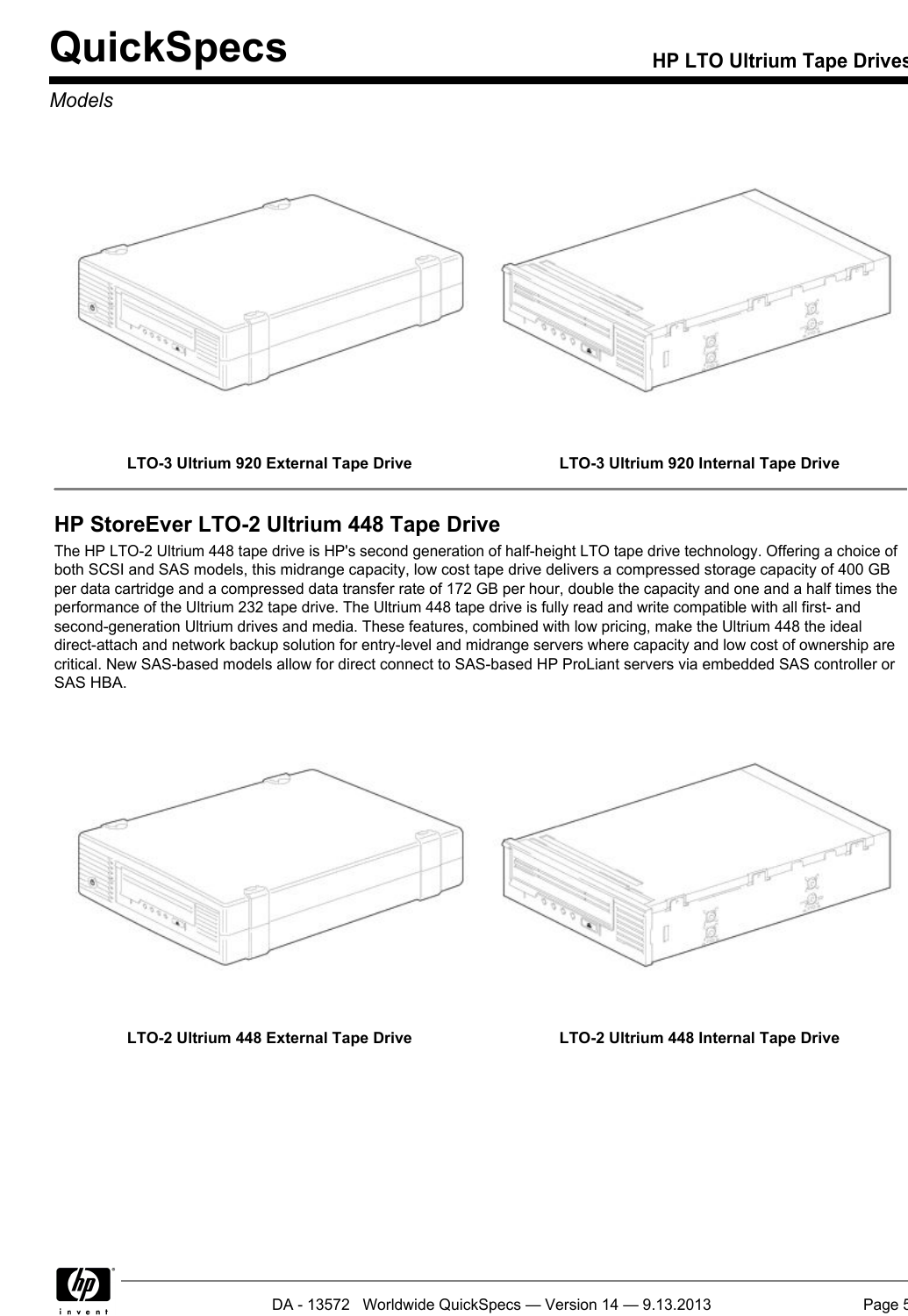### *Features*

## **Key Features**

- **High-Capacity:** Large-capacity drive capable of storing up to 6.25TB (with LTO-6) of compressed storage on a single cartridge, requiring fewer data cartridges to meet storage needs, significantly reducing IT and archiving costs
- **Ease of use with LTFS and HP StoreOpen** providing a self-describing file system with HP LTO-5 and LTO-6 cartridges, which enables the combined archiving benefits of application independence, transportability and protection from obsolescence.
- **Secure:** AES 256 bit data encryption and support for WORM media provide a secure method for long-term retention of critical data records
- **Fast:** Fast data transfer rate up to 400MB/sec (LTO-6 compressed) to meet demands of even the tightest backup window
- **Manageable:** HP Library and Tape Tools (LTT) provides HP TapeAssure health monitoring and operational information on performance and utilization for peace of mind and to allow you to optimize your configuration to get the most out of your drives and media as well as help with installation and troubleshooting Affordable: high capacity combined with low media cost delivers an exceptionally low cost of ownership and ensures a faster return on investment
- **Reliable:** HP's exclusive data rate matching feature automatically adjusts the drive's read and write speed based on the server and network environment, which increases performance, reduces mechanical wear on the drive, and extends tape life. Soft-load feature automatically takes the data cartridge and moves it into the load position. Advanced tape leader capture design ensures fail-safe cartridge loading. Active head cleaning provides automated cleaning that increases head life and reduces the need for using the cleaning cartridge. Lower power consumption for maximum reliability with minimum environmental costs
- **Compatible:** qualified/tested on all industry-leading operating systems, backup software and servers. Fully read-andwrite compatible with LTO Ultrium drives and media from other manufacturers
- **Agile:** choice of models including internal, external, array module, and rack-mount to meet your backup configuration needs inside and outside of the server
- **Value:** Includes the option to download Yosemite Server Backup Basic backup and recovery software, see: [www.barracudaware.com/ysbbasic](http:%5C%5Cwww.barracudaware.com/ysbbasic)
- **Investment Protection:** delivers a compelling technology roadmap that offers higher capacity and performance tape solutions with backward read and write compatibility for previous drive generations
- **Open:** based on the LTO technology open standard, delivering customers a greater choice of vendors and solutions without compromising compatibility across Ultrium products

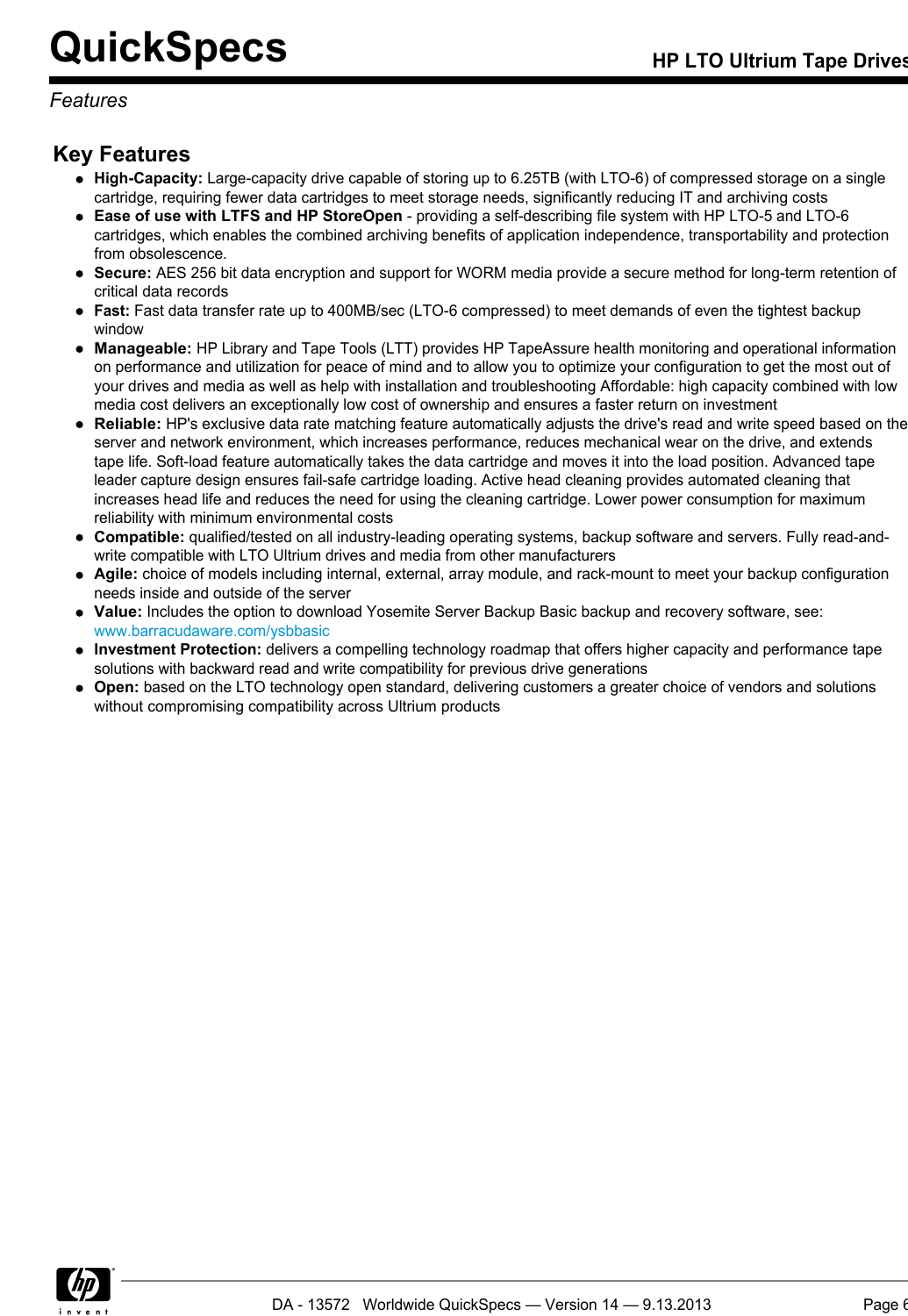## *Product Highlights*

**LTO Ultrium Technology**

Linear Tape-Open technology was developed by three leaders in the storage industry - HP, IBM, and Quantum - who brought together their combined expertise in tape technology to develop an entirely new format based on the best of existing technologies. Because LTO Ultrium technology was a new format, it required no cumbersome support of legacy formats, so it could be designed without compromising on reliability or performance. The LTO Program, a consortium of the three technology provider companies, has developed a well-defined six-generation roadmap.

Ultrium LTO-2 tape drive technologies from HP use a linear format of 384 tracks and 512 tracks (respectively), writing eight tracks simultaneously. Ultrium LTO-3, LTO-4, LTO-5 and the new LTO-6 tape drive features a breakthrough in recording technology by writing sixteen tracks simultaneously on a linear format of 704 tracks, 896 tracks 1280 tracks and 2176 tracks (respectively). The data is written in a serpentine pattern; the tape reverses direction after each set of tracks is written. This provides higher density recording, enabling customers to lower costs and increase efficiency by storing more data on a single tape in an industry standard format.

The LTO standard for backward compatibility is to write back one generation and read back two generations; therefore:

- First-generation LTO Ultrium drives (HP Ultrium 230, HP Ultrium 232) read and write LTO 1 media
- Second-generation LTO Ultrium drives (HP Ultrium 460, HP Ultrium 448) read and write LTO 1 and LTO 2 media.
- Third-generation LTO Ultrium drives (HP Ultrium 920, Ultrium 960) read and write LTO 2 and LTO 3 media and also read LTO 1 media.
- Fourth-generation LTO Ultrium drives (Ultrium 1840, Ultrium 1760) read and write LTO 3 and LTO 4 media and also read LTO 2 media.
- Fifth-generation LTO Ultrium drives (Ultrium 3280, Ultrium 3000) read and write LTO 4 and LTO 5 media and also read LTO 3 media.
- Sixth-generation LTO Ultrium drives (Ultrium 6650, Ultrium 6250) read and write LTO 5 and LTO 6 media and also read LTO 4 media.

As part of the LTO open standard, all HP tape drives and media offer the same standards of compatibility with tape drives and media manufactured by other LTO vendors.

LTO data compression (LTO-DC) is an enhanced version of Advanced Lossless Data Compression (ALDC) hardware compression. Compression is automatically turned off if the compressed data would cause an overall expansion in data size, hence optimizing the available capacity on the media. Data compression is also turned off if data is found to be uncompressible; thus, allowing for better data scans. The system is used in all LTO Ultrium tape drives.

The decision about which tape technology you should buy next should be based on your future, not your past, investment. Choose the LTO Ultrium format when you need the following advantages:

- Maximum reliability, capacity and performance
- Compatibility with a broad range of operating systems and servers (e.g., a mixed system environment)
- A legacy-free technology that uses the best attributes from a wide range of tape technologies without any compromises for backward compatibility requirements
- A solid roadmap for future generations of the technology
- An open format available from multiple vendors
- Lowest media cost of any 'superdrive' tape technology

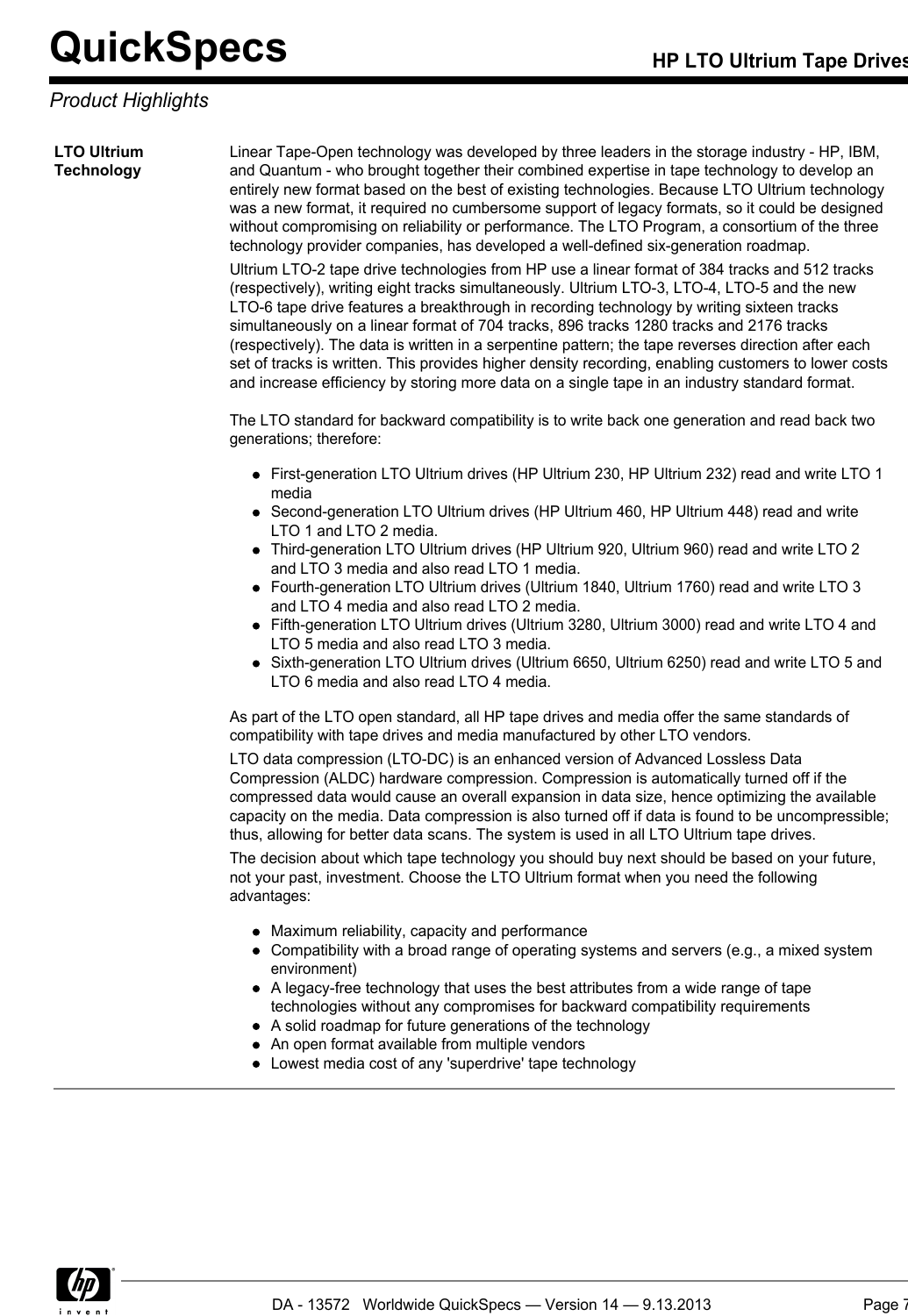### *Product Highlights*

| • AES 256-bit Encryption<br>O Easy-to-enable encryption for a secure backup<br>O Helps prevent unauthorized accessed of tape media if cartridges are lost or stolen<br>O Eliminates the need to purchase and manage additional h/w<br>• No loss in performance of backup<br>The Yosemite Server Backup Basic backup and recovery software supports LTO-4, LTO-5<br>and LTO-6 encryption and makes writing encrypted backups simple. A passphrase is<br>entered and Yosemite Server Backup Basic creates and manages the encryption key. For<br>more information visit: http://www.hp.com/go/encryption<br>HP TapeAssure makes managing, optimizing and archiving on the HP LTO Ultrium tape drives<br>easier. This tool provides additional management and monitoring capabilities including:<br>• Life and health information for media and drives<br>• Information on media and drive utilization and operational performance<br>• Notifications of drive and media characteristics that fall below HP recommended standards<br>TapeAssure health reports and alerts give you peace of mind knowing the condition of the drives,<br>the tapes and the data on each tape. TapeAssure monitors every backup to ensure the highest<br>standards of reliability, sends alerts when these standards are not met, and ensures that you can<br>maintain the drives and tapes used in an archive environment to have the highest integrity.<br>HP TapeAssure is included as part of HP Library and TapeTools for Windows users from LTT 5.0<br>onwards. Instructions and downloads of HP Library and Tape Tools are available at:<br>http://www.hp.com/suppport/tapetools<br>LTFS makes tape self-describing, file-based, and easy-to-use, it also provides users with the<br>ability to use standard file operations on tape media for accessing, managing and sharing files<br>with an interface that behaves just like a hard disk. In addition, LTFS provides the ability to share<br>data across platforms, as you would with a USB drive or memory stick. Simply load a tape into the<br>drive, mount it into the file system, and it becomes visible as a disk.<br>For more information, including user guide, downloads and compatibility, visit:<br>www.hp.com/go/ltfs<br>HP StoreOpen Standalone is a free software application that helps LTFS users to use and<br>manage single tape drives. | <b>Hardware Based</b><br><b>Encryption</b>      | HP LTO-4, 5 and 6 LTO Ultrium tape drives support hardware-based encryption to enable greater<br>levels of security: |  |  |
|----------------------------------------------------------------------------------------------------------------------------------------------------------------------------------------------------------------------------------------------------------------------------------------------------------------------------------------------------------------------------------------------------------------------------------------------------------------------------------------------------------------------------------------------------------------------------------------------------------------------------------------------------------------------------------------------------------------------------------------------------------------------------------------------------------------------------------------------------------------------------------------------------------------------------------------------------------------------------------------------------------------------------------------------------------------------------------------------------------------------------------------------------------------------------------------------------------------------------------------------------------------------------------------------------------------------------------------------------------------------------------------------------------------------------------------------------------------------------------------------------------------------------------------------------------------------------------------------------------------------------------------------------------------------------------------------------------------------------------------------------------------------------------------------------------------------------------------------------------------------------------------------------------------------------------------------------------------------------------------------------------------------------------------------------------------------------------------------------------------------------------------------------------------------------------------------------------------------------------------------------------------------------------------------------------------------------------------------------------------------------------------------------|-------------------------------------------------|----------------------------------------------------------------------------------------------------------------------|--|--|
|                                                                                                                                                                                                                                                                                                                                                                                                                                                                                                                                                                                                                                                                                                                                                                                                                                                                                                                                                                                                                                                                                                                                                                                                                                                                                                                                                                                                                                                                                                                                                                                                                                                                                                                                                                                                                                                                                                                                                                                                                                                                                                                                                                                                                                                                                                                                                                                                    |                                                 |                                                                                                                      |  |  |
|                                                                                                                                                                                                                                                                                                                                                                                                                                                                                                                                                                                                                                                                                                                                                                                                                                                                                                                                                                                                                                                                                                                                                                                                                                                                                                                                                                                                                                                                                                                                                                                                                                                                                                                                                                                                                                                                                                                                                                                                                                                                                                                                                                                                                                                                                                                                                                                                    |                                                 |                                                                                                                      |  |  |
|                                                                                                                                                                                                                                                                                                                                                                                                                                                                                                                                                                                                                                                                                                                                                                                                                                                                                                                                                                                                                                                                                                                                                                                                                                                                                                                                                                                                                                                                                                                                                                                                                                                                                                                                                                                                                                                                                                                                                                                                                                                                                                                                                                                                                                                                                                                                                                                                    | <b>TapeAssure</b>                               |                                                                                                                      |  |  |
|                                                                                                                                                                                                                                                                                                                                                                                                                                                                                                                                                                                                                                                                                                                                                                                                                                                                                                                                                                                                                                                                                                                                                                                                                                                                                                                                                                                                                                                                                                                                                                                                                                                                                                                                                                                                                                                                                                                                                                                                                                                                                                                                                                                                                                                                                                                                                                                                    |                                                 |                                                                                                                      |  |  |
|                                                                                                                                                                                                                                                                                                                                                                                                                                                                                                                                                                                                                                                                                                                                                                                                                                                                                                                                                                                                                                                                                                                                                                                                                                                                                                                                                                                                                                                                                                                                                                                                                                                                                                                                                                                                                                                                                                                                                                                                                                                                                                                                                                                                                                                                                                                                                                                                    |                                                 |                                                                                                                      |  |  |
|                                                                                                                                                                                                                                                                                                                                                                                                                                                                                                                                                                                                                                                                                                                                                                                                                                                                                                                                                                                                                                                                                                                                                                                                                                                                                                                                                                                                                                                                                                                                                                                                                                                                                                                                                                                                                                                                                                                                                                                                                                                                                                                                                                                                                                                                                                                                                                                                    |                                                 |                                                                                                                      |  |  |
|                                                                                                                                                                                                                                                                                                                                                                                                                                                                                                                                                                                                                                                                                                                                                                                                                                                                                                                                                                                                                                                                                                                                                                                                                                                                                                                                                                                                                                                                                                                                                                                                                                                                                                                                                                                                                                                                                                                                                                                                                                                                                                                                                                                                                                                                                                                                                                                                    | <b>Linear Tape File</b><br><b>System (LTFS)</b> |                                                                                                                      |  |  |
|                                                                                                                                                                                                                                                                                                                                                                                                                                                                                                                                                                                                                                                                                                                                                                                                                                                                                                                                                                                                                                                                                                                                                                                                                                                                                                                                                                                                                                                                                                                                                                                                                                                                                                                                                                                                                                                                                                                                                                                                                                                                                                                                                                                                                                                                                                                                                                                                    |                                                 |                                                                                                                      |  |  |
|                                                                                                                                                                                                                                                                                                                                                                                                                                                                                                                                                                                                                                                                                                                                                                                                                                                                                                                                                                                                                                                                                                                                                                                                                                                                                                                                                                                                                                                                                                                                                                                                                                                                                                                                                                                                                                                                                                                                                                                                                                                                                                                                                                                                                                                                                                                                                                                                    | <b>HP StoreOpen</b><br><b>Standalone</b>        |                                                                                                                      |  |  |
| feel. It is installed automatically as part of the LTFS package and it completely removes the need<br>for low-level terminal commands by guiding users through the full process of select, prepare and<br>mount an LTFS cartridge.                                                                                                                                                                                                                                                                                                                                                                                                                                                                                                                                                                                                                                                                                                                                                                                                                                                                                                                                                                                                                                                                                                                                                                                                                                                                                                                                                                                                                                                                                                                                                                                                                                                                                                                                                                                                                                                                                                                                                                                                                                                                                                                                                                 |                                                 | Available for Windows and Mac environments, it provides a native GUI with a familiar look and                        |  |  |
| For more information, including user guide, downloads and compatibility, visit:<br>http://www.hp.com/go/HPStoreOpen                                                                                                                                                                                                                                                                                                                                                                                                                                                                                                                                                                                                                                                                                                                                                                                                                                                                                                                                                                                                                                                                                                                                                                                                                                                                                                                                                                                                                                                                                                                                                                                                                                                                                                                                                                                                                                                                                                                                                                                                                                                                                                                                                                                                                                                                                |                                                 |                                                                                                                      |  |  |

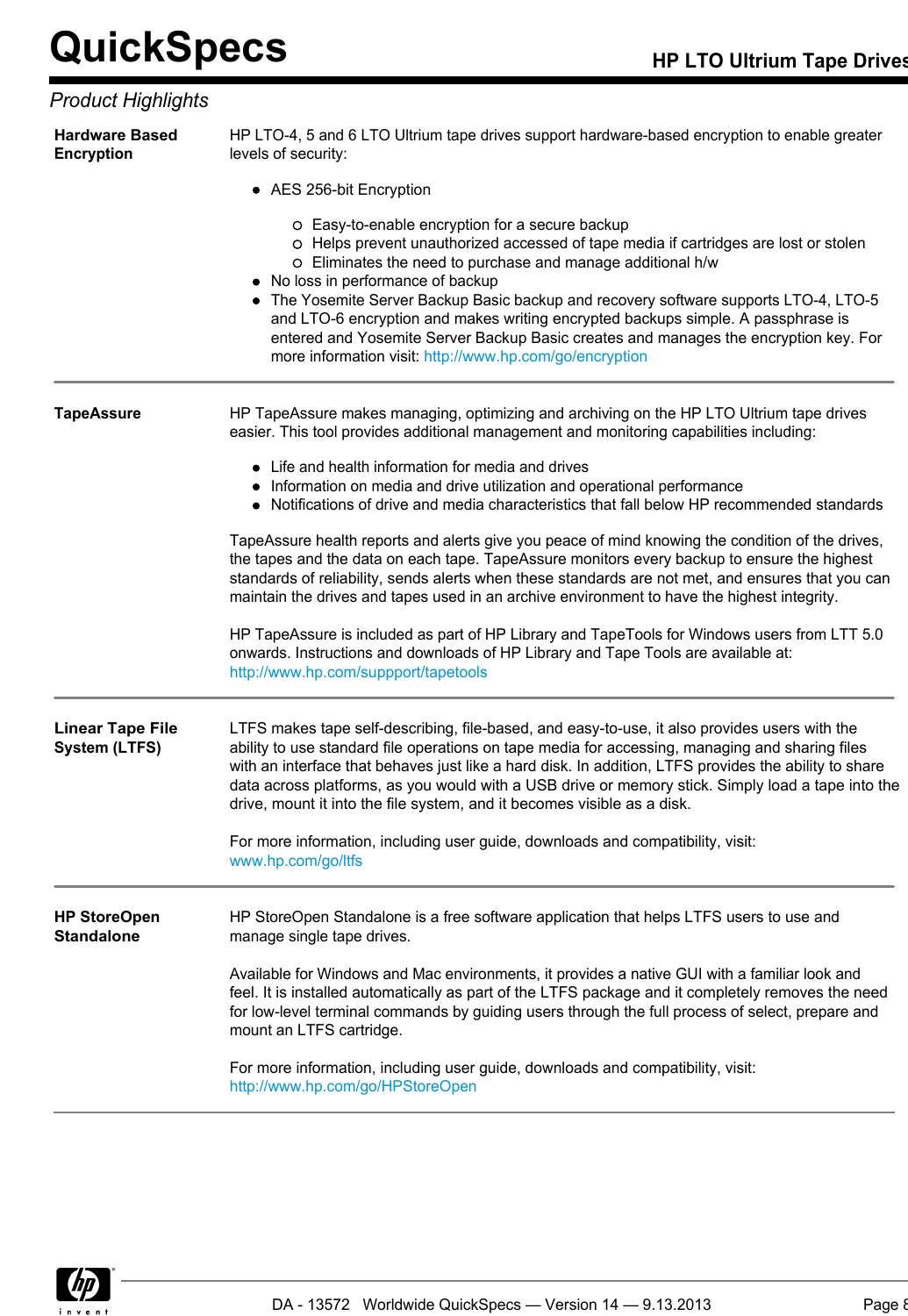| <b>Data Rate Matching</b><br>Data Rate Matching combines sophisticated buffer management with HP's exclusive Variable<br>Adaptive Tape Speed technology to allow the tape drive to match its transfer rate to the host<br>that the tape drive continues to stream data regardless of the environment, and brings two big<br>advantages:<br>• It optimizes backup performance, regardless of the speed of the host or the network<br><b>WORM (Write-Once,</b><br>store and manage data in an unalterable state. Following stringent guidelines set forth by<br><b>Read-Many) Drive and</b><br>regulatory agencies such as the SEC and HIPPA, IT organizations must now integrate new<br><b>Media Support</b><br>beyond seven years.<br>that meets the most stringent regulatory guidelines. Using a combination of integrated fail-safe<br>features in the drive firmware, cartridge memory, and tape formatting, LTO Ultrium drives can<br>all LTO-3, 4 and 5 tape drives include support for both rewritable and WORM media, IT<br>organizations can now easily integrate a secure, long-term archiving solution into their current<br>data protection strategy. As compared to other technologies that feature support for WORM<br>storage, LTO-3, 4 and 5 offers the advantages of:<br>• A single drive to support all backup and archiving needs<br>• Two distinctive tape cartridges to easily distinguish and manage both rewriteable and<br>WORM data cartridges<br>• A specially designed WORM data cartridge with multiple integrated fail-safe features to<br>prevent accidental or intentional overwriting of data<br>3TB (LTO-5) of data on a single data cartridge<br>• Support from many backup and archiving software vendors, providing the most<br>comprehensive and mainstream support in the industry<br>• The LTO open standard that offers greater choice and compatibility across all third-<br>generation Ultrium products<br>generation LTO Ultrium tape drives from other manufacturers may not include read and write<br>media. If WORM support is not provided, the drive will eject the WORM tape cartridge<br>immediately upon insertion into to the tape drive.<br><b>HP OBDR (One-Button</b><br><b>Disaster Recovery)</b><br>server's operating system, software applications, and data using a single tape cartridge.<br>reducing the recovery window by more than 50 percent and minimizing the risks and costs<br>make a new set of disaster recovery disks each time the network configuration is altered or a<br>recovery preparation, previously two separate tasks, now become one process. For more<br>information about OBDR, visit the HP website at: http://www.hp.com/go/obdr.<br>For a current list of servers, workstations, and software that support OBDR, check the tape<br>backup compatibility pages on the HP website at: http://www.hp.com/storage/SPOCK. | <b>Product Highlights</b> |                                                                                                                                                                                                                                                                                                                                                                                                                                                                                                           |  |  |
|---------------------------------------------------------------------------------------------------------------------------------------------------------------------------------------------------------------------------------------------------------------------------------------------------------------------------------------------------------------------------------------------------------------------------------------------------------------------------------------------------------------------------------------------------------------------------------------------------------------------------------------------------------------------------------------------------------------------------------------------------------------------------------------------------------------------------------------------------------------------------------------------------------------------------------------------------------------------------------------------------------------------------------------------------------------------------------------------------------------------------------------------------------------------------------------------------------------------------------------------------------------------------------------------------------------------------------------------------------------------------------------------------------------------------------------------------------------------------------------------------------------------------------------------------------------------------------------------------------------------------------------------------------------------------------------------------------------------------------------------------------------------------------------------------------------------------------------------------------------------------------------------------------------------------------------------------------------------------------------------------------------------------------------------------------------------------------------------------------------------------------------------------------------------------------------------------------------------------------------------------------------------------------------------------------------------------------------------------------------------------------------------------------------------------------------------------------------------------------------------------------------------------------------------------------------------------------------------------------------------------------------------------------------------------------------------------------------------------------------------------------------------------------------------------------------------------------------------------------------------------------------------------------------|---------------------------|-----------------------------------------------------------------------------------------------------------------------------------------------------------------------------------------------------------------------------------------------------------------------------------------------------------------------------------------------------------------------------------------------------------------------------------------------------------------------------------------------------------|--|--|
|                                                                                                                                                                                                                                                                                                                                                                                                                                                                                                                                                                                                                                                                                                                                                                                                                                                                                                                                                                                                                                                                                                                                                                                                                                                                                                                                                                                                                                                                                                                                                                                                                                                                                                                                                                                                                                                                                                                                                                                                                                                                                                                                                                                                                                                                                                                                                                                                                                                                                                                                                                                                                                                                                                                                                                                                                                                                                                               |                           | speed dynamically and continuously across the wide range of transfer rates. This feature ensures                                                                                                                                                                                                                                                                                                                                                                                                          |  |  |
|                                                                                                                                                                                                                                                                                                                                                                                                                                                                                                                                                                                                                                                                                                                                                                                                                                                                                                                                                                                                                                                                                                                                                                                                                                                                                                                                                                                                                                                                                                                                                                                                                                                                                                                                                                                                                                                                                                                                                                                                                                                                                                                                                                                                                                                                                                                                                                                                                                                                                                                                                                                                                                                                                                                                                                                                                                                                                                               |                           | • It minimizes rewinding and repositioning of the tape, reducing wear and increasing reliability                                                                                                                                                                                                                                                                                                                                                                                                          |  |  |
|                                                                                                                                                                                                                                                                                                                                                                                                                                                                                                                                                                                                                                                                                                                                                                                                                                                                                                                                                                                                                                                                                                                                                                                                                                                                                                                                                                                                                                                                                                                                                                                                                                                                                                                                                                                                                                                                                                                                                                                                                                                                                                                                                                                                                                                                                                                                                                                                                                                                                                                                                                                                                                                                                                                                                                                                                                                                                                               |                           | Critical to the success of data retention policies in highly regulated environments is the ability to<br>solutions and policies that can verify the integrity of stored data for periods that can extend well                                                                                                                                                                                                                                                                                             |  |  |
|                                                                                                                                                                                                                                                                                                                                                                                                                                                                                                                                                                                                                                                                                                                                                                                                                                                                                                                                                                                                                                                                                                                                                                                                                                                                                                                                                                                                                                                                                                                                                                                                                                                                                                                                                                                                                                                                                                                                                                                                                                                                                                                                                                                                                                                                                                                                                                                                                                                                                                                                                                                                                                                                                                                                                                                                                                                                                                               |                           | LTO-3, 4 and 5 tape drives feature the ability to archive and store data in a non-rewriteable format<br>archive large amounts of data for periods of up to 30 years in a secure, untampered state. Since                                                                                                                                                                                                                                                                                                  |  |  |
|                                                                                                                                                                                                                                                                                                                                                                                                                                                                                                                                                                                                                                                                                                                                                                                                                                                                                                                                                                                                                                                                                                                                                                                                                                                                                                                                                                                                                                                                                                                                                                                                                                                                                                                                                                                                                                                                                                                                                                                                                                                                                                                                                                                                                                                                                                                                                                                                                                                                                                                                                                                                                                                                                                                                                                                                                                                                                                               |                           | • High-capacity, low-cost HP WORM media that can store 800GB (LTO-3), 1.6TB (LTO-4) or                                                                                                                                                                                                                                                                                                                                                                                                                    |  |  |
|                                                                                                                                                                                                                                                                                                                                                                                                                                                                                                                                                                                                                                                                                                                                                                                                                                                                                                                                                                                                                                                                                                                                                                                                                                                                                                                                                                                                                                                                                                                                                                                                                                                                                                                                                                                                                                                                                                                                                                                                                                                                                                                                                                                                                                                                                                                                                                                                                                                                                                                                                                                                                                                                                                                                                                                                                                                                                                               |                           | <b>NOTE:</b> While all HP LTO-3, 4 and 5 tape drives support LTO Ultrium WORM media, some third-<br>support for LTO Ultrium WORM media. For non-HP LTO-3 and LTO-4 tape drives, please check<br>the manufacturers' specifications to ensure this support is provided if you are using your WORM                                                                                                                                                                                                           |  |  |
|                                                                                                                                                                                                                                                                                                                                                                                                                                                                                                                                                                                                                                                                                                                                                                                                                                                                                                                                                                                                                                                                                                                                                                                                                                                                                                                                                                                                                                                                                                                                                                                                                                                                                                                                                                                                                                                                                                                                                                                                                                                                                                                                                                                                                                                                                                                                                                                                                                                                                                                                                                                                                                                                                                                                                                                                                                                                                                               |                           | One-Button Disaster Recovery is an HP exclusive feature that provides fast and simple disaster<br>recovery through the use of an HP tape drive. OBDR is a firmware-driven utility that can restore a<br>Depending on the size of the data set, OBDR can provide system recovery in less than one hour,<br>associated with downtime. There's no longer a need to search for software disks and manuals or<br>peripheral is added. The sheer simplicity of OBDR means less human error. Backup and disaster |  |  |
|                                                                                                                                                                                                                                                                                                                                                                                                                                                                                                                                                                                                                                                                                                                                                                                                                                                                                                                                                                                                                                                                                                                                                                                                                                                                                                                                                                                                                                                                                                                                                                                                                                                                                                                                                                                                                                                                                                                                                                                                                                                                                                                                                                                                                                                                                                                                                                                                                                                                                                                                                                                                                                                                                                                                                                                                                                                                                                               |                           |                                                                                                                                                                                                                                                                                                                                                                                                                                                                                                           |  |  |

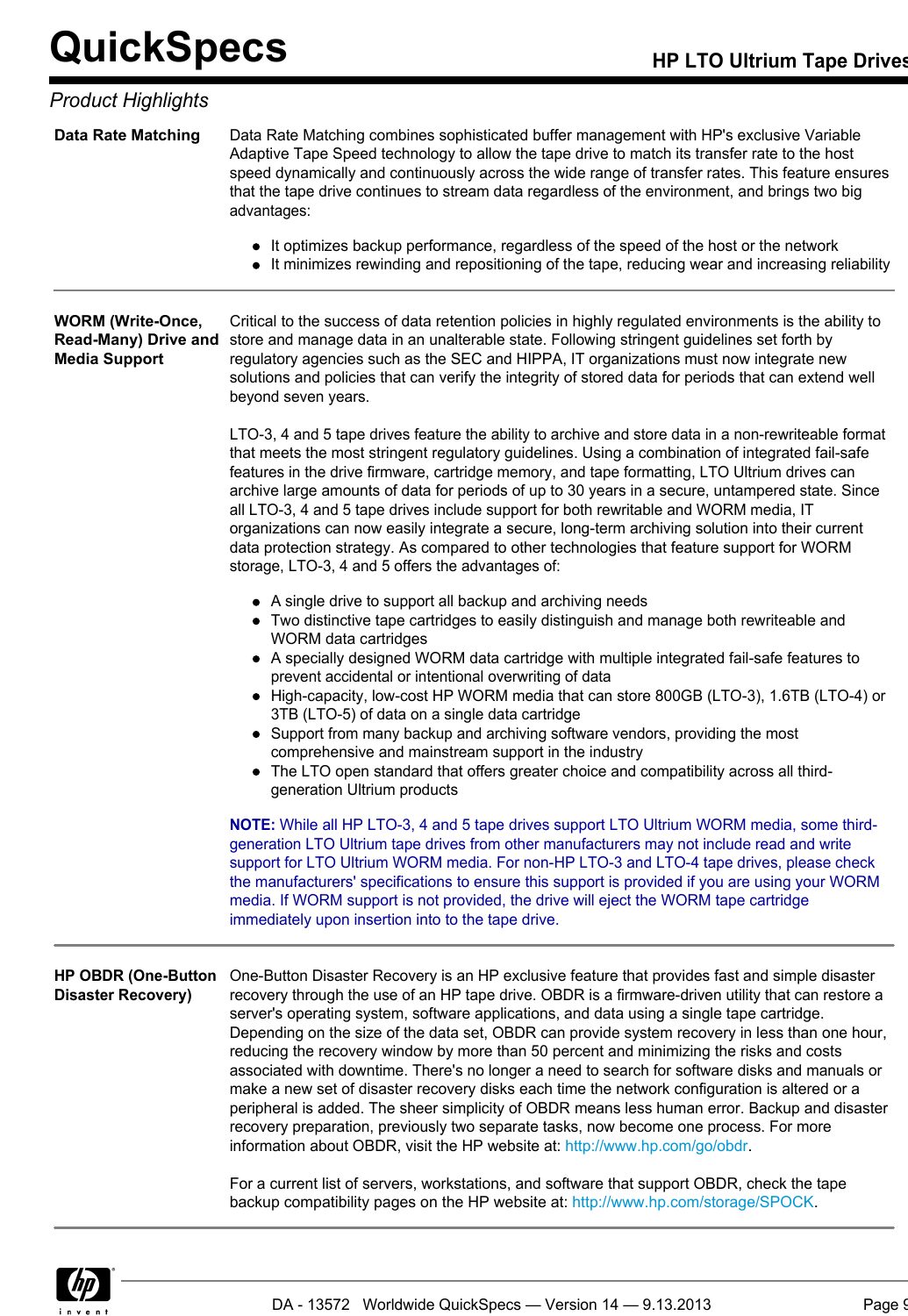### *Product Highlights*

| <b>Included Software</b>           | The HP Ultrium tape drives provide the option to download Yosemite Server Backup Basic backup<br>and recovery software. It is an easy-to-use backup and recovery application that is installed in<br>minutes and includes all the features needed to protect a single machine by backup to a HP tape<br>drive. Yosemite Server Backup Basic includes pre-defined and customizable media rotation<br>schemes so you can define when you backup and how long your backups are retained, while<br>easily managing your LTO data cartridges. Up to 4 parallel data streams keep the high-speed<br>Ultrium tape drives streaming. Yosemite Server Backup Basic supports all the features of the<br>Ultrium tape drives. LTO-4, LTO-5 and LTO-6 data encryption can be specified for any backup job<br>and is configured using the easy-to-manage interface. The Yosemite Server Backup Basic Bare<br>Metal Disaster Recovery (BMDR) feature supports the One Button Disaster Recovery capability of<br>the Ultrium tape drives for fast and automated recovery of a ProLiant server after a major disaster.<br>Backup to LTO WORM media is supported. Backup data compression can be turned on or off as<br>part of the backup job specifications.<br>For more information please visit:<br>www.barracudaware.com/ysbbasic<br>NOTE: Yosemite Server Backup Basic comes with 30 days of free Maintenance and Support.<br>After that time, customers have the option to upgrade to a retail version with Maintenance and<br>Support. |
|------------------------------------|-------------------------------------------------------------------------------------------------------------------------------------------------------------------------------------------------------------------------------------------------------------------------------------------------------------------------------------------------------------------------------------------------------------------------------------------------------------------------------------------------------------------------------------------------------------------------------------------------------------------------------------------------------------------------------------------------------------------------------------------------------------------------------------------------------------------------------------------------------------------------------------------------------------------------------------------------------------------------------------------------------------------------------------------------------------------------------------------------------------------------------------------------------------------------------------------------------------------------------------------------------------------------------------------------------------------------------------------------------------------------------------------------------------------------------------------------------------------------------------------------------------------------------|
|                                    | NOTE: Yosemite Server Backup Basic replaces Data Protector Express Basic as the Backup &<br>Recovery software option with HP LTO Ultrium tape drives.<br>If the HP Ultrium tape drive is for a large environment that requires UNIX support and/or                                                                                                                                                                                                                                                                                                                                                                                                                                                                                                                                                                                                                                                                                                                                                                                                                                                                                                                                                                                                                                                                                                                                                                                                                                                                            |
|                                    | enterprise class application and feature support then HP Data Protector is the recommended<br>backup and recovery software. There is no upgrade path from Yosemite Server Backup Basic or<br>Data Protector Express Basic or Data Protector Express to Data Protector. If current or future<br>requirements will require Data Protector, this software should be installed from day 1. For more<br>information and evaluation software please visit: http://www.hp.com/go/dataprotector.                                                                                                                                                                                                                                                                                                                                                                                                                                                                                                                                                                                                                                                                                                                                                                                                                                                                                                                                                                                                                                      |
| <b>HP Ultrium Storage</b><br>Media | HP recommends that you use HP-branded cartridges in your HP Ultrium tape drive to assure the<br>highest level of protection for your valuable data. Our test program for HP Ultrium media is the<br>most thorough and comprehensive in the industry.                                                                                                                                                                                                                                                                                                                                                                                                                                                                                                                                                                                                                                                                                                                                                                                                                                                                                                                                                                                                                                                                                                                                                                                                                                                                          |
|                                    | All HP cartridges must satisfy an exhaustive battery of additional tests that relate directly to real<br>life situations, where real data and real businesses are at stake. The benefit of the HP brand<br>specification for media is consistent quality. Through the testing of thousands of HP drives and HP<br>cartridges, the ideal formulation for backup performance is defined and then continuously<br>monitored. This hugely resource-intensive process is unique to HP and affords deep insight into<br>the HP+HP backup solution for a wide range of environments and duty cycles. Your best choice<br>for ease of support and maximum dependability is to use HP-branded Ultrium cartridges at all<br>times.                                                                                                                                                                                                                                                                                                                                                                                                                                                                                                                                                                                                                                                                                                                                                                                                      |

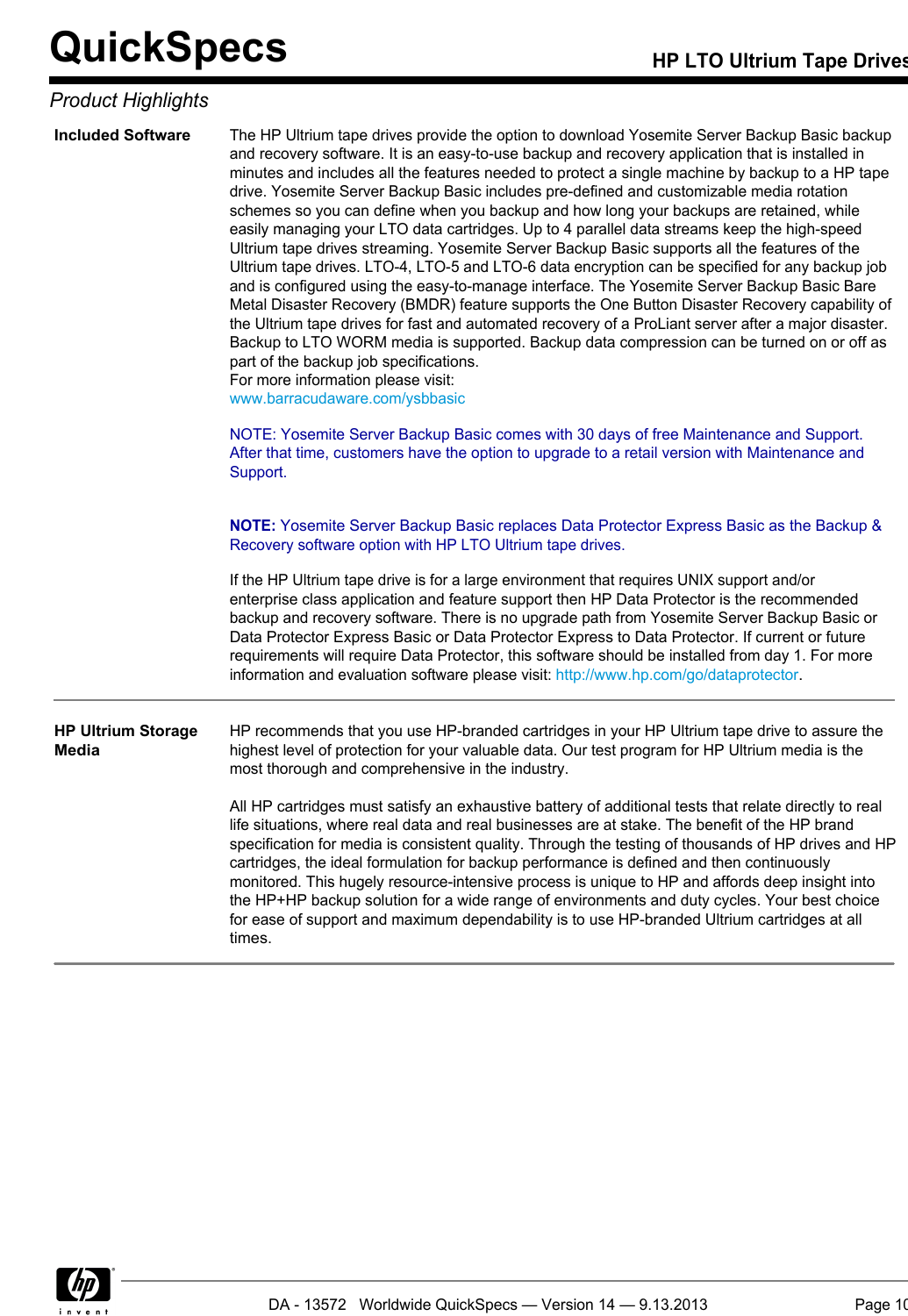### *Product Highlights*

**Diagnostics** HP LTO Ultrium tape drives and automation are supported by HP Library and Tape Tools (LTT). This tool is intended to help in the installation and maintenance of HP tape drives and devices, including:

- Verifies installation of the drive
- Test/verify the health of the drive and media
- Provides HP support with detailed device information
- Multiple options for finding and upgrading new firmware
- Performance optimization and recommendations
- Included with each Ultrium tape drive and available via free download supporting all HP tape products

Instructions and downloads of HP Library and Tape Tools are available at: <http://www.hp.com/suppport/tapetools>

HP Library and TapeTools includes HP TapeAssure monitoring for Windows users from LTT 5.0 onwards.

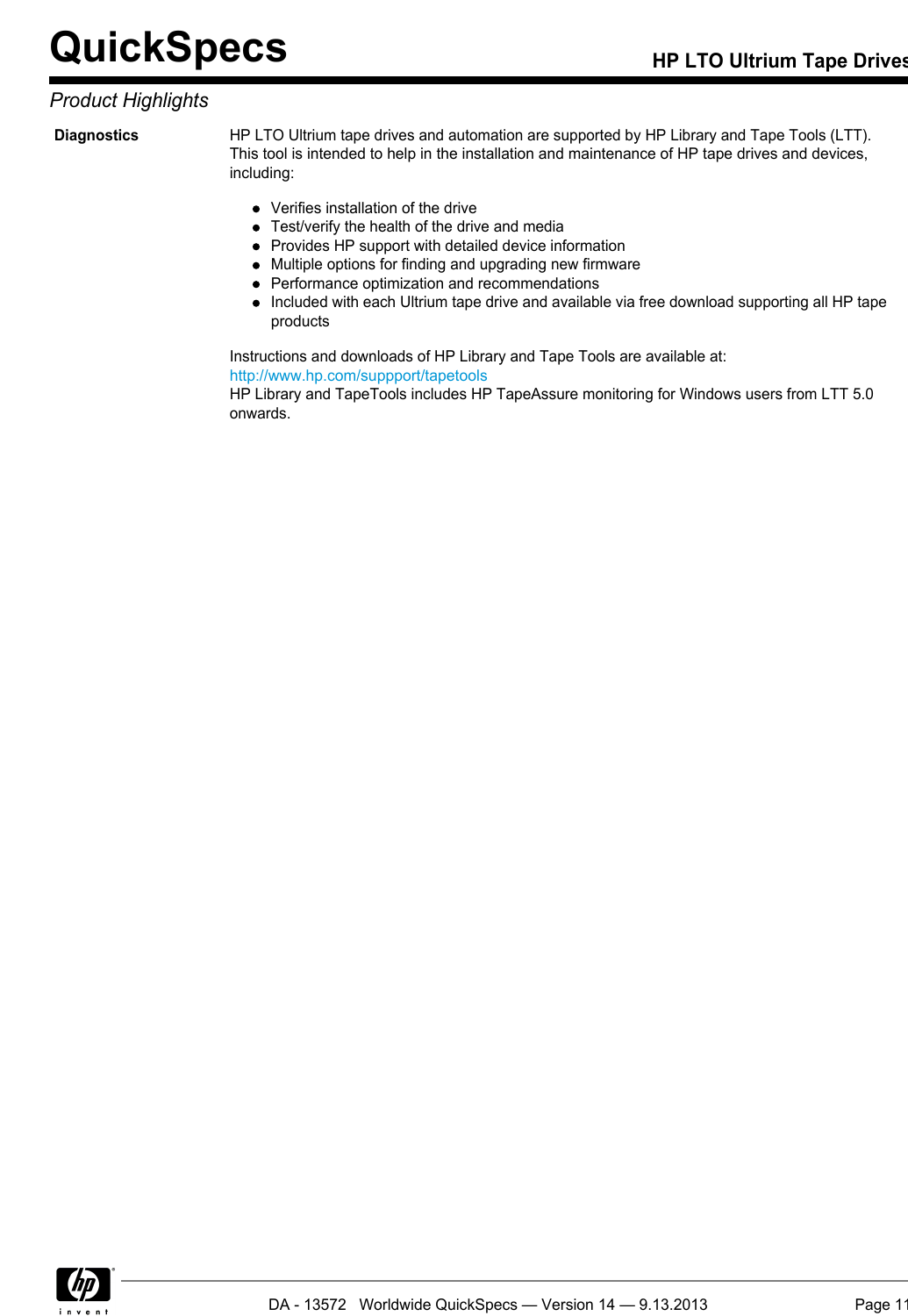### *Compatibility*

HP's extensive compatibility testing program assures that your HP Ultrium tape drive works with leading servers, operating systems, and backup applications - and not just those sold by HP. HP Ultrium tape drives work seamlessly on many platform making them especially suitable if you have a mixed system environment. For the latest list of servers, workstations, operating systems, and backup software that support HP Ultrium tape drives, check the tape backup compatibility pages on our Web site at: <http://www.hp.com/storage/SPOCK>

**Server Compatibility** HP Ultrium tape drives are supported on the following classes of HP systems:

- HP ProLiant DL servers
- HP ProLiant ML servers
- HP Integrity servers
- HP 9000 servers
- HP AlphaServers
- HP workstations

HP Ultrium tape drives are also supported on server platforms from third-party manufacturers including:

- Dell
- $\bullet$  IBM
- $\bullet$  Sun

For details of which tape drive models work with which systems, including third-party systems, visit: <http://www.hp.com/storage/SPOCK> for the latest hardware compatibility information.

**OS Support** Microsoft® Windows, HP-UX, Tru64, Red Hat Linux, SUSE Linux, IBM-AIX, Sun Solaris and other operating systems.

**NOTE:** Please visit: <http://www.hp.com/storage/SPOCK>for the latest compatibility information.

**Backup Software Support** Supported with HP Data Protector, Yosemite Server Backup Basic, HP Data Protector Express Basic , HP Data Protector Express, CA ARCserve Backup, EMC NetWorker, EMC Retrospect, IBM Tivoli Storage Manager, Symantec NetBackup, Symantec Backup Exec, BakBone NetVault, Commvault Galaxy, Tolis Group BRU and Yosemite Backup

**NOTE:** Please visit: <http://www.hp.com/storage/SPOCK> for the latest compatibility information.

**SAS Installation** HP SAS tape drives are available as internal and external models. Both models are supplied with SAS cables that allows you to connect to an internal port (if available) on the embedded SAS controller inside the server.

> Some server models will allow direct connect to a spare SAS connector on the native SAS controller. Other servers which do not have a spare connector might require you to reconfigure hard disk drive bays and in a few instances, you may also lose the use of one of the hard disk drive bays and will need to rebuild your RAID configuration. In these configurations the simple, recommended solution is connecting to an option SAS host bus adapter and optional SAS cable.

For the most up-to-date information about recommended SAS HBAs and supported cabling configurations with your make and model of server, always refer to: <http://www.hp.com/storage/SPOCK>

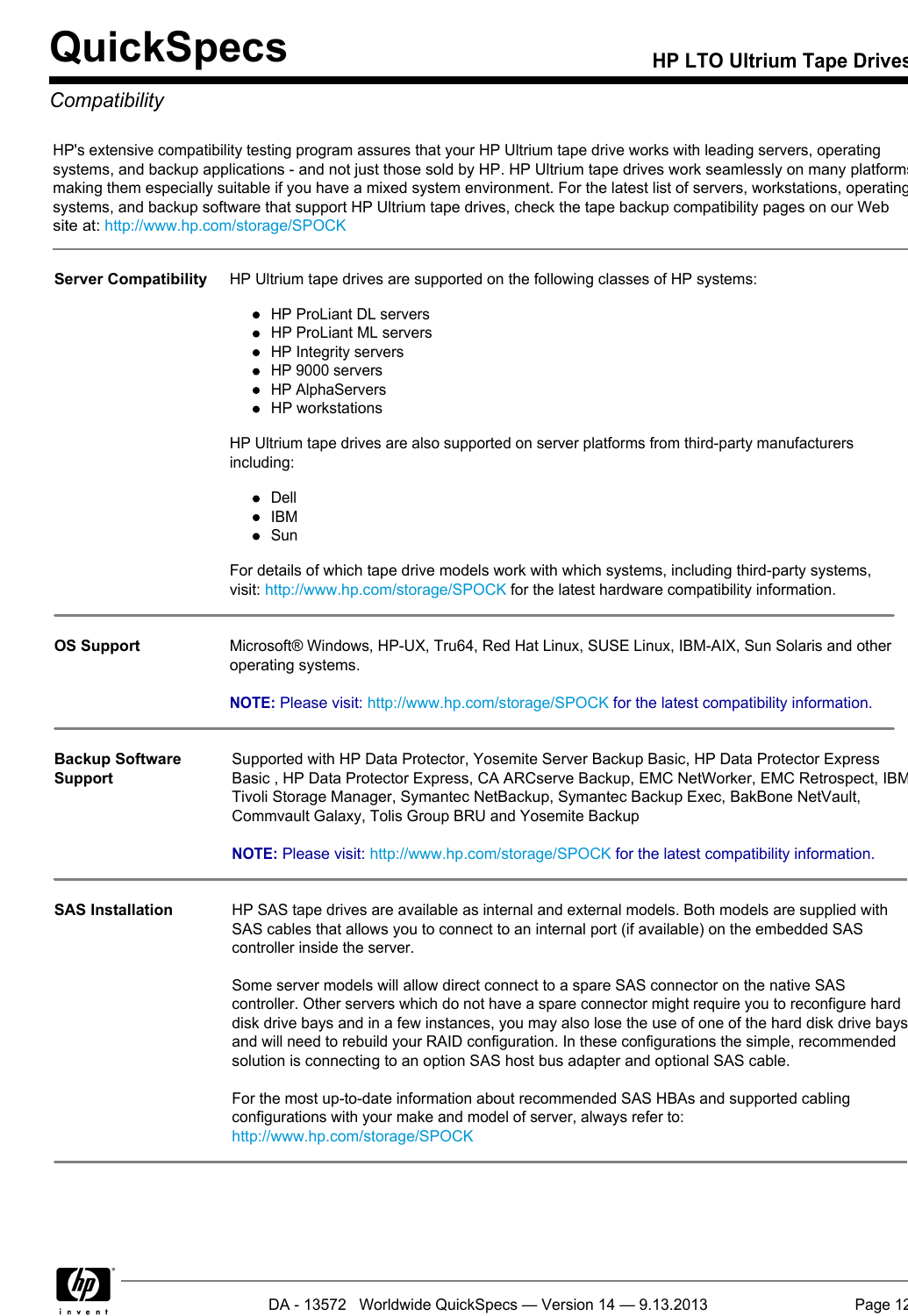### *Compatibility*

|         | Cables and TerminationAll cables required for a typical internal and external connection to HP servers are provided with |
|---------|--------------------------------------------------------------------------------------------------------------------------|
|         | your tape drive. For non-HP servers, please consult your manufacturers' server specifications to                         |
|         | determine if the cable provided with your LTO Ultrium tape drive is appropriate for use with that                        |
| server. |                                                                                                                          |

No terminator is required for SCSI internal models (assumes use of terminated cable). The SCSI external model features "auto-termination" - no terminator is required.

SAS-based Ultrium models ship with SAS cable which allows direct attach from embedded SAS controller.

**NOTE:** Visit: <http://www.hp.com/storage/SPOCK> for the latest compatibility information.

Performance Tuning Use HP Library and Tape tools to assist in this area at:<http://www.hp.com/support/tapetools>

Device performance test - will run data to an LTO drive direct from memory to prove the drive is capable of high performance if the data supply rate is fast enough.

System performance test for backup will read data from your primary storage device e.g. EVA disk array, and tell you how fast the array can supply multiple streams of data

System performance test for restore, this tool generates data of a known size and compressibility for benchmarking purposes.

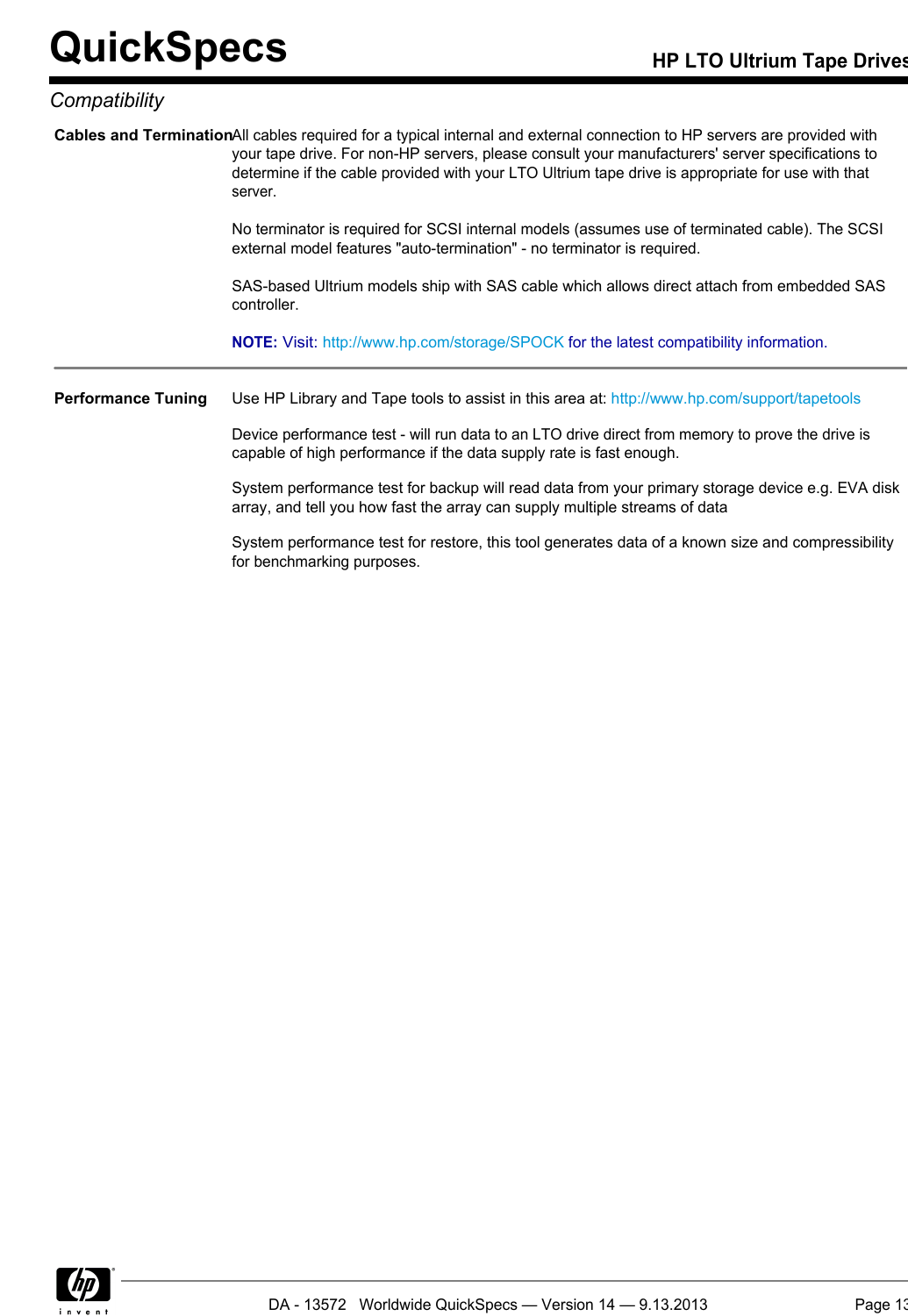### *Service and Support, HP Care Pack, and Warranty Information*

**Warranty and Services** Hewlett-Packard provides a 3-year, next-day, product exchange, limited warranty for all the **Included with the Product** Ultrium Tape Drives, plus 9x5 phone support for the duration of the warranty.

For more information about HP's Global Limited Warranty and Technical Support, visit: [ftp://ftp.compaq.com/pub/products/storageworks/warranty/EN\\_321708-008.pdf](ftp://ftp.compaq.com/pub/products/storageworks/warranty/EN_321708-008.pdf)

HP Care Pack Services: Packaged server and storage services for increased uptime, productivity and ROI When you buy HP server and storage products and solutions, it's also a good time to think about what levels of support you may need. Our portfolio of service options reduce deployment and management worries while helping you get the most out of your server and storage investments. We take a holistic approach to your environment, bridging servers, blades, storage, software and network infrastructures with our packaged HP Care Pack Services for servers and storage.

### Protect your business beyond warranty

When it comes to robustness and reliability, standard computing equipment warranties have matured along with technology. Good news that can also create problems stemming from depending on standard warranties designed to only protect against product defects and some downtime causes. Using a standard approach to warranty uplifts, such as HP Care Pack Services, helps reduce downtime risks and provides operational consistency for mission-critical and standard business computing.

HP Care Pack Services: Upgrading or extending standard server and storage warranties cost effectively HP Care Pack Services offer a standard reactive hardware and software support services suite sold separately, or combined with our Support Plus and Support Plus 24 services. The portfolio also provides a combination of integrated proactive and reactive services, such as Proactive 24 Service and Critical Service. In addition with HP Proactive Select, you can acquire the specific proactive constancy and technical services. HP Proactive Select menu offers a broad set of service options that you can mix and match depending on your specific requirements. Proactive service options include offers for server, storage, network, SAN device, software, environment and education services.

HP server and storage lifecycle support services offers a full spectrum of customer care-from technology support to complex migrations to complete managed services. HP Factory Express provides customization, integration and deployment services for turnkey solutions. HP Education Services offer flexible, comprehensive training on to help your IT staff get the most out of your server and storage investments. HP Financial solutions extend innovative financing and cost-effective asset management programs-from purchase to equipment retirement.

Learn more: [www.hp.com/services/servers](http://www.hp.com/services/servers) and [www.hp.com/services/storage](http://www.hp.com/services/storage)

### **NOTE:** Care Pack Services availability may vary by product and country.

HP Care Pack Services are sold by HP and HP Authorized Service Partners:

- Services for customers purchasing from HP or an enterprise reseller are quoted using HP order configuration tools.
- Customers purchasing from a commercial reseller can find HP Care Pack Services at <http://www.hp.com/go/lookuptool>

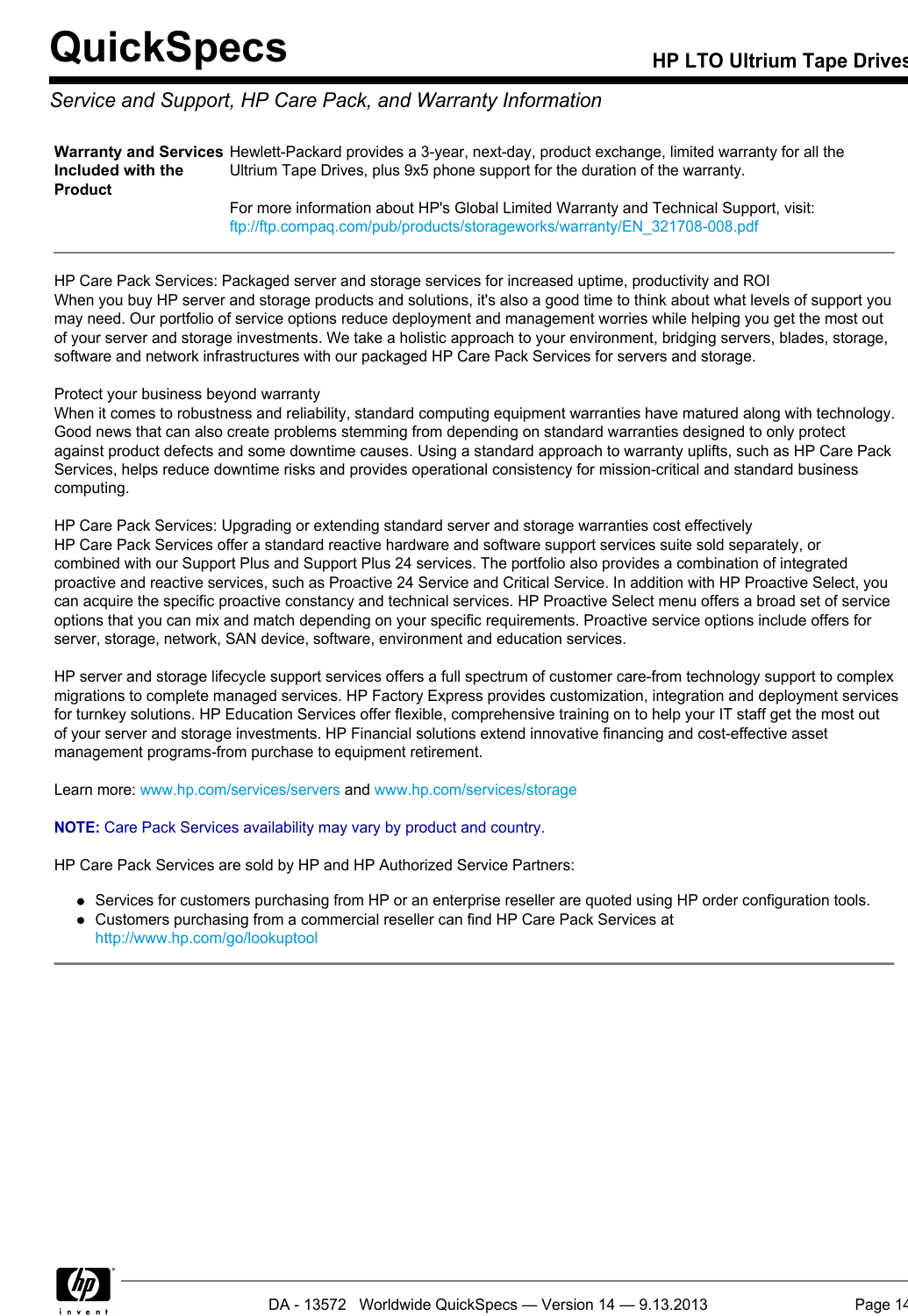### *Service and Support, HP Care Pack, and Warranty Information*

### **Recommended HP Care Pack Services for optimal satisfaction with your HP product.**

**Recommended Support**

### **3-Year HP Support Plus 24**

For a higher return on your storage investment, HP Support Plus 24 provides integrated hardware and software support services designed specifically for your technology. Available 24x7, this 3 year combined reactive support option delivers onsite hardware support and over-the-phone software support around-the-clock. Leverage the full strength of HP Technology Services customers can trust the services professionals at HP to work collaboratively with them, putting our strategic and technical know-how to work across their entire infrastructure.

- Improve uptime with responsive hardware and software services
- Enjoy consistent service coverage across geographically dispersed sites
- Update HP software at a predictable cost
- Increase customer satisfaction-with no interoperability gaps

#### <http://h20195.www2.hp.com/V2/GetPDF.aspx/5981-6638EEE>

| Important Notice for<br>Tape Drives Installed in<br>a 1U or 3U Rack Mount<br>Kit      | <b>NOTE:</b> These Care Packs do not apply to Tape Drives mounted in a 1U<br>or 3U Rack Mount Kit. The HP Rack Mount Kit Care Pack covers the all<br>possible configurations of Tape Drives. Hence the Care Packs for 1U &<br>3U Rack Mount Kit covers all encumberant drives.<br>Please follow the following url for the correct Care Pack Services and<br>descriptions:<br>http://h18000.www1.hp.com/products/quickspecs/10854 div/<br>10854 div.pdf                                                                                                |
|---------------------------------------------------------------------------------------|-------------------------------------------------------------------------------------------------------------------------------------------------------------------------------------------------------------------------------------------------------------------------------------------------------------------------------------------------------------------------------------------------------------------------------------------------------------------------------------------------------------------------------------------------------|
| Important Notice for<br>Internal Tape Drives                                          | <b>NOTE:</b> These Care Packs do not apply to Internal Tape Drives because<br>they do not have Care Packs associated with them if they are mounted<br>Installed in an HP Server in an HP Server. Hence the Care Packs for the HP Server covers all<br>encumberant drives.<br>Please follow the following url for the correct Care Pack Services and<br>descriptions:<br>For ProLiant use:<br>http://h18000.www1.hp.com/products/quickspecs/ProductBulletin.html<br>For BCS use:<br>http://h18000.www1.hp.com/products/quickspecs/ProductBulletin.html |
| Important Notice for<br><b>Tape Drive Modules</b><br>Installed in an HP Tape<br>Array | <b>NOTE:</b> These Care Packs do not apply to Tape Drives mounted in an<br>HP Tape Array because they do not have Care Packs associated with<br>them. Hence the Care Packs for the HP Tape Array covers all<br>encumberant drives.<br>Please follow the following url for the correct Care Pack Services and<br>descriptions:<br>http://h18000.www1.hp.com/products/quickspecs/11878 div/<br>11878_div.pdf                                                                                                                                            |

**Recommended Deployment**

#### **HP Installation Service**

For smooth startup and better business outcomes, HP Hardware Installation - this service provides initial hardware installation of your product into your technology environment (system configuration is not included). In today's new era of business technology- customers can trust the services professionals at HP to work collaboratively with them, putting our strategic and technical know-how to work across their entire infrastructure.

- Allows your IT resources to stay focused on their core tasks and priorities
- Reduces implementation time, impact and risk to your storage environment

<http://h71028.www7.hp.com/ERC/downloads/5981-9356EN.pdf>

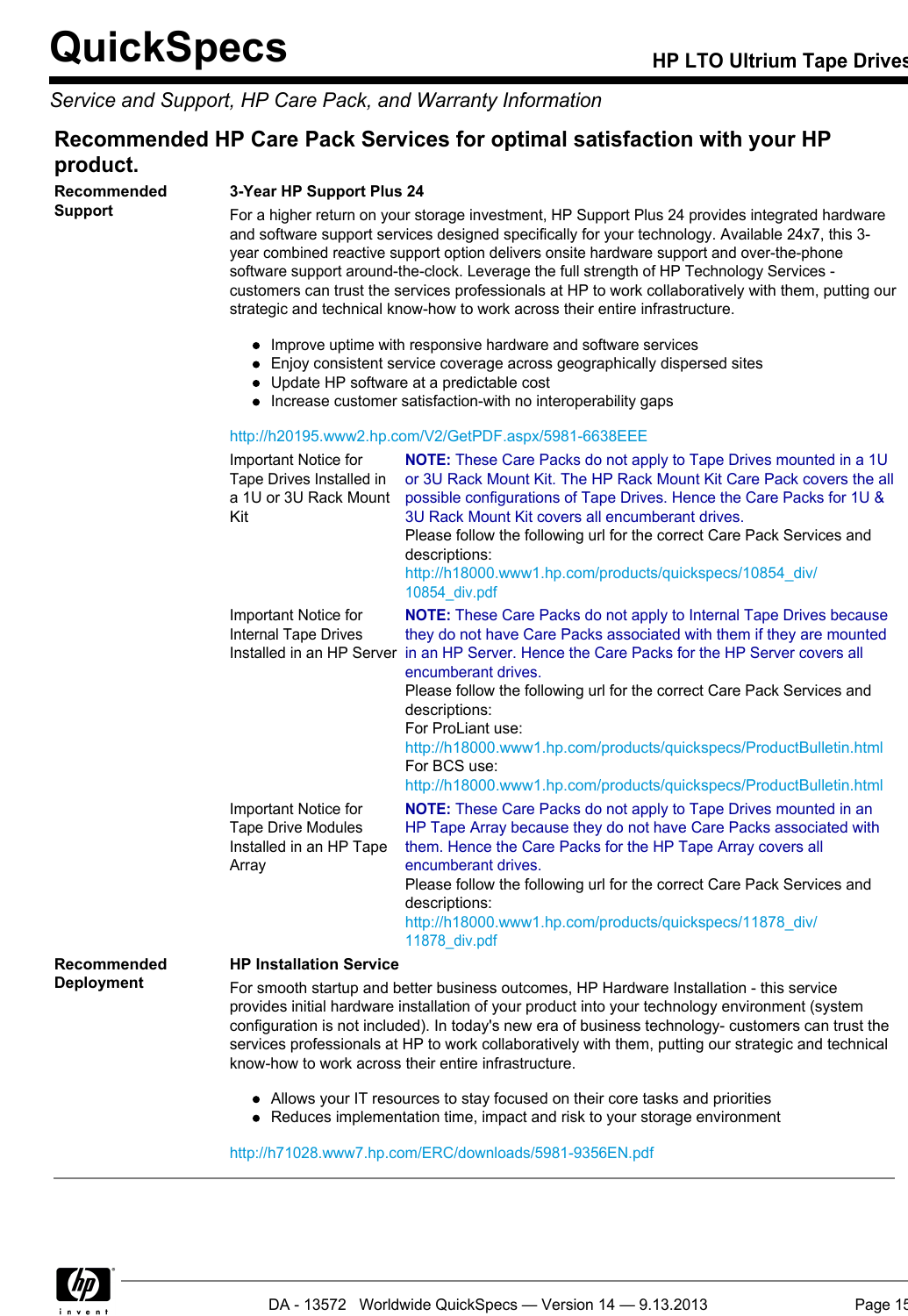### *Service and Support, HP Care Pack, and Warranty Information*

### **Optional HP Care Pack Services that will enhance your HP product experience.**

### **Related Services 5-Year HP Support Plus 24**

As an alternative to our recommended support level, for customers who need to improve uptime with responsive 24x7 product support:

HP Support Plus 24 helps you increase performance and availability with comprehensive, consistent hardware and software services. Working with your IT team, HP Services engineers deliver onsite hardware support and over-the-phone software support around-the-clock 365 days per year. Service coverage encompasses HP products and selected multivendor hardware and software.

In addition, this convenient HP Care Pack packaged service makes software updates available to you at substantial savings.

Choose Support Plus 24 when you need to:

- Improve uptime with responsive hardware and software services available anytime
- Cost-effectively obtain expert 24x7 multivendor hardware and software support
- Enjoy consistent service coverage across geographically dispersed sites
- Update HP and selected third-party software at a predictable cost
- Take advantage of subscription savings on software updates

<http://h20195.www2.hp.com/V2/GetPDF.aspx/5981-6638EN.pdf>

**eSupport** HP eSupport is a portfolio of technology-based services that assist you with managing your

business environment - from the desktop to the data center.

Support Portal

The HP support portal provides one-stop access to the information, tools and services you need to manage the daily operations of your IT environment.

Features include:

- Access to self-solve tools (including search technical knowledge base)
- Efficient logging and tracking of support cases
- Collaboration with other business and IT professionals
- Download of patches and drivers
- Access to diagnostic tools
- Proactive notification of relevant information

Access to certain features of the support portal requires an HP service agreement. To access the support portal, visit: <http://www.hp.com/support>

#### **Customer Technical Training** HP Education Services

In today's cost-conscious business environment, IT professionals, developers, consultants and users face an interesting challenge: how to keep up with the latest technologies and expand important skills while delivering profitable results on current projects. To help address this challenge, HP offers innovative training solutions that help keep you up-to-date on virtualization, server, storage, Insight Control, Citrix, Microsoft® and open source/Linux-related topics-while spending less time away from business-critical activities.

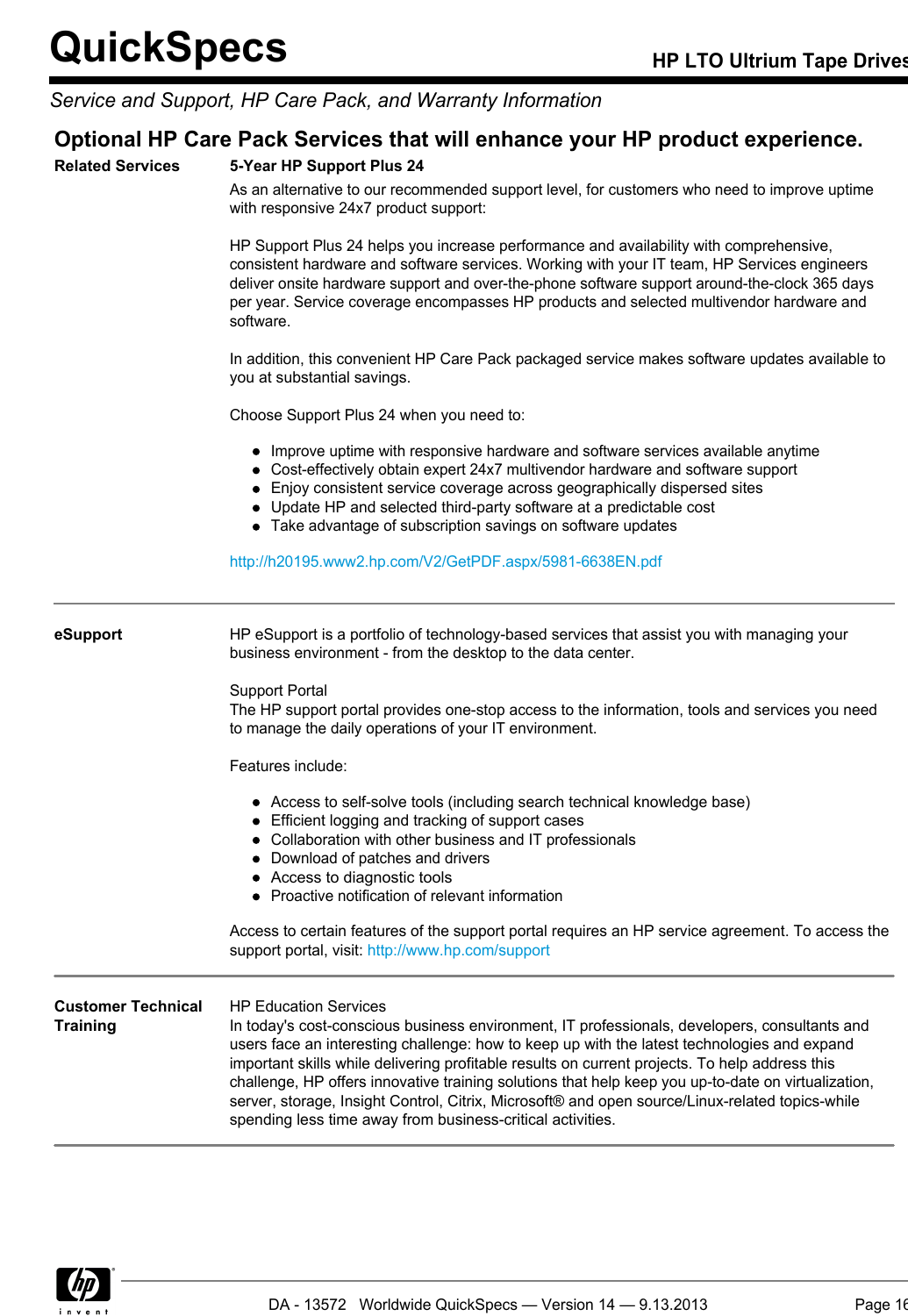| Service and Support, HP Care Pack, and Warranty Information |                                                                                                                                                                                                                                                                                                                                               |  |  |
|-------------------------------------------------------------|-----------------------------------------------------------------------------------------------------------------------------------------------------------------------------------------------------------------------------------------------------------------------------------------------------------------------------------------------|--|--|
| <b>HP Services Awards</b>                                   | HP Technology Services continues to be recognized for service and support excellence by<br>customers, partners, industry organizations and publications around the world. Recent honors and<br>award reflect our services team's dedications, technical expertise, professionalism and<br>uncompromising commitment to customer satisfaction. |  |  |
| <b>Additional Services</b><br><b>Information</b>            | To learn more on HP ProLiant servers, HP BladeSystem servers and HP storage products, please<br>contact your HP sales representative or HP Authorized Channel Partner. Or visit:<br>www.hp.com/services/proliant or www.hp.com/services/bladesystem or<br>http://www.hp.com/services/storage                                                  |  |  |

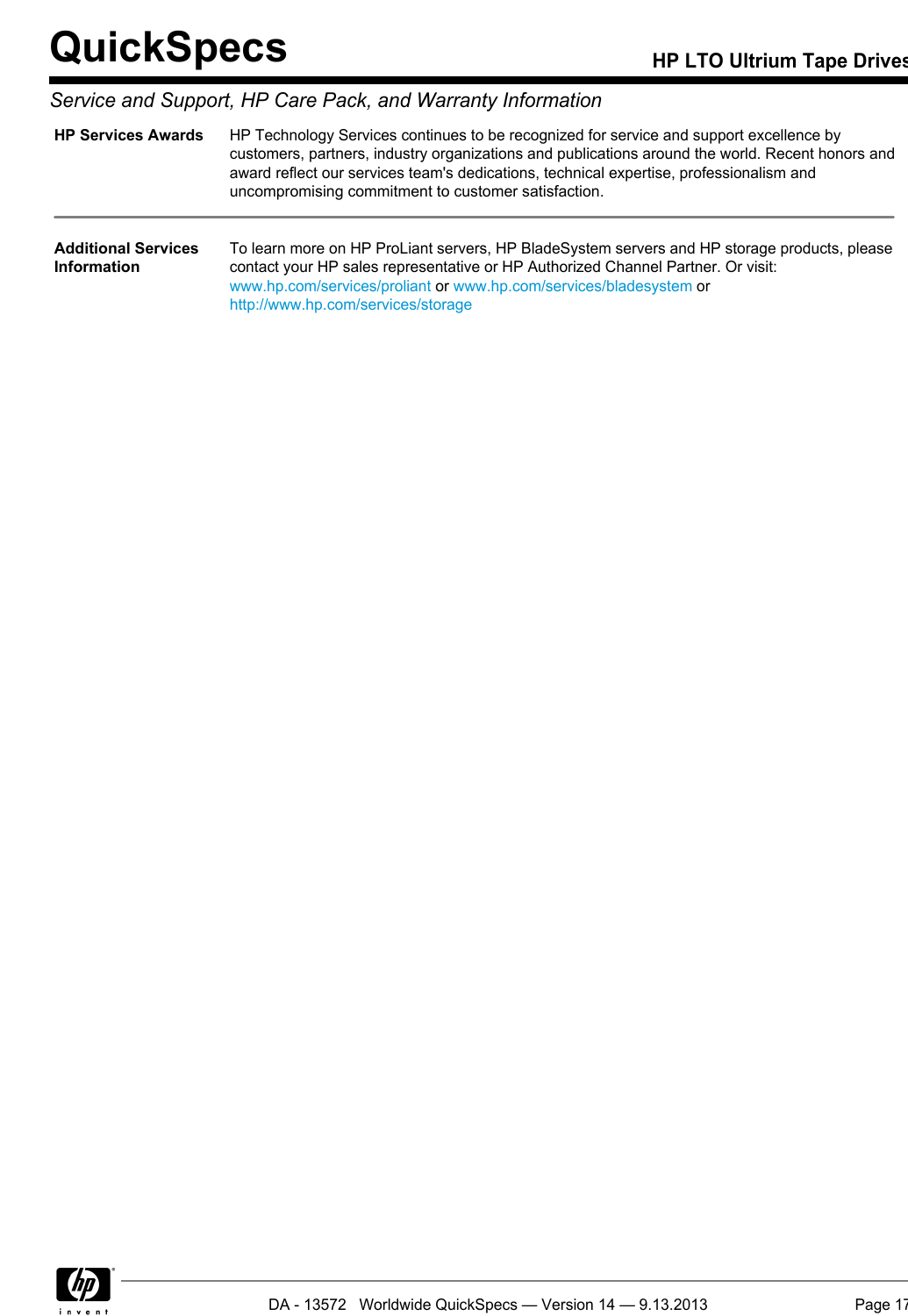## *Options*

## **HP LTO Ultrium Full-Height Tape Drives**

|                    | <b>Model Name/Kit Contents Description</b>                                                                                                                                                                                                                                                                                                                                                                                                                                                                                                                            | <b>Part Number</b> |
|--------------------|-----------------------------------------------------------------------------------------------------------------------------------------------------------------------------------------------------------------------------------------------------------------------------------------------------------------------------------------------------------------------------------------------------------------------------------------------------------------------------------------------------------------------------------------------------------------------|--------------------|
| LTO-6 Ultrium 6650 | LTO-6 Ultrium 6650 SAS internal                                                                                                                                                                                                                                                                                                                                                                                                                                                                                                                                       |                    |
| tape drives        | • HP LTO-6 Ultrium 6650 SAS Internal Tape Drive<br>• HP Tape CD-ROM (contains HP Library and Tape Tools utilities, user<br>manuals and Windows drivers)<br>• Yosemite Server Backup Basic (option to download)<br>• HP LTO-6 Ultrium 6.25 TB Data Cartridge<br>• Ultrium Cleaning Cartridge<br>• multi-language labels<br>• mini-SAS SFF8482 to twin SFF8087 cable<br>• performance tuning poster<br>• Documentation                                                                                                                                                  | EH963A             |
|                    | NOTE: 0D1 will appear after this part number on your sales order if factory                                                                                                                                                                                                                                                                                                                                                                                                                                                                                           |                    |
|                    | integration into a server or rack-mount enclosure is indicated.                                                                                                                                                                                                                                                                                                                                                                                                                                                                                                       |                    |
|                    | LTO-6 Ultrium 6650 SAS External                                                                                                                                                                                                                                                                                                                                                                                                                                                                                                                                       |                    |
|                    | • HP LTO-6 Ultrium 6650 SAS External Tape Drive<br>• HP Tape CD-ROM (contains HP Library and Tape Tools utilities, user<br>manuals and Windows drivers)<br>• Yosemite Server Backup Basic (option to download)<br>• HP LTo-6 Ultrium 6.25 TB Data Cartridge<br>• Ultrium Cleaning Cartridge<br>• multi-language labels<br>• power cord<br>• mini-SAS SFF8088 to SFF8088 cable<br>• performance tuning poster<br>• Documentation                                                                                                                                       | EH964A             |
| LTO-5 Ultrium 3280 | LTO-5 Ultrium 3280 SAS Internal                                                                                                                                                                                                                                                                                                                                                                                                                                                                                                                                       |                    |
| tape drives        | • HP StoreEver LTO-5 Ultrium 3280 SAS Internal Tape Drive<br>• HP Tape CD-ROM (contains HP Library and Tape Tools utilities, user<br>manuals and Windows drivers)<br>• Yosemite Server Backup Basic (option to download)<br>• HP Ultrium 3 TB Data Cartridge; Ultrium Cleaning Cartridge<br>• multi-language labels<br>• mini-SAS SFF8482 to SFF8087 cable<br>• performance tuning poster<br>• Documentation<br><b>NOTE:</b> 0D1 will appear after this part number on your sales order if factory<br>integration into a server or rack-mount enclosure is indicated. | EH899B             |
|                    | LTO-5 Ultrium 3280 SAS External                                                                                                                                                                                                                                                                                                                                                                                                                                                                                                                                       |                    |
|                    | • HP StoreEver LTO-5 Ultrium 3280 SAS External Tape Drive<br>• HP Tape CD-ROM (contains HP Library and Tape Tools utilities, user<br>manuals and Windows drivers);<br>• Yosemite Server Backup Basic (option to download)<br>• HP Ultrium 3 TB Data Cartridge;<br>• Ultrium Cleaning Cartridge;<br>• multi-language labels;<br>• power cord;<br>• mini-SAS SFF8088 to SFF8088 cable;                                                                                                                                                                                  | EH900B             |
|                    | • performance tuning poster;                                                                                                                                                                                                                                                                                                                                                                                                                                                                                                                                          |                    |
|                    | • Documentation                                                                                                                                                                                                                                                                                                                                                                                                                                                                                                                                                       |                    |
|                    | HP StoreEver LTO-5 Ultrium 3280 SAS Tape Drive in 3U Rack-mount                                                                                                                                                                                                                                                                                                                                                                                                                                                                                                       | EJ013B             |
|                    | • 3U 6Gb SAS rack-mount enclosure kit with power supply and fan<br>• one internal LTO-5 Ultrium 3280 SAS Tape Drive;<br>• power cord;                                                                                                                                                                                                                                                                                                                                                                                                                                 |                    |

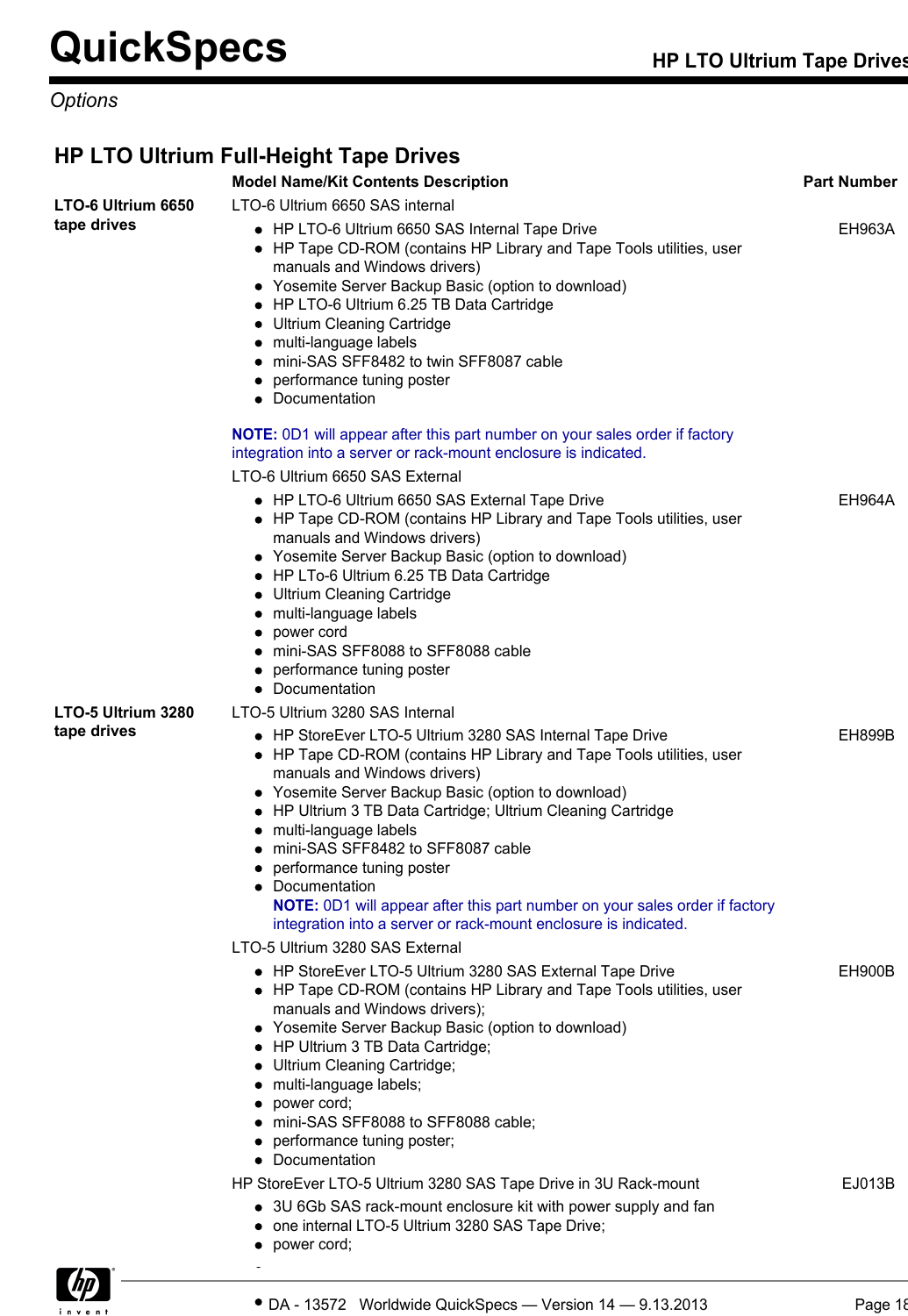|                                   | DA - 13572 Worldwide QuickSpecs - Version 14 - 9.13.2013                                                                                                                                                                                                                                                                                                                                                                                                                                                                                                                                                                   | Page 1             |
|-----------------------------------|----------------------------------------------------------------------------------------------------------------------------------------------------------------------------------------------------------------------------------------------------------------------------------------------------------------------------------------------------------------------------------------------------------------------------------------------------------------------------------------------------------------------------------------------------------------------------------------------------------------------------|--------------------|
|                                   | <b>NOTE:</b> 0D1 will appear after this part number on your sales order if factory<br>integration into a server or rack-mount enclosure is indicated.<br>LTO-4 Ultrium 1840 SCSI External<br>• HP StoreEver LTO-4 Ultrium 1840 SCSI External WW Tape Drive<br>• HP Tape CD-ROM (contains HP Library and Tape Tools utilities, user<br>manuals and Windows drivers)<br>• Yosemite Server Backup Basic (option to download)                                                                                                                                                                                                  | <b>EH854B</b>      |
|                                   | LTO-4 Ultrium 1840 SCSI Internal<br>• HP StoreEver LTO-4 Ultrium 1840 SCSI Internal WW Tape Drive<br>• HP Tape CD-ROM (contains HP Library and Tape Tools utilities, user<br>manuals and Windows drivers)<br>• Yosemite Server Backup Basic (option to download)<br>• HP Ultrium 1.6 TB Data Cartridge<br>• Ultrium Cleaning Cartridge<br>• multi-language labels<br>• internal SCSI cable<br>• performance tuning poster<br>• Documentation                                                                                                                                                                               | <b>EH853B</b>      |
|                                   | <b>NOTE:</b> 0D1 will appear after this part number on your sales order if factory<br>integration into a server or rack-mount enclosure is indicated.<br>LTO-4 Ultrium 1840 SAS External<br>• HP StoreEver LTO-4 Ultrium 1840 SAS External Tape Drive<br>• HP Tape CD-ROM (contains HP Library and Tape Tools utilities, user<br>manuals and Windows drivers)<br>• Yosemite Server Backup Basic (option to download)<br>• HP Ultrium 1.6 TB Data Cartridge<br>• Ultrium Cleaning Cartridge<br>• multi-language labels<br>power cord<br>mini-SAS SFF8088 to SFF8088 cable<br>• performance tuning poster<br>• Documentation | EH861B             |
| LTO-4 Ultrium 1840<br>tape drives | LTO-4 Ultrium 1840 SAS Internal<br>• HP StoreEver LTO-4 Ultrium 1840 SAS Internal Tape Drive<br>• HP Tape CD-ROM (contains HP Library and Tape Tools utilities, user<br>manuals and Windows drivers)<br>• Yosemite Server Backup Basic (option to download)<br>• HP Ultrium 1.6 TB Data Cartridge<br>• Ultrium Cleaning Cartridge<br>• multi-language labels<br>• mini-SAS SFF8482 to SFF8087 cable<br>• performance tuning poster<br>• Documentation                                                                                                                                                                      | EH860B             |
| Options                           | • HP Tape CD-ROM (contains HP Library and Tape Tools utilities, user<br>manuals and Windows drivers)<br>• Yosemite Server Backup Basic (option to download)<br>• HP Ultrium 3 TB Data Cartridge<br>• Ultrium Cleaning Cartridge<br>• multi-language labels<br>• Documentation<br><b>NOTE:</b> 0D1 will appear after this part number on your sales order if factory<br>integration into a rack is indicated.<br><b>Model Name/Kit Contents Description</b>                                                                                                                                                                 | <b>Part Number</b> |
|                                   |                                                                                                                                                                                                                                                                                                                                                                                                                                                                                                                                                                                                                            |                    |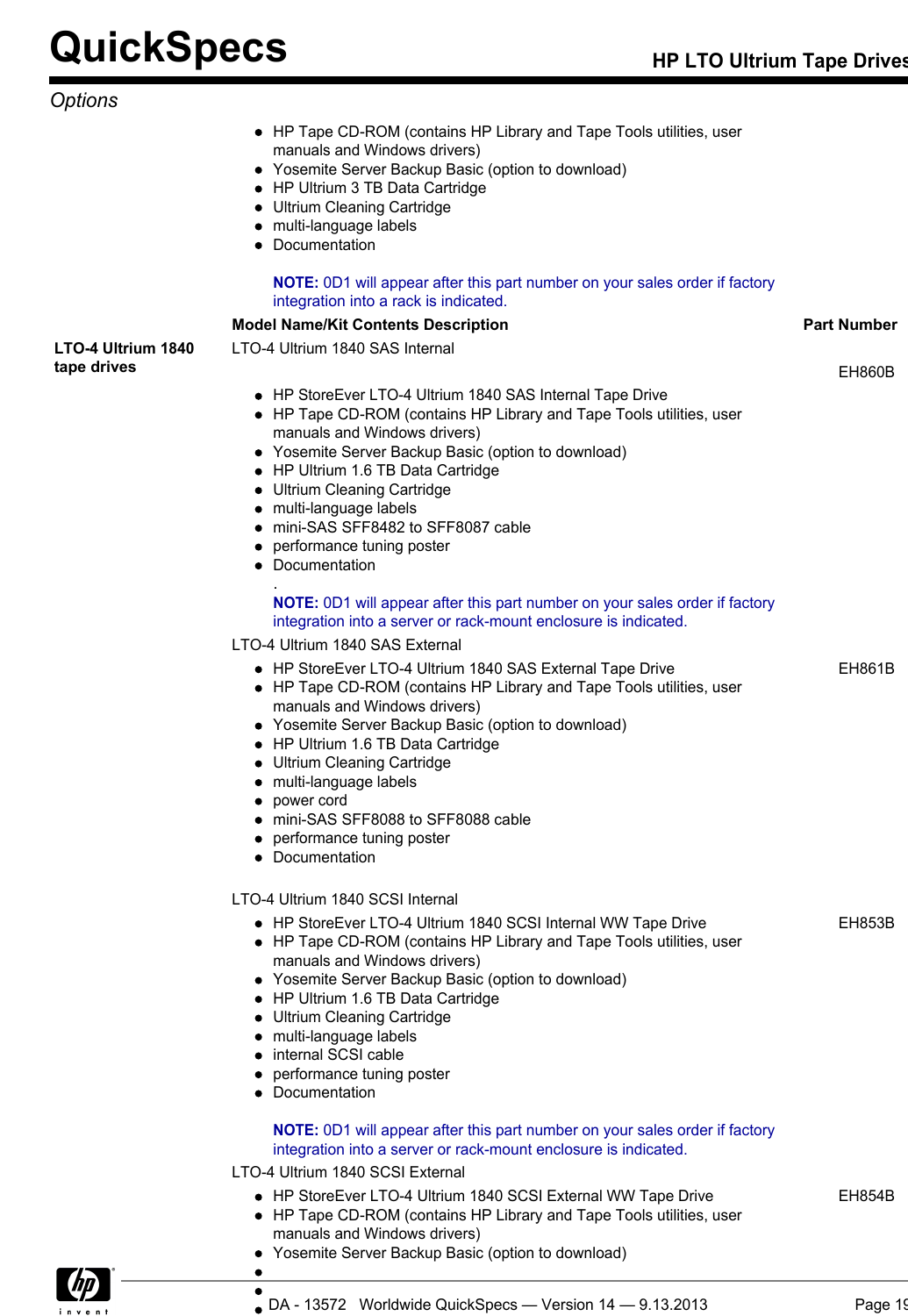*Options*

- HP Ultrium 1.6 TB Data Cartridge
- Ultrium Cleaning Cartridge
- multi-language labels
- power cord
- 68-pin HD to 68-pin VHDCI multi-mode SCSI cable
- performance tuning poster
- Documentation

HP StoreEver LTO-4 Ultrium 1840 SCSI (1) in 3U Rack-mount Kit FRIM FRIM EH926B

- Wide SCSI LVD 3U SCSI rack-mount enclosure kit with power supply and fan
- one internal LTO-4Ultrium 1840 SCSI Tape Drive
- power cord
- HP Tape CD-ROM (contains HP Library and Tape Tools utilities, user manuals and Windows drivers)
- Yosemite Server Backup Basic (option to download)
- HP Ultrium 1.6 TB Data Cartridge
- Ultrium Cleaning Cartridge
- multi-language labels
- Documentation

**NOTE:** 0D1 will appear after this part number on your sales order if factory integration into a rack is indicated.

**NOTE:** Yosemite Server Backup Basic replaces Data Protector Express Basic as the software (downloadable) included with the HP LTO Ultrium tape drives.

## **HP LTO Ultrium Half-Height Tape Drives**

|        | <b>Model Name/Kit Contents Description</b>                                                                                                                                                                                                                                                                                                                                                                                                       | <b>Part Number</b>               |
|--------|--------------------------------------------------------------------------------------------------------------------------------------------------------------------------------------------------------------------------------------------------------------------------------------------------------------------------------------------------------------------------------------------------------------------------------------------------|----------------------------------|
|        | LTO-6 Ultrium 6250 tape LTO-6 Ultrium 6250 SAS Internal                                                                                                                                                                                                                                                                                                                                                                                          |                                  |
| drives | • HP StoreEver LTO-6 Ultrium 6250 Internal Tape Drive<br>• HP Tape CD-ROM (contains HP Library and Tape Tools utilities and<br>localized user manuals)<br>• Yosemite Server Backup Basic (option to download)<br>• HP LTO-6 Ultrium 6.25 TB RW Data Cartridge<br>mini-SAS SFF8482 to SFF8087 cable<br>٠<br>Documentation<br>٠<br><b>NOTE:</b> 0D1 will appear after this part number on your sales order if factory<br>integration is indicated. | <b>EH969A</b>                    |
|        | LTO-6 Ultrium 6250 SAS External                                                                                                                                                                                                                                                                                                                                                                                                                  |                                  |
|        | • HP StoreEver LTO-6 Ultrium 6250 External Tape Drive<br>• HP Tape CD-ROM (contains HP Library and Tape Tools utilities and<br>localized user manuals)<br>• Yosemite Server Backup Basic (option to download)<br>• HP LTO-6 Ultrium 6.25 TB RW Data Cartridge<br>power cord<br>٠<br>• mini-SAS SFF8088 to SFF8088 cable<br>• Documentation                                                                                                       | EH970A                           |
|        | HP StoreEver LTO-6 Ultrium 6250 Tape Drive in 1U Rack-mount Kit<br>• 6Gb SAS rack-mountable enclosure (1U) with power supply and fan<br>rail kit<br>• one internal LTO-6 Ultrium 6250 SAS tape drive<br>• power cord<br>• HP Tape CD-ROM (contains HP Library and Tape Tools utilities and<br>localized user manuals)<br>• Yosemite Server Backup Basic (option to download)<br>• HP LTO-6 Ultrium 6.25 TB RW Data Cartridge<br>Documentation    | C <sub>0</sub> L <sub>99</sub> A |
|        | <b>NOTE:</b> 0D1 will appear after this part number on your sales order if factory                                                                                                                                                                                                                                                                                                                                                               |                                  |

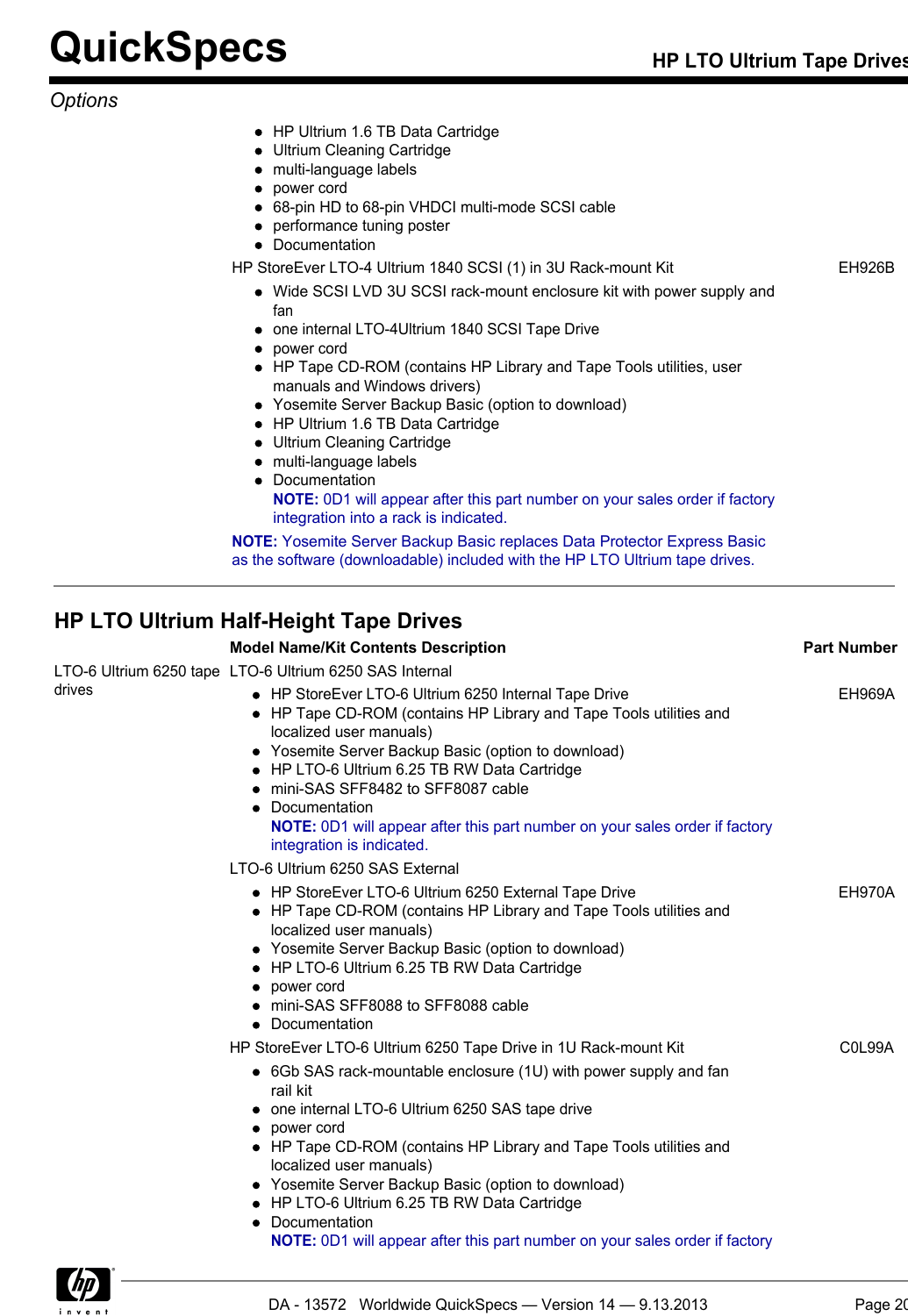| Options            |                                                                                                                                                                                                                                                                                                                                                                                                                                                                                                                                                               |                    |
|--------------------|---------------------------------------------------------------------------------------------------------------------------------------------------------------------------------------------------------------------------------------------------------------------------------------------------------------------------------------------------------------------------------------------------------------------------------------------------------------------------------------------------------------------------------------------------------------|--------------------|
|                    | integration into a rack is indicated.                                                                                                                                                                                                                                                                                                                                                                                                                                                                                                                         |                    |
| LTO-5 Ultrium 3000 | LTO-5 Ultrium 3000 SAS Internal                                                                                                                                                                                                                                                                                                                                                                                                                                                                                                                               |                    |
| tape drives        | • "HP StoreEver LTO-5 Ultrium 3000 SAS Internal Tape Drive<br>• HP Tape CD-ROM (contains HP Library and Tape Tools utilities and<br>localized user manuals)<br>• Yosemite Server Backup Basic (option to download)<br>• HP LTO5 Ultrium 3 TB RW Data Cartridge<br>mini-SAS SFF8482 to SFF8087 cable<br>Documentation<br>NOTE: 0D1 will appear after this part number on your sales order if factory<br>integration is indicated.<br>LTO-5 Ultrium 3000 SAS External                                                                                           | <b>EH957B</b>      |
|                    | • HP StoreEver LTO-5 Ultrium 3000 SAS External Tape Drive<br>• HP Tape CD-ROM (contains HP Library and Tape Tools utilities and<br>localized user manuals)<br>• Yosemite Server Backup Basic (option to download)<br>HP LTO5 Ultrium 3 TB RW Data Cartridge<br>power cord<br>mini-SAS SFF8088 to SFF8088 cable<br>Documentation                                                                                                                                                                                                                               | <b>EH958B</b>      |
|                    | HP StoreEver LTO-5 Ultrium 3000 SAS Tape Drive in 1U Rack-mount<br>• 6Gb SAS rack-mountable enclosure (1U) with power supply and fan<br>rail kit<br>one internal LTO-5 Ultrium 3000 SAS tape drive<br>power cord<br>• HP Tape CD-ROM (contains HP Library and Tape Tools utilities and<br>localized user manuals)<br>• Yosemite Server Backup Basic (option to download)<br>• HP LTO5 Ultrium 3 TB RW Data Cartridge<br>Documentation<br>NOTE: 0D1 will appear after this part number on your sales order if factory<br>integration into a rack is indicated. | EJ014B             |
|                    | <b>Model Name/Kit Contents Description</b>                                                                                                                                                                                                                                                                                                                                                                                                                                                                                                                    | <b>Part Number</b> |
| LTO-4 Ultrium 1760 | LTO-4 Ultrium 1760 SAS Internal                                                                                                                                                                                                                                                                                                                                                                                                                                                                                                                               |                    |
| tape drives        | • HP StoreEver LTO-4 Ultrium 1760 SAS Internal WW Tape Drive<br>HP Tape CD-ROM (contains HP Library and Tape Tools utilities and<br>localized user manuals)<br>• Yosemite Server Backup Basic (option to download)<br>HP LTO4 Ultrium 1.6 TB RW Data Cartridge<br>mini-SAS SFF8482 to SFF8087 cable<br>Documentation<br>NOTE: 0D1 will appear after this part number on your sales order if factory<br>integration is indicated.                                                                                                                              | EH919B             |
|                    | LTO-4 Ultrium 1760 SAS External                                                                                                                                                                                                                                                                                                                                                                                                                                                                                                                               |                    |
|                    | • HP StoreEver LTO-4 Ultrium 1760 SAS External Tape Drive<br>• HP Tape CD-ROM (contains HP Library and Tape Tools utilities and<br>localized user manuals)<br>• Yosemite Server Backup Basic (option to download)<br>HP LTO4 Ultrium 1.6 TB RW Data Cartridge<br>power cord<br>mini-SAS SFF8088 to SFF8088 cable<br>Documentation                                                                                                                                                                                                                             | <b>EH920B</b>      |
|                    | LTO-4 Ultrium 1760 SCSI Internal<br>• HP StoreEver LTO-4 Ultrium 1760 SCSI Internal Tape Drive<br>• HP Tape CD-ROM (contains HP Library and Tape Tools utilities and<br>localized user manuals)<br>• Yosemite Server Backup Basic (option to download)                                                                                                                                                                                                                                                                                                        | <b>EH921B</b>      |
|                    |                                                                                                                                                                                                                                                                                                                                                                                                                                                                                                                                                               |                    |
|                    |                                                                                                                                                                                                                                                                                                                                                                                                                                                                                                                                                               |                    |

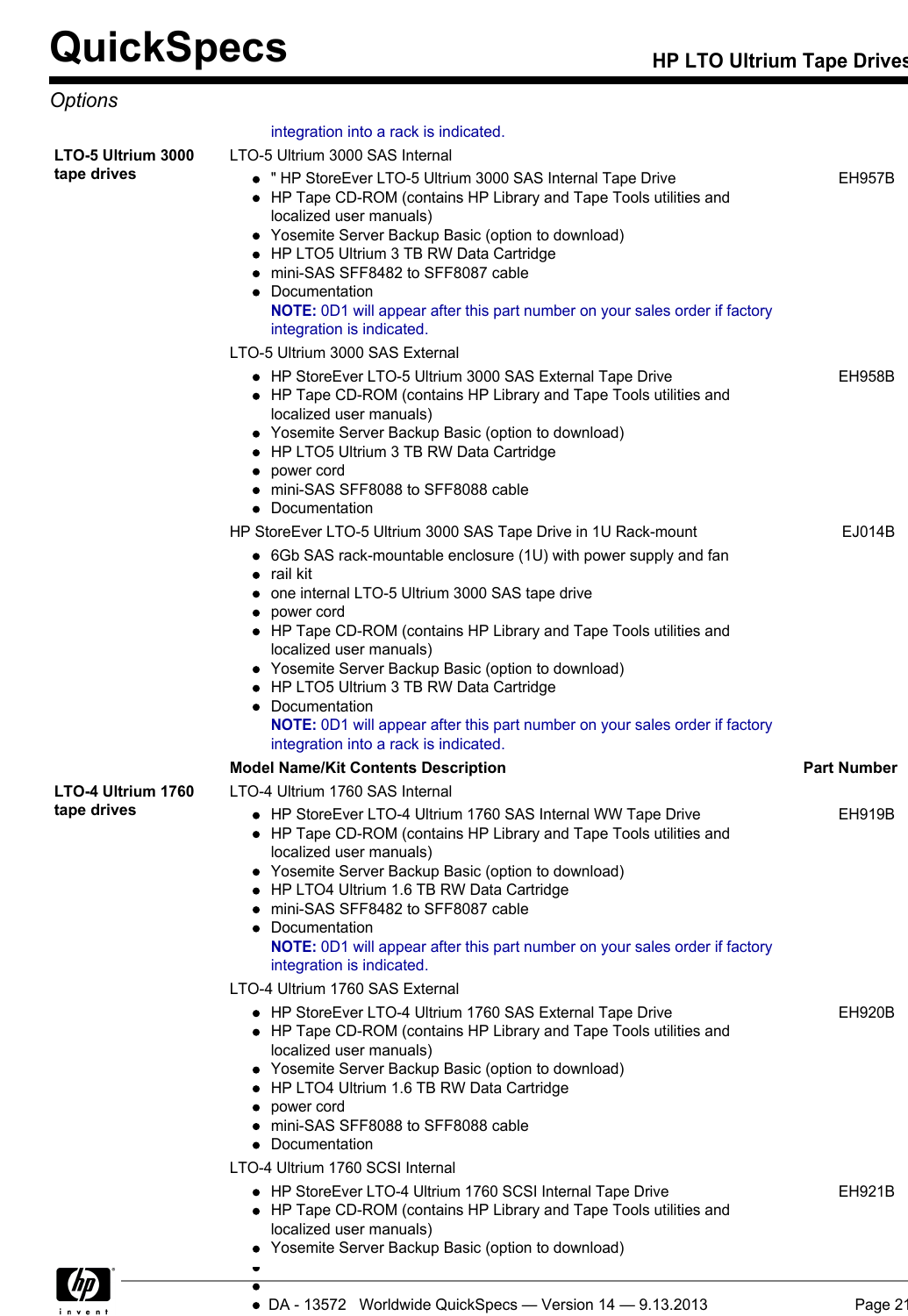| Options |
|---------|
|---------|

|        | • HP LTO4 Ultrium 1.6 TB RW Data Cartridge)<br>• internal SCSI cable<br>Documentation<br>٠<br>NOTE: 0D1 will appear after this part number on your sales order if factory<br>integration is indicated.<br>LTO-4 Ultrium 1760 SCSI External                                                                                                                                                                                                                                       |                    |
|--------|----------------------------------------------------------------------------------------------------------------------------------------------------------------------------------------------------------------------------------------------------------------------------------------------------------------------------------------------------------------------------------------------------------------------------------------------------------------------------------|--------------------|
|        | • HP StoreEver LTO-4 Ultrium 1760 SCSI External Tape Drive<br>• HP Tape CD-ROM (contains HP Library and Tape Tools utilities and<br>localized user manuals)<br>• Yosemite Server Backup Basic (option to download)<br>• HP LTO4 Ultrium 1.6 TB RW Data Cartridge<br>• power cord<br>• 68-pin HD to 68-pin VHDCI multi-mode SCSI cable<br>• Documentation                                                                                                                         | <b>EH922B</b>      |
|        | <b>Model Name/Kit Contents Description</b>                                                                                                                                                                                                                                                                                                                                                                                                                                       | <b>Part Number</b> |
|        | LTO-3 Ultrium 920 tape LTO-3 Ultrium 920 SCSI Internal                                                                                                                                                                                                                                                                                                                                                                                                                           |                    |
| drives | • HP StoreEver LTO-3 Ultrium 920 SCSI Internal Tape Drive<br>• HP Tape CD-ROM (contains HP Library and Tape Tools utilities and<br>localized user manuals)                                                                                                                                                                                                                                                                                                                       | <b>EH841B</b>      |
|        | • Yosemite Server Backup Basic (option to download)<br>• HP LTO3 Data Cartridge (800 GB)<br>internal SCSI cable                                                                                                                                                                                                                                                                                                                                                                  |                    |
|        | Documentation<br><b>NOTE:</b> 0D1 will appear after this part number on your sales order if factory<br>integration is indicated.                                                                                                                                                                                                                                                                                                                                                 |                    |
|        | LTO-3 Ultrium 920 SCSI External                                                                                                                                                                                                                                                                                                                                                                                                                                                  |                    |
|        | • HP StoreEver LTO-3 Ultrium 920 SCSI External Tape Drive<br>• HP Tape CD-ROM (contains HP Library and Tape Tools utilities and<br>localized user manuals)<br>• Yosemite Server Backup Basic (option to download)<br>• HP LTO3 Data Cartridge (800 GB)<br>power cord<br>68-pin HD to 68-pin VHDCI multi-mode SCSI cable                                                                                                                                                          | <b>EH842B</b>      |
|        | • Documentation                                                                                                                                                                                                                                                                                                                                                                                                                                                                  |                    |
|        | HP StoreEver LTO-3 Ultrium 920 SCSI in 1U Rack-mount Kit                                                                                                                                                                                                                                                                                                                                                                                                                         |                    |
|        | Wide SCSI LVD rack-mountable enclosure (1U) with power supply and<br>fan; rail kit<br>one internal Ultrium 920 SCSI tape drive; power cord<br>• HP Tape CD-ROM (contains HP Library and Tape Tools utilities and<br>localized user manuals)<br>• Yosemite Server Backup Basic (option to download)<br>• HP LTO3 Data Cartridge (800 GB)<br>Documentation<br>NOTE: 0D1 will appear after this part number on your sales order if factory<br>integration into a rack is indicated. | <b>EH903C</b>      |
|        | LTO-3 Ultrium 920 SAS Internal                                                                                                                                                                                                                                                                                                                                                                                                                                                   |                    |
|        | • HP StoreEver LTO-3 Ultrium 920 SAS Internal Tape Drive<br>• HP Tape CD-ROM (contains HP Library and Tape Tools utilities and<br>localized user manuals)<br>• Yosemite Server Backup Basic (option to download)<br>• HP LTO3 Data Cartridge (800 GB)<br>mini-SAS SFF8482 to SFF8087<br>Documentation<br>NOTE: 0D1 will appear after this part number on your sales order if factory<br>integration is indicated.                                                                | <b>EH847B</b>      |
|        | LTO-3 Ultrium 920 SAS External                                                                                                                                                                                                                                                                                                                                                                                                                                                   |                    |
|        | • HP StoreEver LTO-3 Ultrium 920 SAS External Tape Drive                                                                                                                                                                                                                                                                                                                                                                                                                         | <b>EH848B</b>      |

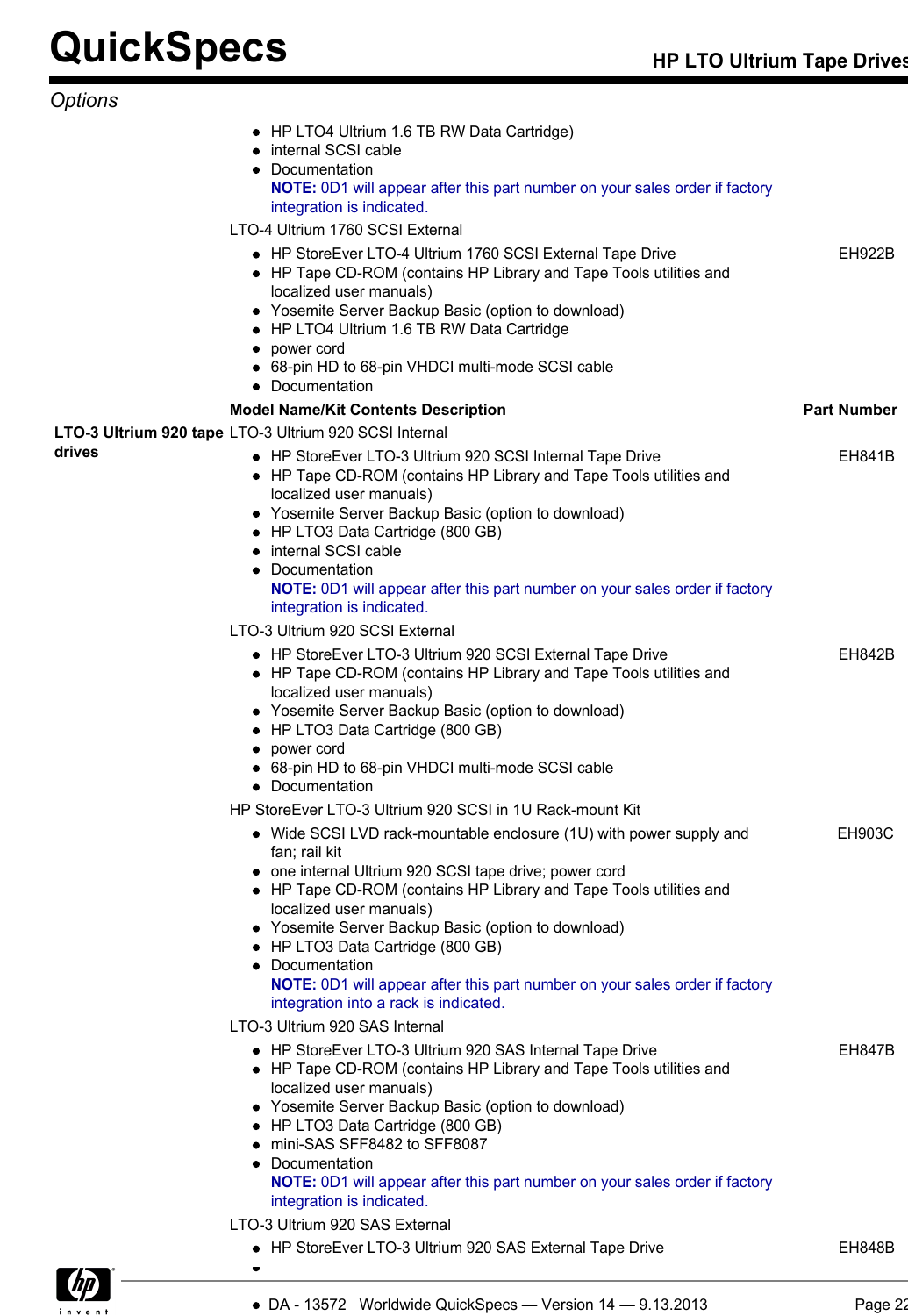*Options*

|                                                        | • HP Tape CD-ROM (contains HP Library and Tape Tools utilities and<br>localized user manuals)<br>• Yosemite Server Backup Basic (option to download)<br>• HP LTO3 Data Cartridge (800 GB)<br>• power cord<br>• mini-SAS SFF8088 to SFF8088 cable<br>• Documentation                                                                                                                                                                                                                               |                    |
|--------------------------------------------------------|---------------------------------------------------------------------------------------------------------------------------------------------------------------------------------------------------------------------------------------------------------------------------------------------------------------------------------------------------------------------------------------------------------------------------------------------------------------------------------------------------|--------------------|
|                                                        | <b>Model Name/Kit Contents Description</b>                                                                                                                                                                                                                                                                                                                                                                                                                                                        | <b>Part Number</b> |
| LTO-2 Ultrium 448 tape LTO-2 Ultrium 448 SCSI Internal |                                                                                                                                                                                                                                                                                                                                                                                                                                                                                                   |                    |
| drives                                                 | • HP StoreEver LTO-2 Ultrium 448 SCSI Internal Tape Drive<br>• HP Tape CD-ROM (contains HP Library and Tape Tools utilities and<br>localized user manuals)<br>• Yosemite Server Backup Basic (option to download)<br>• HP LTO2 Data Cartridge (400 GB)<br>• internal SCSI cable<br>• Documentation<br>NOTE: 0D1 will appear after this part number on your sales order if factory<br>integration is indicated.                                                                                    | <b>DW016B</b>      |
|                                                        | LTO-2 Ultrium 448 SCSI External                                                                                                                                                                                                                                                                                                                                                                                                                                                                   |                    |
|                                                        | • HP StoreEver LTO-2 Ultrium 448 SCSI Internal Tape Drive<br>• HP Tape CD-ROM (contains HP Library and Tape Tools utilities and<br>localized user manuals)<br>• Yosemite Server Backup Basic (option to download)<br>• HP LTO2 Data Cartridge (400 GB)<br>• power cord<br>• 68-pin HD to 68-pin VHDCI multi-mode SCSI cable<br>• Documentation                                                                                                                                                    | <b>DW017C</b>      |
|                                                        | HP StoreEver LTO-2 Ultrium 448 SCSI in 1U Rack-mount Kit                                                                                                                                                                                                                                                                                                                                                                                                                                          |                    |
|                                                        | • Wide SCSI LVD rack-mountable enclosure (1U) with power supply and fan<br>$\bullet$ rail kit<br>• one internal Ultrium 448 SCSI tape drive<br>• power cord<br>• HP Tape CD-ROM (contains HP Library and Tape Tools utilities and<br>localized user manuals)<br>• Yosemite Server Backup Basic (option to download)<br>HP LTO2 Data Cartridge (400 GB)<br>• Documentation<br>NOTE: 0D1 will appear after this part number on your sales order if factory<br>integration into a rack is indicated. | <b>DW028D</b>      |
|                                                        | LTO-2 Ultrium 448 SAS Internal                                                                                                                                                                                                                                                                                                                                                                                                                                                                    |                    |
|                                                        | • HP StoreEver LTO-2 Ultrium 448 SAS Internal Tape Drive<br>• HP Tape CD-ROM (contains HP Library and Tape Tools utilities and<br>localized user manuals)<br>• Yosemite Server Backup Basic (option to download)<br>• HP LTO2 Data Cartridge (400 GB)<br>• mini-SAS SFF8482 to SFF8087 cable<br>• Documentation<br><b>NOTE:</b> 0D1 will appear after this part number on your sales order if factory<br>integration is indicated.                                                                | <b>DW085B</b>      |
|                                                        | LTO-2 Ultrium 448 SAS External                                                                                                                                                                                                                                                                                                                                                                                                                                                                    |                    |
|                                                        | • HP StoreEver LTO-2 Ultrium 448 SAS External Drive<br>• HP Tape CD-ROM (contains HP Library and Tape Tools utilities and<br>localized user manuals)<br>• Yosemite Server Backup Basic (option to download)<br>• HP LTO2 Data Cartridge (400 GB)<br>• mini-SAS SFF8088 to SFF8088 cable<br>• Documentation                                                                                                                                                                                        | DW086B             |

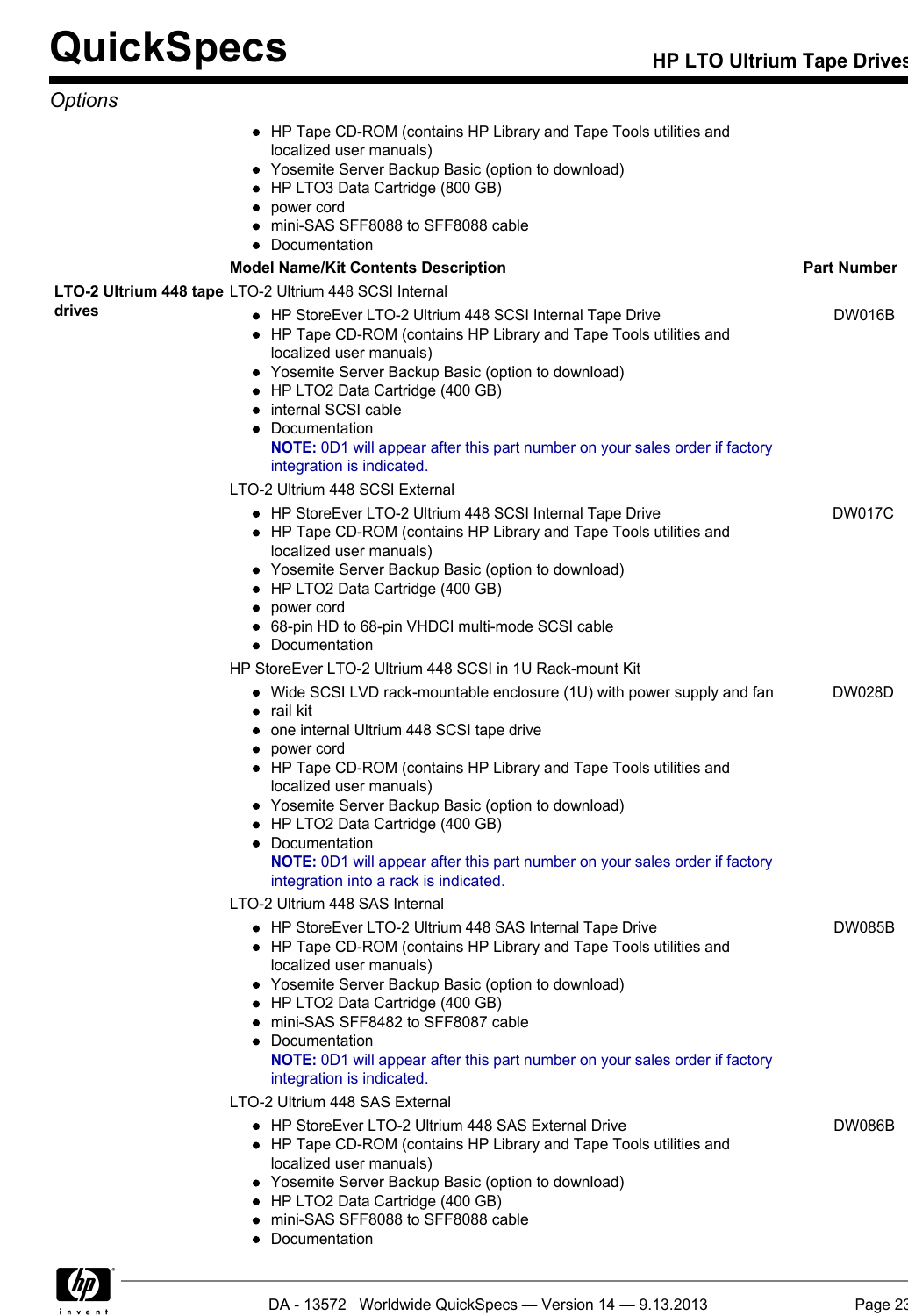## *Options*

| <b>Host Bus Adapters,</b><br>Controllers, and<br><b>Accessories for</b> | HP SC11Xe Host Bus Adapter<br><b>NOTE:</b> Recommended SCSI HBA for connecting Ultrium tape drives to<br>G6/G7/Gen8 ProLiant servers.                                                                                                                        |            |  |  |  |  |
|-------------------------------------------------------------------------|--------------------------------------------------------------------------------------------------------------------------------------------------------------------------------------------------------------------------------------------------------------|------------|--|--|--|--|
| <b>ProLiant Servers</b>                                                 | HP H222 Host Bus Adapter<br><b>NOTE:</b> Recommended SAS HBA for connecting Ultrium tape drives to Gen8<br>ProLiant servers.                                                                                                                                 | 650926-B21 |  |  |  |  |
|                                                                         | HP Smart Array P222<br><b>NOTE:</b> SAS HBA for connecting Ultrium tape drives to Gen8 ProLiant servers.                                                                                                                                                     | 631667-B21 |  |  |  |  |
|                                                                         | HP Smart Array P212<br>NOTE: Recommended SAS HBA for connecting Ultrium tape drives to G6/G7<br>ProLiant servers.                                                                                                                                            | 462828-B21 |  |  |  |  |
|                                                                         | Please visit: http://www.hp.com/storage/SPOCK for a complete list of Ultrium<br>tape drive compatibility with ProLiant servers and other industry standard<br>servers.                                                                                       |            |  |  |  |  |
| <b>Media</b>                                                            | HP LTO-1 Ultrium 200 GB Data Cartridge<br>NOTE: Write and read support for Ultrium 230, Ultrium 232, Ultrium 448 and<br>Ultrium 460. Read support for Ultrium 920 and Ultrium 960.                                                                           | C7971A     |  |  |  |  |
|                                                                         | HP LTO-2 Ultrium 400GB Data Cartridge<br>NOTE: Write and read support for Ultrium 448, Ultrium 460, Ultrium 920 and<br>Ultrium 960. Read support for LTO-4 Ultrium1840 and Ultrium 1760.                                                                     | C7972A     |  |  |  |  |
|                                                                         | HP LTO-3 Ultrium 800 GB Re-writable Data Cartridge<br>NOTE: Write and read only support for Ultrium 920 and Ultrium 960, LTO-4<br>Ultrium 1840 and Ultrium 1760. Read support for LTO-5 Ultrium 3280 and<br>Ultrium 3000.                                    | C7973A     |  |  |  |  |
|                                                                         | HP LTO-3 Ultrium 800 GB WORM Data Cartridge<br>NOTE: This data cartridge supports Write-Once recording format for LTO-3 and<br>LTO-4 drives, and Read-Many for LTO-3, LTO-4 and LTO-5 drives. Data<br>recorded to this data cartridge cannot be overwritten. | C7973W     |  |  |  |  |
|                                                                         | HP LTO-4 Ultrium 1.6TB Read/Write Data Cartridge<br>NOTE: Write and read support for LTO-4 Ultrium 1840, LTO-4 Ultrium 1760,<br>LTO-5 Ultrium 3280 and LTO-5 Ultrium 3000.                                                                                   | C7974A     |  |  |  |  |
|                                                                         | HP LTO-4 Ultrium 1.6TB WORM Data Cartridge<br>NOTE: This data cartridge supports Write-Once Read-Many recording format for<br>LTO-4 and LTO-5 drives. Data recorded to this data cartridge cannot be<br>overwritten.                                         | C7974W     |  |  |  |  |
|                                                                         | HP LTO-5 Ultrium 3 TB RW Data Cartridge<br>NOTE: Write and read support for LTO-5 Ultrium 3280 and Ultrium 3000.                                                                                                                                             | C7975A     |  |  |  |  |
|                                                                         | HP LTO-5 Ultrium 3TB WORM Data Cartridge<br><b>NOTE:</b> This data cartridge only supports Write-Once Read-Many recording<br>format for LTO-5 drives. Data recorded to this data cartridge cannot be<br>overwritten.                                         | C7975W     |  |  |  |  |
|                                                                         | HP LTO-6 Ultrium 6.25TB MP RW Data Cartridge<br>NOTE: Write and read support for LTO-6 Ultrium 6650 and Ultrium 6250                                                                                                                                         | C7976A     |  |  |  |  |
|                                                                         | HP LTO-1 Ultrium 200GB Storage Media Kit                                                                                                                                                                                                                     | C8013A     |  |  |  |  |
|                                                                         | HP LTO-2 Ultrium 400GB Storage Media Kit                                                                                                                                                                                                                     | C8014A     |  |  |  |  |
|                                                                         | HP Ultrium Universal Cleaning Cartridge                                                                                                                                                                                                                      | C7978A     |  |  |  |  |

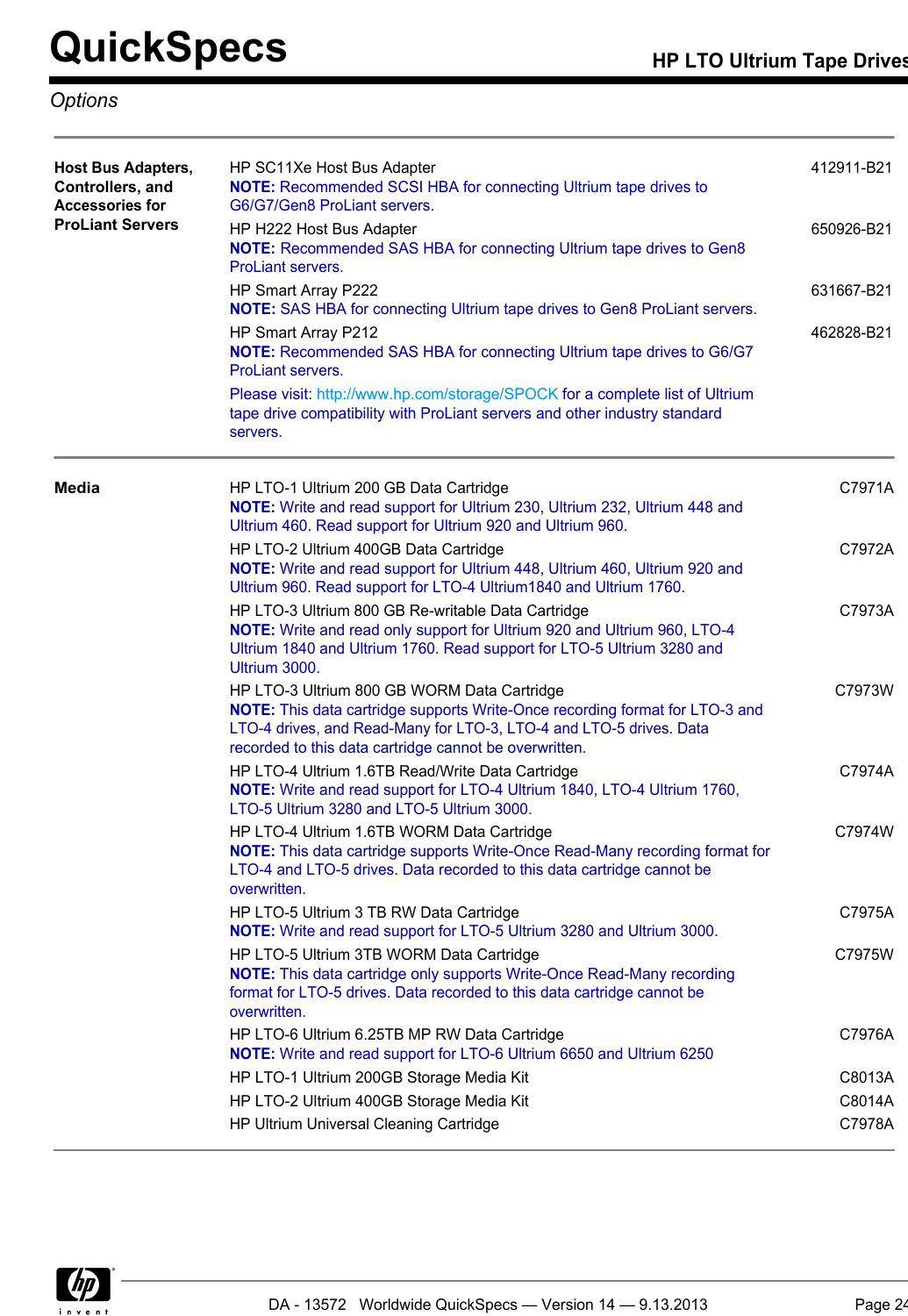| Options                    |                                                                                                                                                                                                                                                                                                                                                                                                                                                                                                                                                                                                                                                                                       |               |
|----------------------------|---------------------------------------------------------------------------------------------------------------------------------------------------------------------------------------------------------------------------------------------------------------------------------------------------------------------------------------------------------------------------------------------------------------------------------------------------------------------------------------------------------------------------------------------------------------------------------------------------------------------------------------------------------------------------------------|---------------|
| <b>Rack-mount Options</b>  | HP StoreEver 1U SCSI Rack-mount Kit<br>NOTE: For racked ProLiant servers. No drives included. Accommodates up to<br>two internal half-height drives (such as the LTO-2 Ultrium 448, LTO-3 Ultrium<br>920 and LTO-4 Ultrium 1760,)).<br><b>NOTE:</b> Please refer to web page for further information:<br>http://h18006.www1.hp.com/products/storageworks/1urackmount/index.html                                                                                                                                                                                                                                                                                                       | A7445C        |
|                            | HP StoreEver 1U SAS Rack-mount Kit<br><b>NOTE:</b> For racked ProLiant servers. No drives included. Accommodates up to<br>two internal SAS half-height drives (such as the LTO-2 Ultrium 448, LTO-<br>3Ultrium 920, LTO-4 Ultrium 1760, LTO-5 Ultrium 3000 and LTO-6 Ultrium<br>$6250$ )).<br>NOTE: Please refer to web page for further information:<br>http://h18006.www1.hp.com/products/storageworks/1urackmount/index.html                                                                                                                                                                                                                                                       | AE459B        |
|                            | HP StoreEver 3U SAS Rack-mount Kit<br><b>NOTE:</b> For racked SAS-based ProLiant servers. No drives included.<br>Accommodates up to four internal half-height drives (such as the LTO-2 Ultrium<br>448 SAS, LTO-3Ultrium 920 SAS, LTO-4 Ultrium 1760, LTO-5 Ultrium 3000 and<br>LTO-6 Ultrium 6250) or two full-height drives (such as the LTO-4 Ultrium 1840<br>SAS, LTO-5 Ultrium 3280 or LTO-6 Ultrium 6650).<br><b>NOTE:</b> Please refer to web page for further information:<br>http://h18006.www1.hp.com/products/storageworks/3urackmount/index.html<br>NOTE: #0D1 will appear after this part number on your sales order if factory<br>integration into a rack is indicated. | AG576B        |
| <b>Cables and Adapters</b> | VHDCI/Wide 12 Ft. Cable<br><b>NOTE:</b> for external drives                                                                                                                                                                                                                                                                                                                                                                                                                                                                                                                                                                                                                           | 341177-B21    |
|                            | 5m Wide Differential SCSI Cable 68 pin<br><b>NOTE:</b> for external drives                                                                                                                                                                                                                                                                                                                                                                                                                                                                                                                                                                                                            | 328215-001    |
|                            | 10m Wide Differential SCSI Cable 68 pin<br><b>NOTE:</b> for external drives                                                                                                                                                                                                                                                                                                                                                                                                                                                                                                                                                                                                           | 328215-002    |
|                            | HP Ultra 320 SCSI Cable Kit<br>Note: for installing Ultra320 SCSI tape drives in the 3U and 5U Rack-Mount Kits)                                                                                                                                                                                                                                                                                                                                                                                                                                                                                                                                                                       | <b>DW063B</b> |
|                            | SAS cable, Int. Drive SFF8482, split to 2 x Internal SFF8484, 1m<br>NOTE: Use this cable to connect HP Ultrium 448, 920, 960, 1760, and 1840 SAS<br>internal tape drives to SAS 4i (SFF8484) connectors.                                                                                                                                                                                                                                                                                                                                                                                                                                                                              | <b>AE490A</b> |
|                            | HP 1m with Power SAS Cable<br>NOTE: Use this cable to connect HP Ultrium 3280 and 3000 SAS internal tape<br>drives to SAS 4i (SFF8484) connectors.                                                                                                                                                                                                                                                                                                                                                                                                                                                                                                                                    | <b>AE491A</b> |
|                            | HP Mini-SAS Cable for LTO Internal Tape Drive<br><b>NOTE:</b> Use this cable to connect HP LTO Ultrium internal tape drives to Mini-<br>SAS (SFF8087) ports.                                                                                                                                                                                                                                                                                                                                                                                                                                                                                                                          | AP746A        |
|                            | HP SAS External-Min 1x-2M Cable Assembly Kit<br><b>NOTE:</b> Use this cable to connect HP SAS external tape devices to HP SAS<br>controllers with Infiniband (SFF8470) connectors.                                                                                                                                                                                                                                                                                                                                                                                                                                                                                                    | AE466A        |
|                            | HP 1U SAS Ext-Min 1x-4M Cable Assembly Kit<br>NOTE: Use this cable to connect HP SAS external tape devices to HP SAS<br>controllers with Infiniband (SFF8470) connectors.                                                                                                                                                                                                                                                                                                                                                                                                                                                                                                             | AE468A        |
|                            | HP SAS Min-Min 1x-2M Cable Assembly Kit<br><b>NOTE:</b> Use this cable to connect HP SAS external tape devices to HP SAS<br>controllers with external Mini-SAS (SFF8088) connectors.                                                                                                                                                                                                                                                                                                                                                                                                                                                                                                  | AE470A        |
|                            | HP SAS MIN-MIN 1X-4M Cable Assembly Kit<br>NOTE: Use this cable to connect HP SAS external tape devices to HP SAS<br>controllers with external Mini-SAS (SFF8088) connectors.                                                                                                                                                                                                                                                                                                                                                                                                                                                                                                         | <b>AE465A</b> |

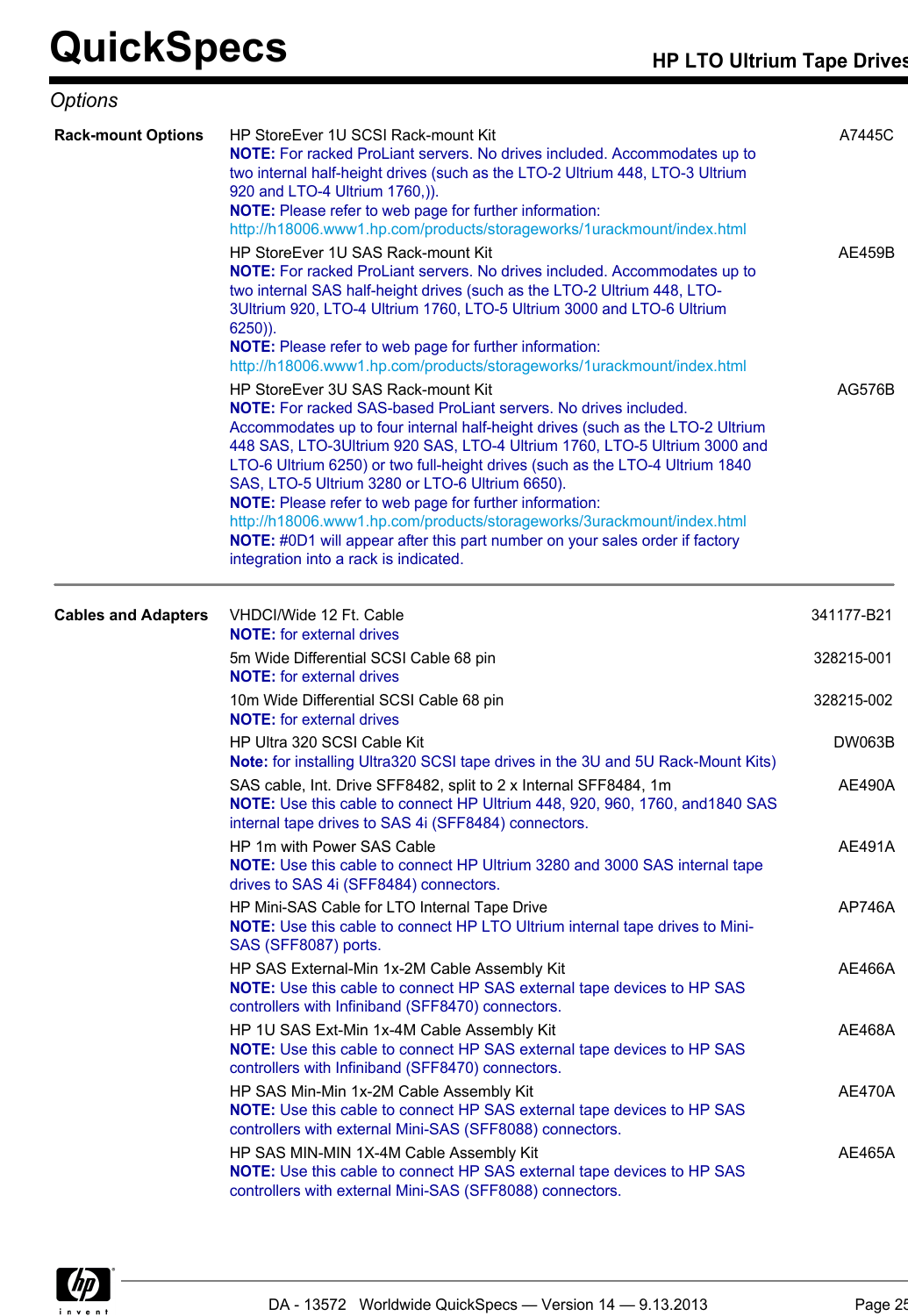## *Options*

HP 1U SAS TP I-E 3HDDs X 1Tape Drive X4M Server Cable Assembly Kit **NOTE:** This split cable connects internally to SAS Hard Drive Cage (3x) and externally to the tape device (1x) with other connector attaching to HP SAS controllers with SAS 4i (SFF8484) connectors. The 1x cable occupies additional PCI slot on the server. AE464A HP SAS MIN-MIN 3X1X-5M Cable Assembly Kit AG452A

| HP SAS MIN-MIN 3X1X-5M Cable Assembly Kit                                         |
|-----------------------------------------------------------------------------------|
| <b>NOTE:</b> This split cable connects internally to SAS Hard Drive Cage (3x) and |
| externally to the tape device (1x) with other connector attaching to the Smart    |
| Array P400i controller inside a DL360 G5 or DL365 G5 server. The 1x cable         |
| occupies additional PCI slot on the server.                                       |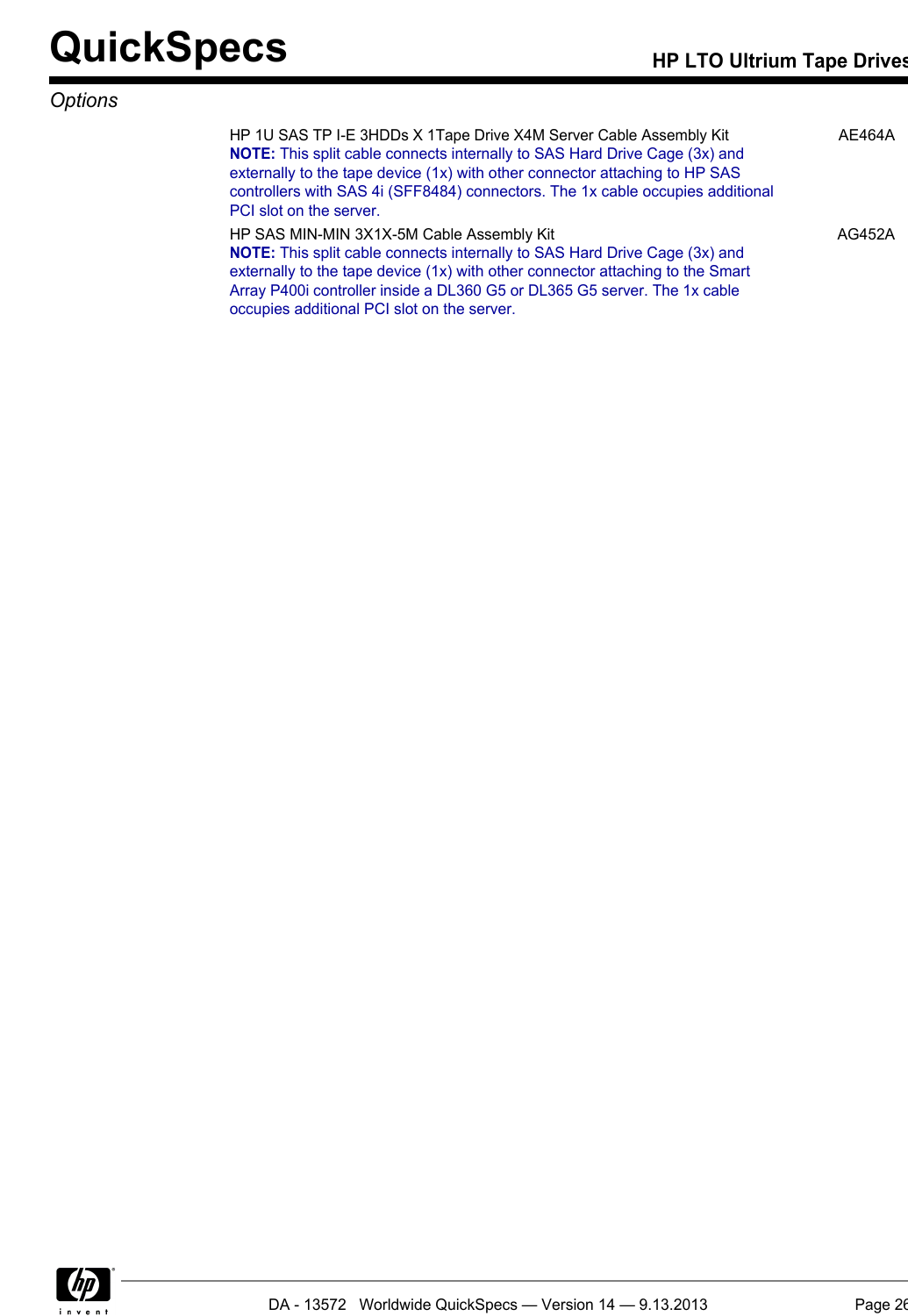## *Technical Specifications*

|                                      |                                                                                                                            | LTO-4 Ultrium 1840                                                                                                      | LTO-5 Ultrium 3280                                                                                                      | LTO-6 Ultrium 6650                                                                                                                                            |
|--------------------------------------|----------------------------------------------------------------------------------------------------------------------------|-------------------------------------------------------------------------------------------------------------------------|-------------------------------------------------------------------------------------------------------------------------|---------------------------------------------------------------------------------------------------------------------------------------------------------------|
| <b>Dimensions</b>                    | <b>Form Factor</b>                                                                                                         | 51/ <sub>4</sub> -inch full-height                                                                                      | 51/ <sub>4</sub> -inch full-height                                                                                      | 51/ <sub>4</sub> -inch full-height                                                                                                                            |
|                                      | Physical (HxWxD)<br><b>Internal</b>                                                                                        | $3.3 \times 5.7 \times 8.2$ in<br>$(8.5 \times 14.5 \times 20.7 \text{cm})$                                             | $3.3 \times 5.7 \times 8.2$ in<br>$(8.3 \times 14.6 \times 20.7 \text{ cm})$                                            | $3.3 \times 5.7 \times 8.2$ in<br>$(8.3 \times 14.6 \times 20.7 \text{ cm})$                                                                                  |
|                                      | Physical (HxWxD)<br><b>External</b>                                                                                        | 4.7 x 8.6 x 11.7 in                                                                                                     | 4.7 x 8.6 x 11.7 in                                                                                                     | 4.7 x 8.6 x 11.7 in<br>$(12.0 \times 21.8 \times 29.7 \text{ cm})$ $(12.0 \times 21.8 \times 29.7 \text{ cm})$ $(12.0 \times 21.8 \times 29.7 \text{ cm})$    |
|                                      | Physical (HxWxD)<br><b>Rack-mount</b>                                                                                      | 5.2 x 16.8 x 23.0 in                                                                                                    | 5.2 x 16.8 x 23.0 in                                                                                                    | 5.2 x 16.8 x 23.0 in<br>$(13.2 \times 42.7 \times 58.4 \text{ cm})$ $(13.2 \times 42.7 \times 58.4 \text{ cm})$ $(13.2 \times 42.7 \times 58.4 \text{ cm})$   |
|                                      | <b>Shipping (HxWxD)</b><br><b>Internal</b>                                                                                 | 10.6 x 10.6 x 13 in<br>$(27.0 \times 27.0 \times 33 \text{ cm})$                                                        | 10.6 x 10.6 x 13 in<br>$(27.0 \times 27.0 \times 33 \text{ cm})$                                                        | 10.6 x 10.6 x 13 in<br>$(27.0 \times 27.0 \times 33 \text{ cm})$                                                                                              |
|                                      | <b>Shipping (HxWxD)</b><br><b>External</b>                                                                                 | 11 x 12.2 x 15.4 in<br>$(28 \times 31 \times 39 \text{ cm})$                                                            | $11 \times 12.2 \times 15.4$ in<br>$(28 \times 31 \times 39 \text{ cm})$                                                | 11 x 12.2 x 15.4 in<br>$(28 \times 31 \times 39 \text{ cm})$                                                                                                  |
|                                      | <b>Shipping (HxWxD)</b><br><b>Rack-mount</b>                                                                               | 15.75 x 23.75 x 33.5 in 15.75 x 23.75 x 33.5in                                                                          |                                                                                                                         | 15.75 x 23.75 x 33.5in<br>$(40.0 \times 60.3 \times 85.1 \text{ cm})$ $(40.0 \times 60.3 \times 85.1 \text{ cm})$ $(40.0 \times 60.3 \times 85.1 \text{ cm})$ |
| Weight                               | Out of box, Internal                                                                                                       | 4.94 lb (2.24 kg)                                                                                                       | 4.94 lb (2.24 kg)                                                                                                       | 4.94 lb (2.24 kg)                                                                                                                                             |
|                                      | Out of box, External                                                                                                       | 12.28 lb (5.57 kg)                                                                                                      | 12.28 lb (5.57 kg)                                                                                                      | 12.28 lb (5.57 kg)                                                                                                                                            |
|                                      | Out of box, Rack-<br>mount                                                                                                 | 31.6 lb (14.4 kg)                                                                                                       | 31.6 lb (14.4 kg)                                                                                                       | 31.6 lb (14.4 kg)                                                                                                                                             |
|                                      | <b>Shipping, Internal</b>                                                                                                  | 7.9 lb (3.6 kg)                                                                                                         | 7.9 lb (3.6 kg)                                                                                                         | 7.9 lb (3.6 kg)                                                                                                                                               |
|                                      | <b>Shipping, External</b>                                                                                                  | 16.1 lb (7.3 kg)                                                                                                        | 16.1 lb (7.3 kg)                                                                                                        | 16.1 lb (7.3 kg)                                                                                                                                              |
|                                      | <b>Shipping, Rack-mount</b>                                                                                                | 56 lb (25 kg)                                                                                                           | 56 lb (25 kg)                                                                                                           | 56 lb (25 kg)                                                                                                                                                 |
| Capacity                             | <b>Native</b>                                                                                                              | 800 GB                                                                                                                  | $1.5$ TB                                                                                                                | 2.5TB                                                                                                                                                         |
|                                      | Compressed<br>(assumes 2:1 data<br>compression for LTO-4<br>and 5; 2.5:1 compression<br>for LTO-6)                         | 1.6 TB                                                                                                                  | 3 TB                                                                                                                    | 6.25TB                                                                                                                                                        |
|                                      | <b>Buffer Size</b>                                                                                                         | 128 MB                                                                                                                  | 256 MB                                                                                                                  | 512MB                                                                                                                                                         |
| Performance<br>$(1Kb = 1,000 bytes)$ | <b>Native Data transfer</b><br>rate                                                                                        | 120 MB/s with LTO 4<br>media<br>80 MB/s with LTO 3<br>media<br>35.6 MB/s with LTO 2<br>media                            | 140 MB/s with LTO 5<br>media<br>120 MB/s with LTO 4<br>media<br>80 MB/s with LTO 3<br>media                             | 160MB/s with LTO 6<br>media<br>140 MB/s with LTO 5<br>media<br>120 MB/s with LTO 4<br>media                                                                   |
|                                      | Data transfer rate,                                                                                                        | 240 MB/s with LTO 4                                                                                                     | 280 MB/s with LTO 5                                                                                                     | 400MB/s with LTO-6                                                                                                                                            |
|                                      | compressed<br>(assumes 2:1 data<br>compression for LTO-4<br>and 5; 2.5:1 compression 71.2 MB/s with LTO 2<br>for $LTO-6$ ) | media<br>160 MB/s with LTO 3<br>media<br>media                                                                          | media<br>240 MB/s with LTO 4<br>media<br>160 MB/s with LTO 3<br>media                                                   | media<br>280 MB/s with LTO 5<br>media<br>240 MB/s with LTO 4<br>media                                                                                         |
|                                      | <b>Burst transfer rate</b>                                                                                                 | <b>Ultra320 SCSI: 190</b><br>MB/s<br>3Gb/sec SAS: 240<br>MB/s                                                           | 600 MB/s with 6Gb/s<br>SAS                                                                                              | 600 MB/s with 6Gb/s<br>SAS                                                                                                                                    |
|                                      | Data rate matching<br>range                                                                                                | 40-120 MB/s                                                                                                             | 47-140 MB/s                                                                                                             | 54-160 MB/s                                                                                                                                                   |
|                                      | Data access time (from<br>BOT)                                                                                             | 46 seconds typical for<br>LTO 2 media<br>52 seconds typical for<br>LTO 3 media<br>62 seconds typical for<br>LTO 4 media | 42 seconds typical for<br>LTO 3 media<br>50 seconds typical for<br>LTO 4 media<br>52 seconds typical for<br>LTO 5 media | 50 seconds typical for<br>LTO 6 media                                                                                                                         |

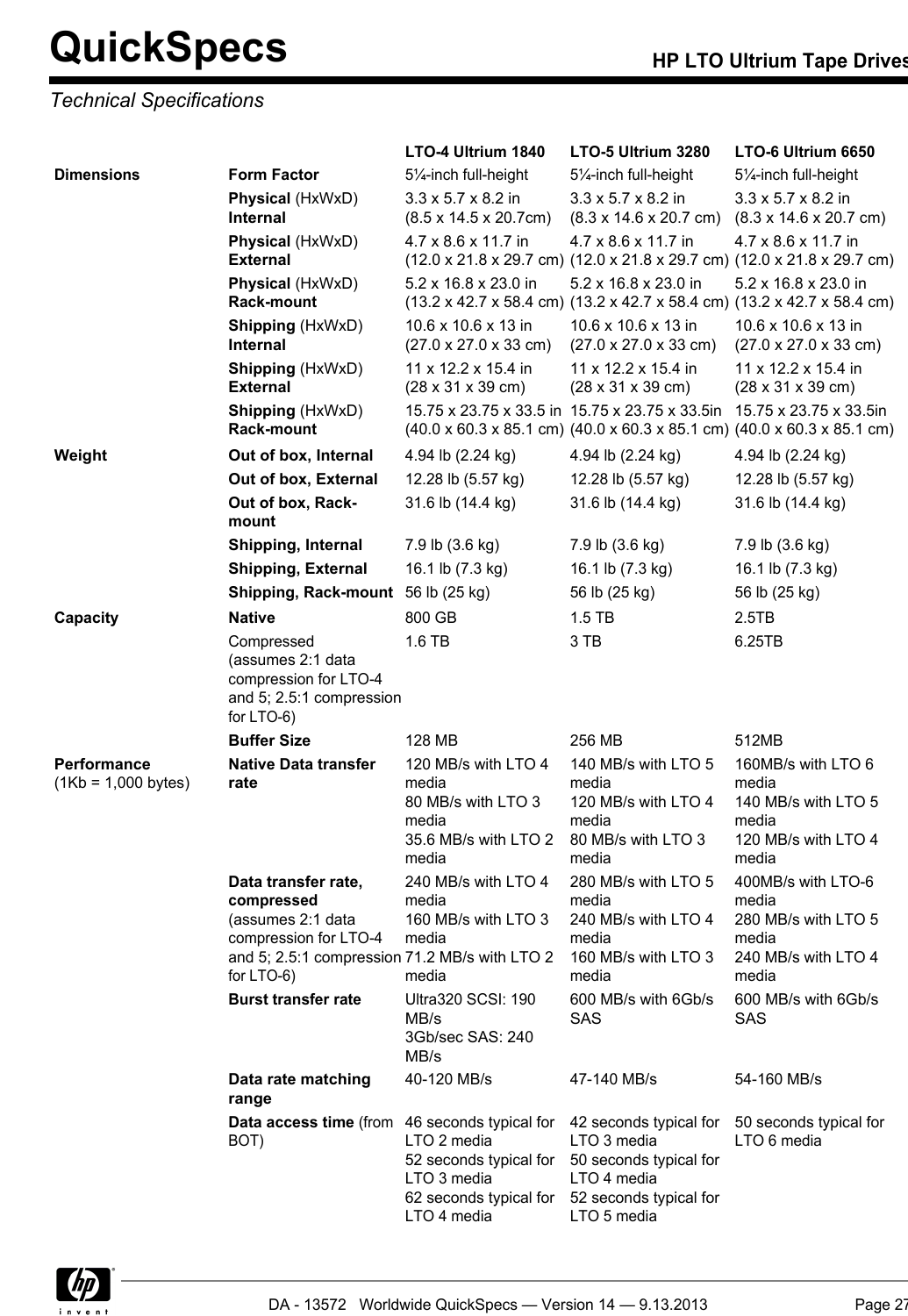### *Technical Specifications*

|                                                  | <b>Rewind time from EOT</b> < 92 seconds for LTO 2 < 78 seconds for LTO 3 <98s for LTO 6 media | media<br>3 media<br>4 media                                                                                        | media<br>< 102 seconds for LTO < 93 seconds for LTO 4<br>media<br>< 124 seconds for LTO < 96 seconds for LTO 5<br>media |                                                                     |
|--------------------------------------------------|------------------------------------------------------------------------------------------------|--------------------------------------------------------------------------------------------------------------------|-------------------------------------------------------------------------------------------------------------------------|---------------------------------------------------------------------|
|                                                  | <b>Rewind tape speed</b>                                                                       | 7 m/s for (LTO 4 and<br>LTO 3 media)                                                                               | 9 m/s for (LTO 5 and<br>LTO 4 media)                                                                                    | 9 m/s for (LTO 6, LTO<br>5 and LTO 4 media)                         |
|                                                  | <b>Average load time</b>                                                                       | <19 seconds (RW)<br>22 seconds (WORM-<br>initialized) Uninitialized initialized) Uninitialized<br>up to 70 seconds | <19 seconds (RW)<br>22 seconds (WORM-<br>WORM media can take WORM media can take<br>up to 70 seconds                    | 22 seconds (RW)                                                     |
|                                                  | Average unload time                                                                            | <19 seconds (RW)<br>22 seconds (WORM-<br>initialized)<br>Uninitialized WORM<br>media can take up to<br>70 seconds  | <19 seconds (RW)<br>22 seconds (WORM-<br>initialized)<br>Uninitialized WORM<br>media can take up to<br>70 seconds       | 19 seconds (RW)                                                     |
| <b>Security</b>                                  | <b>Encryption</b>                                                                              | <b>AES 256 bit</b>                                                                                                 | AES 256 bit                                                                                                             | AES 256 bit                                                         |
|                                                  | <b>WORM media support</b> LTO 4 media                                                          |                                                                                                                    | LTO-5 media                                                                                                             | LTO-6 media                                                         |
| <b>Reliability</b>                               | <b>MTBF</b>                                                                                    | 250,000 hours<br>at 100% duty cycle                                                                                | 250,000 hours<br>at 100% duty cycle                                                                                     | 250,000 hours<br>at 100% duty cycle                                 |
|                                                  | Uncorrected Error Rate 1 in 1x10 <sup>17</sup> bits                                            |                                                                                                                    | 1 in $1x10$ <sup>17</sup> bits                                                                                          | 1 in 1x10 17 bits                                                   |
| <b>Rewriteable Media</b><br><b>Compatibility</b> | Read                                                                                           | LTO Ultrium 4<br>LTO Ultrium 3<br>LTO Ultrium 2                                                                    | LTO Ultrium 5<br>LTO Ultrium 4<br>LTO Ultrium 3                                                                         | LTO Ultrium 6<br>LTO Ultrium 5<br>LTO Ultrium 4                     |
|                                                  | <b>Write</b>                                                                                   | LTO Ultrium 4<br>LTO Ultrium 3<br>[unencrypted]                                                                    | LTO Ultrium 5<br>LTO Ultrium 4                                                                                          | LTO Ultrium 6<br>LTO Ultrium 5                                      |
| <b>WORM Media</b><br>Compatibility               | <b>Read</b>                                                                                    | LTO Ultrium 4 WORM<br>LTO Ultrium 3 WORM                                                                           | LTO Ultrium 5 WORM<br>LTO Ultrium 4 WORM LTO Ultrium 5 WORM<br>LTO Ultrium 3 WORM                                       | LTO Ultrium 6 WORM<br>LTO Ultrium 4 WORM                            |
|                                                  | <b>Write</b>                                                                                   | LTO Ultrium 4 WORM<br>LTO Ultrium 3 WORM LTO Ultrium 4 WORM                                                        | LTO Ultrium 5 WORM                                                                                                      | LTO Ultrium 6 WORM<br>LTO Ultrium 5 WORM                            |
| <b>Tape Format</b>                               | <b>Recording method</b>                                                                        | 16-channel linear<br>serpentine                                                                                    | 16-channel linear<br>serpentine                                                                                         | 16-channel linear<br>serpentine                                     |
|                                                  | <b>Recording format</b>                                                                        | <b>LTO Ultrium 4</b><br>LTO Ultrium 3<br>[unencrypted]                                                             | LTO Ultrium 5<br>LTO Ultrium 4                                                                                          | LTO Ultrium 6<br>LTO Ultrium 5                                      |
|                                                  | Data compression                                                                               | LTO DC dual mode<br>compression (an<br>enhanced version of<br>ALDC)                                                | LTO DC dual mode<br>compression (an<br>enhanced version of<br>ALDC)                                                     | LTO DC dual mode<br>compression (an<br>enhanced version of<br>ALDC) |
|                                                  | Error<br>detection/correction                                                                  | Reed-Solomon                                                                                                       | Reed-Solomon                                                                                                            | Reed-Solomon                                                        |
|                                                  | <b>Read Channel</b><br><b>Technology</b>                                                       | Partial Response<br>Maximum Likelihood<br>(PRML)                                                                   | Partial Response<br>Maximum Likelihood<br>(PRML)                                                                        | Partial Response<br>Maximum Likelihood<br>(PRML)                    |
|                                                  | <b>Data Tracks</b>                                                                             | 896                                                                                                                | 1280                                                                                                                    | 2176                                                                |
|                                                  | Data Encoding Method RLL 0,13/11                                                               |                                                                                                                    | RLL 32/33                                                                                                               | RLL 32/33                                                           |
| Interface                                        | Interface type                                                                                 | Ultra320 SCSI (LVDS)<br>or 3Gb/sec SAS                                                                             | 6Gb/s Dual Port SAS                                                                                                     | 6Gb/s Dual Port SAS                                                 |
|                                                  | <b>SCSI connector</b>                                                                          | SCSI Internal: 68-pin<br><b>LVDS</b>                                                                               |                                                                                                                         |                                                                     |

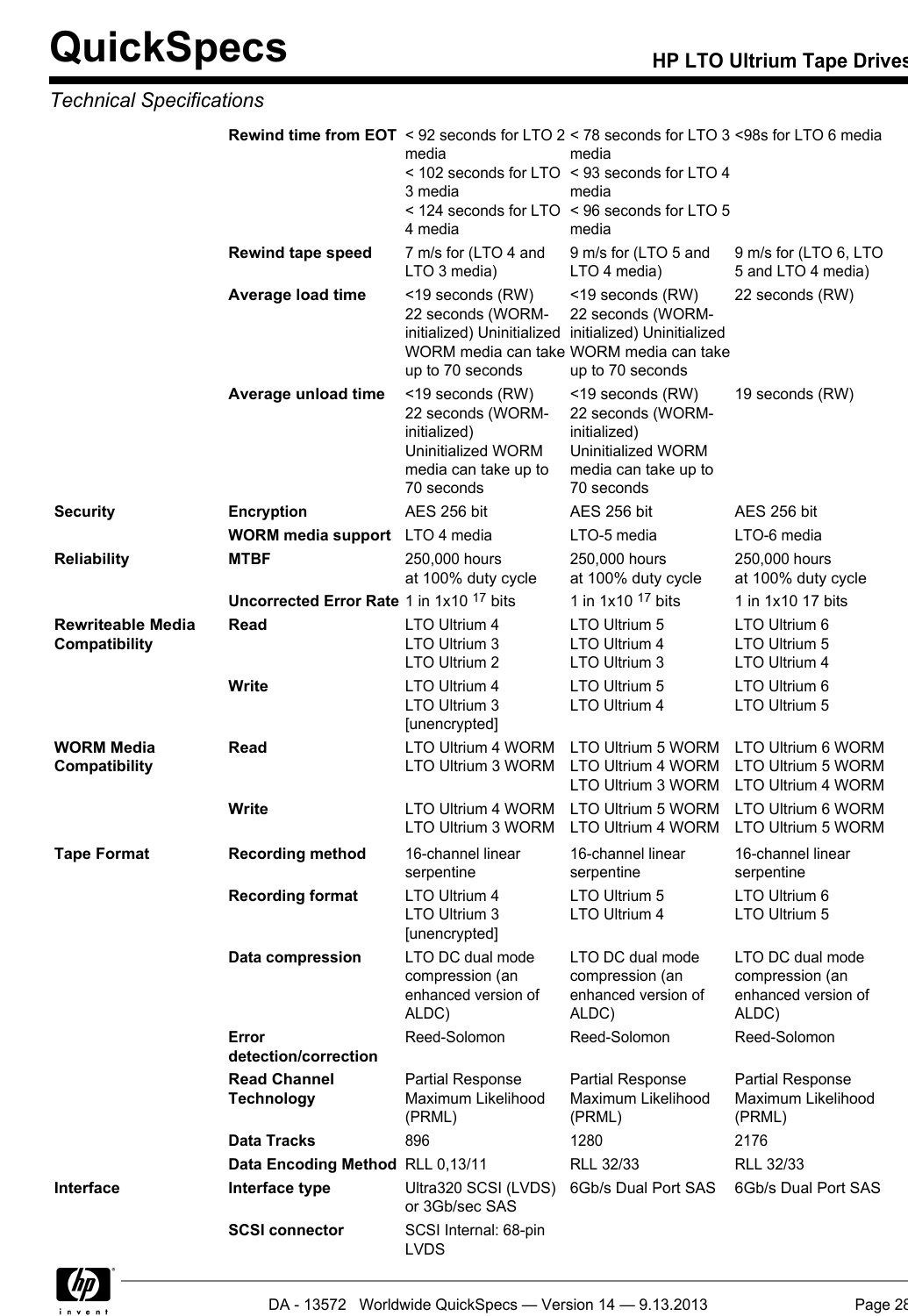| <b>Technical Specifications</b> |                                                 |                                                                                                                                         |                                                           |                                                                                                                                                 |                                                                                                             |                                                                                                                                                            |                                                                                                                                               |                                                                                                                                                      |  |
|---------------------------------|-------------------------------------------------|-----------------------------------------------------------------------------------------------------------------------------------------|-----------------------------------------------------------|-------------------------------------------------------------------------------------------------------------------------------------------------|-------------------------------------------------------------------------------------------------------------|------------------------------------------------------------------------------------------------------------------------------------------------------------|-----------------------------------------------------------------------------------------------------------------------------------------------|------------------------------------------------------------------------------------------------------------------------------------------------------|--|
|                                 |                                                 |                                                                                                                                         | <b>HD LVDS</b><br>power)<br>pin HD LVDS                   | SCSI External: 68-pin<br>SCSI Array module:<br>80-pin SCA (SCSI and<br>SCSI Rack-mount: 68-                                                     |                                                                                                             |                                                                                                                                                            |                                                                                                                                               |                                                                                                                                                      |  |
|                                 | <b>SAS connector</b>                            | <b>SAS</b><br>Power requirements,<br>Internal (including rack- +5V@4.5A (max)<br>mount model)<br>Power requirements,<br><b>External</b> |                                                           | <b>SFF8482</b><br>SAS External: mini-<br><b>SFF8088</b>                                                                                         | <b>SFF8482</b><br>SAS External: mini-<br><b>SAS</b><br><b>SFF8088</b>                                       |                                                                                                                                                            | SAS Internal: mini-SAS SAS Internal: mini-SAS SAS Internal: mini-SAS<br><b>SFF8482</b><br>SAS External: mini-<br><b>SAS</b><br><b>SFF8088</b> |                                                                                                                                                      |  |
| <b>Power Specifications</b>     |                                                 |                                                                                                                                         |                                                           | LTO-4 Ultrium 1840<br>$+5\sqrt{0}4.2A$ (typical)<br>+12 $V@0.75A$ (typical)<br>+12 $V@2.5A$ (max)<br>100 to 240 VAC,<br>50-60 Hz, auto-ranging, |                                                                                                             | LTO-5 Ultrium 3280<br>$+5\sqrt{0}3.6A$ (typical)<br>+5V@3.7A (max)<br>+12V@0.7A (typical)<br>+12V@2.2A (max)<br>100 to 240 VAC,<br>50-60 Hz, auto-ranging, |                                                                                                                                               | LTO-6 Ultrium 6650<br>+5V@3.5A (typical)<br>$+5V@3.9A$ (max)<br>+12V@0.6A (typical)<br>+12V@2.5A (max)<br>100 to 240 VAC,<br>50-60 Hz, auto-ranging, |  |
| <b>Power consumption</b>        |                                                 | 0.8A max<br>12 Watts idle<br>52 Watts max                                                                                               |                                                           | 0.8A max<br>7 Watts idle<br>30 Watts typical<br>24 Watts typical<br>41 Watts max                                                                |                                                                                                             | 0.8A max<br>4.1 Watts idle<br>42 Watts max                                                                                                                 |                                                                                                                                               | 24 Watts typical                                                                                                                                     |  |
|                                 |                                                 |                                                                                                                                         | Ultrium 448                                               | Ultrium 920                                                                                                                                     | Ultrium 1760                                                                                                | Ultrium 3000                                                                                                                                               |                                                                                                                                               | Ultrium 6250                                                                                                                                         |  |
| <b>Dimensions</b>               | <b>Form Factor</b>                              | height                                                                                                                                  | 51/ <sub>4</sub> -inch half-                              | 51/ <sub>4</sub> -inch half-<br>height                                                                                                          | 51/ <sub>4</sub> -inch half-<br>height                                                                      | 51/ <sub>4</sub> -inch half-<br>height                                                                                                                     |                                                                                                                                               | 51/ <sub>4</sub> -inch half-<br>height                                                                                                               |  |
|                                 | Physical (HxWxD)<br>Internal                    | in<br>20.6 cm)                                                                                                                          | $(4.1 \times 14.5 \times$                                 | in<br>$(4.1 \times 14.5 \times$<br>20.6 cm)                                                                                                     | $1.6 \times 5.7 \times 8.1$ 1.6 x 5.7 x 8.1 1.6 x 5.7 x 8.1<br>in.<br>$(4.1 \times 14.5 \times$<br>20.6 cm) | in.<br>$(4.1 \times 14.5 \times$<br>20.6 cm)                                                                                                               |                                                                                                                                               | $1.6 \times 5.7 \times 8.1$ 1.6 $\times$ 5.7 $\times$ 8.1<br>in<br>$(4.1 \times 14.5 \times$<br>20.6 cm)                                             |  |
|                                 | Physical (HxWxD)<br><b>External</b>             | in.<br>29.5 cm)                                                                                                                         | $3 \times 8.8 \times 11.7$<br>$(7.7 \times 22.3 \times$   | $3 \times 8.8 \times 11.7$<br>in<br>$(7.7 \times 22.3 \times$<br>29.5 cm)                                                                       | $3 \times 8.8 \times 11.7$<br>in<br>$(7.7 \times 22.3 \times$<br>29.5 cm)                                   | in.<br>$(7.7 \times 22.3 \times$<br>29.5 cm)                                                                                                               | $3 \times 8.8 \times 11.7$                                                                                                                    | 3 x 8.8 x 11.7<br>in.<br>$(7.7 \times 22.3 \times$<br>29.5 cm)                                                                                       |  |
|                                 | Physical (HxWxD)<br><b>1U Rack-mount</b>        | x 42.88 x<br>64.14 cm)                                                                                                                  | $1.7 \times 16.88 \times$<br>25.25 in (4.32               | $1.7 \times 16.88 \times$<br>25.25 in (4.32<br>x 42.88 x<br>64.14 cm)                                                                           | $1.7 \times 16.88 \times$<br>25.25 in (4.32<br>x 42.88 x<br>64.14 cm)                                       | $1.7 \times 16.88 \times$<br>x 42.88 x<br>64.14 cm)                                                                                                        | 25.25 in (4.32                                                                                                                                | $1.7 \times 16.88 \times$<br>25.25 in (4.32<br>x 42.88 x<br>64.14 cm)                                                                                |  |
|                                 | Physical (HxWxD)<br><b>3U Rack-mount</b>        | N/A                                                                                                                                     |                                                           | N/A                                                                                                                                             | N/A                                                                                                         | N/A                                                                                                                                                        |                                                                                                                                               | N/A                                                                                                                                                  |  |
|                                 | <b>Shipping (HxWxD)</b><br><b>Internal</b>      | $7.9 \times 9.4 \times$                                                                                                                 | 11.4 in (24 x)<br>$31 \times 39$ cm)                      | $7.9 \times 9.4 \times$<br>11.4 in $(24 x)$<br>$31 \times 39$ cm)                                                                               | $7.9 \times 9.4 \times$<br>11.4 in (24 x)<br>31 x 39 cm)                                                    | $7.9 \times 9.4 \times$<br>11.4 in (24 x)<br>$31 \times 39$ cm)                                                                                            |                                                                                                                                               | $7.9 \times 9.4 \times$<br>11.4 in (24 x)<br>31 x 39 cm)                                                                                             |  |
|                                 | Shipping (HxWxD)<br><b>External</b>             |                                                                                                                                         | $9.4 \times 12.2 \times$<br>15.4 in (24 x)<br>31 x 39 cm) | $9.4 \times 12.2 \times$<br>15.4 in (24 x)<br>31 x 39 cm)                                                                                       | $9.4 \times 12.2 \times$<br>15.4 in (24 x)<br>31 x 39 cm)                                                   | $9.4 \times 12.2 \times$<br>15.4 in (24 x)<br>$31 \times 39$ cm)                                                                                           |                                                                                                                                               | $9.4 \times 12.2 \times$<br>15.4 in (24 x)<br>$31 \times 39$ cm)                                                                                     |  |
|                                 | <b>Shipping (HxWxD)</b><br><b>1U Rack-mount</b> | 59.7 x 85.1<br>cm)                                                                                                                      | 12.0 x 23.5 x                                             | 12.0 x 23.5 x<br>59.7 x 85.1<br>cm)                                                                                                             | 12.0 x 23.5 x<br>59.7 x 85.1<br>cm)                                                                         | $12.0 \times 23.5 \times$<br>59.7 x 85.1<br>cm)                                                                                                            |                                                                                                                                               | 12.0 x 23.5 x<br>33.5 in (30.5 x 33.5 in (30.5 x 33.5 in (30.5 x 33.5 in (30.5 x 33.5 in (30.5 x<br>59.7 x 85.1<br>cm)                               |  |
|                                 | <b>Shipping (HxWxD)</b><br><b>3U Rack-mount</b> | N/A                                                                                                                                     |                                                           | N/A                                                                                                                                             | N/A                                                                                                         | N/A                                                                                                                                                        |                                                                                                                                               | N/A                                                                                                                                                  |  |

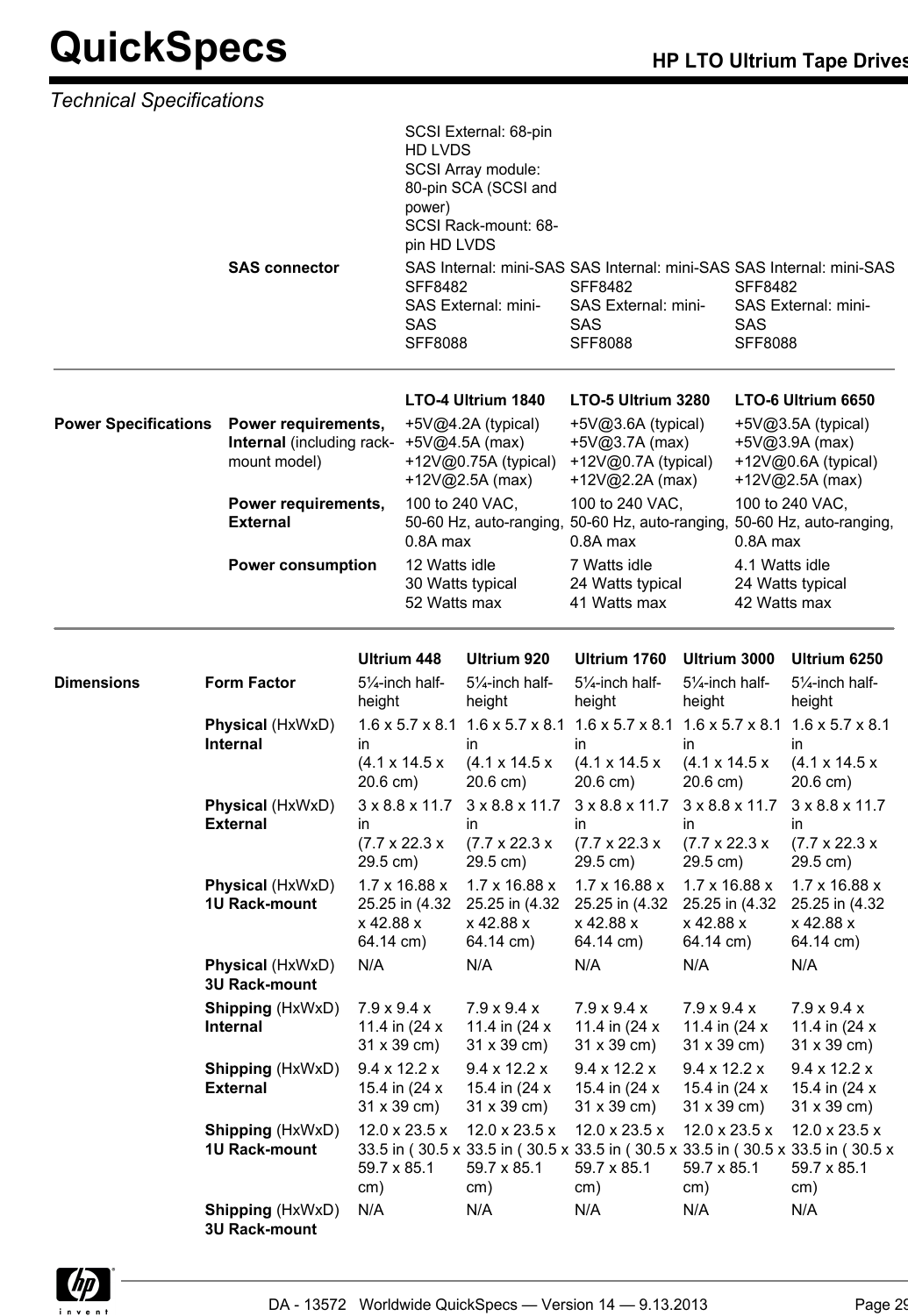## *Technical Specifications*

| Weight                        | <b>Out of box, Internal</b> 3.2 lb (1.45 kg) 3.2 lb (1.45 kg) 3.2 lb (1.45 kg) 3.2 lb (1.45 kg) 3.2 lb (1.45 kg)                           |                                         |                                                                   |                                                                                                                                                       |                                        |                                                |
|-------------------------------|--------------------------------------------------------------------------------------------------------------------------------------------|-----------------------------------------|-------------------------------------------------------------------|-------------------------------------------------------------------------------------------------------------------------------------------------------|----------------------------------------|------------------------------------------------|
|                               | Out of box, External 10.3 lb (4.65                                                                                                         | kg)                                     | 10.3 lb (4.65<br>kg)                                              | 10.3 lb (4.65<br>kg)                                                                                                                                  | 10.3 lb (4.65<br>kg)                   | 10.3 lb (4.65<br>kg)                           |
|                               | Out of box, 1U<br><b>Rack-mount</b>                                                                                                        | 21.0 lb (9.52<br>kg)                    | 21.0 lb (9.52<br>kg)                                              | 21.0 lb (9.52<br>kg)                                                                                                                                  | 21.0 lb (9.52<br>kg)                   | 21.0 lb (9.52<br>kg)                           |
|                               | Out of box, 3U<br><b>Rack-mount</b>                                                                                                        | N/A                                     | N/A                                                               | N/A                                                                                                                                                   | N/A                                    | N/A                                            |
|                               | Shipping, Internal                                                                                                                         | 5.1 lb (2.3kg)                          | 5.1 lb (2.3kg)                                                    | 5.1 lb (2.3kg)                                                                                                                                        | 5.1 lb (2.3kg)                         | 5.1 lb (2.3kg)                                 |
|                               | Shipping, External 11 lb (5 kg)                                                                                                            |                                         | 11 lb (5 kg)                                                      | 11 lb (5 kg)                                                                                                                                          | 11 lb (5 kg)                           | 11 lb (5 kg)                                   |
|                               | <b>Shipping, 1U Rack-</b> 32.9 lb (14.8)<br>mount                                                                                          | kg)                                     | 32.9 lb (14.8)<br>kg)                                             | 32.9 lb (14.8)<br>kg)                                                                                                                                 | 32.9 lb (14.8)<br>kg)                  | 32.9 lb (14.8)<br>kg)                          |
|                               | Shipping, 3U Rack- N/A<br>mount                                                                                                            |                                         | N/A                                                               | N/A                                                                                                                                                   | N/A                                    | N/A                                            |
| Capacity                      | <b>Native</b>                                                                                                                              | 200 GB                                  | 400 GB                                                            | 800 GB                                                                                                                                                | $1.5$ TB                               | 2.5TB                                          |
|                               | <b>Compressed</b><br>(assumes 2:1 data<br>compression for LTO-<br>4 and 5; 2.5:1<br>compression for LTO-<br>6)                             | 400 GB                                  | 800 GB                                                            | 1.6 TB                                                                                                                                                | 3 TB                                   | 6.25TB                                         |
|                               | <b>Buffer Size</b>                                                                                                                         | 64 MB                                   | 64 MB                                                             | 128 MB                                                                                                                                                | 256 MB                                 | 512MB                                          |
| Performance                   | <b>Sustained transfer</b><br>rate, native                                                                                                  | 24 MB/s                                 | 60 MB/s                                                           | 80 MB/s                                                                                                                                               | 140 MB/s                               | 160MB/s                                        |
|                               | <b>Sustained transfer</b><br>rate, compressed<br>(assumes 2:1 data<br>compression for LTO-<br>4 and 5; 2.5:1<br>compression for LTO-<br>6) | 48 MB/s                                 | 120 MB/s                                                          | 160 MB/s                                                                                                                                              | 280 MB/s                               | 400MB/s                                        |
|                               | <b>Burst transfer rate</b>                                                                                                                 | Ultra3 SCSI<br>wide); 300<br>MB/s (with | Ultra320<br>SCSI); 300<br>MB/s (with<br>3Gb/sec SAS) 3Gb/sec SAS) | 160 MB/s (with 320 MB/s (with 300 MB/s (with 600 MB/s (with 600 MB/s with<br>3Gb/sec SAS) 6Gb/s SAS)                                                  |                                        | 6Gb/s SAS                                      |
|                               | Data rate matching 0-24 MB/s<br>range                                                                                                      | (native)                                | 20-60 MB/s<br>(native)                                            | 33-80 MB/s<br>(native)                                                                                                                                | 47-140 MB/s<br>(native)                | 54-160 MB/s<br>(native)                        |
|                               | Data access time<br>(from BOT)                                                                                                             | (native)                                | (native)                                                          | 64 s typical for 64 s typical for 64 s typical for 52 s typical for 50 seconds<br>a 200 GB tape a 200 GB tape a 800 GB tape a 1.5 TB tape<br>(native) | (native)                               | typical for LTO<br>6 media                     |
|                               | <b>Average load time</b>                                                                                                                   | >19 s                                   | >19 s                                                             | $>19 s$                                                                                                                                               | >19 s                                  | 24s                                            |
|                               | Average unload<br>time                                                                                                                     | 19 <sub>s</sub>                         | 19 <sub>s</sub>                                                   | 19 <sub>s</sub>                                                                                                                                       | 19 <sub>s</sub>                        | 19s                                            |
|                               | <b>Rewind time from</b><br><b>EOT</b>                                                                                                      | tape)                                   | tape)                                                             | 121 s (200 GB 121 s (400 GB 124 s (800 GB 96 s (1.5 TB<br>tape)                                                                                       | tape)                                  | 98s (2.5TB)<br>tape)                           |
|                               | Rewind tape speed 5.0 m/s                                                                                                                  |                                         | $5.0 \; \text{m/s}$                                               | $7.0 \text{ m/s}$                                                                                                                                     | $9.0$ m/s                              | $9.0$ m/s                                      |
| <b>Reliability</b>            | <b>MTBF</b>                                                                                                                                | 250,000 hours<br>at 100% duty<br>cycle  | 250,000 hours<br>at 100% duty<br>cycle                            | 250,000 hours<br>at 100% duty<br>cycle                                                                                                                | 250,000 hours<br>at 100% duty<br>cycle | 250,000 hours<br>at 100% duty<br>cycle         |
|                               | <b>Uncorrected Error</b><br>Rate                                                                                                           | 1 in 1x10 17<br>bits                    | 1 in 1x10 17<br>bits                                              | 1 in 1x10 17<br>bits                                                                                                                                  | 1 in 1x10 17<br>bits                   | 1 in 1x10 17<br>bits                           |
| Media<br><b>Compatibility</b> |                                                                                                                                            | LTO Ultrium 1<br>(Read and<br>Write);   | LTO Ultrium 1<br>(Read only);<br>LTO Ultrium 2                    | LTO Ultrium 2<br>(Read only);<br>LTO Ultrium 3 LTO Ultrium 4                                                                                          | LTO Ultrium 3<br>(Read only);          | LTO Ultrium 4<br>(Read only);<br>LTO Ultrium 5 |

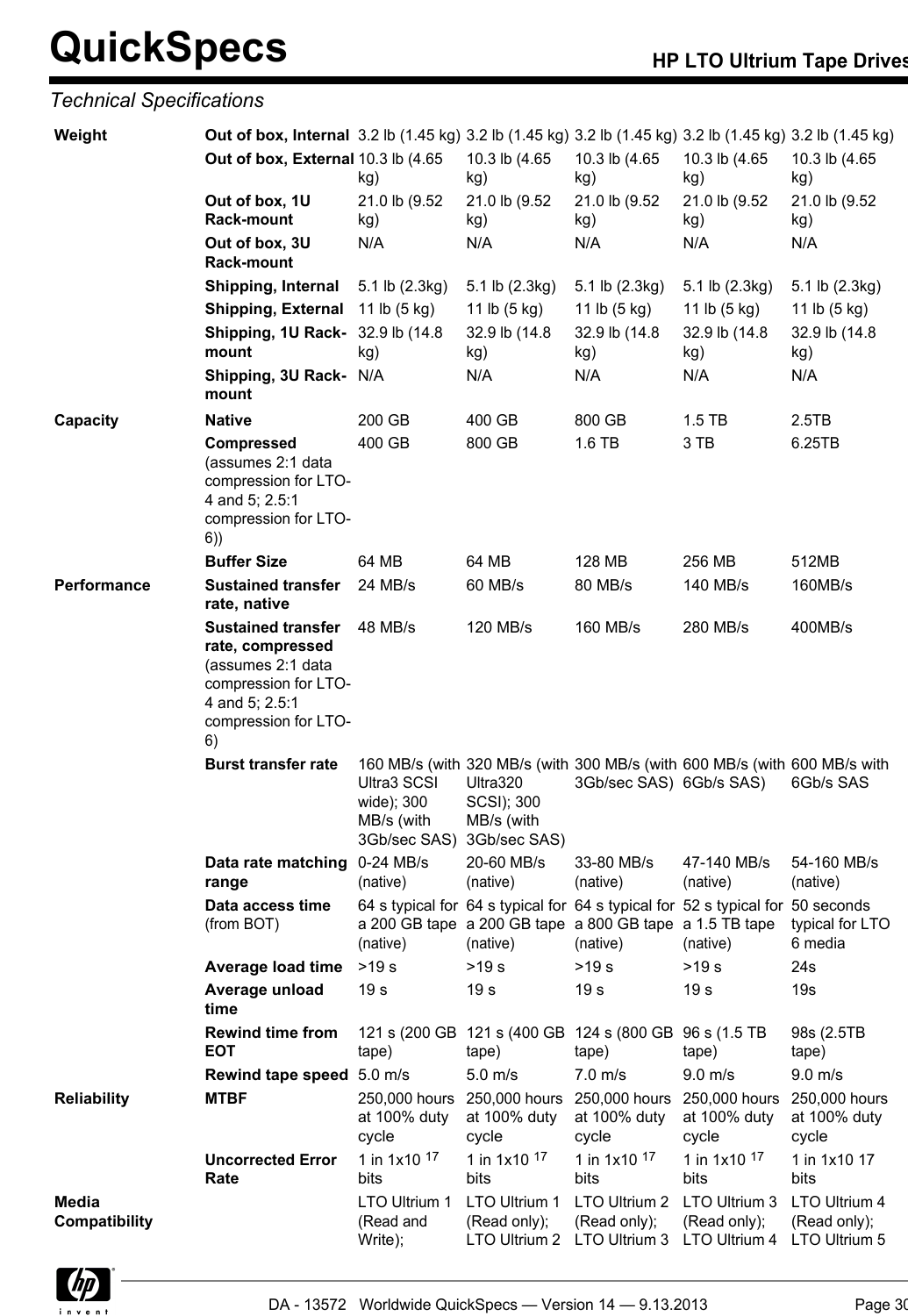*Technical Specifications*

|                    |                                   | LTO Ultrium 2<br>(Read and<br>Write)                                                                                                                                                                     | (Read and<br>Write);<br>LTO Ultrium 3<br>(Read and<br>Write)                                                                              | (Read and<br>Write);<br>LTO Ultrium 4<br>(Read and<br>Write)              | (Read and<br>Write);<br>LTO Ultrium 5<br>(Read and<br>Write)                                      | (Read and<br>Write);<br>LTO Ultrium 6<br>(Read and<br>write)                                      |
|--------------------|-----------------------------------|----------------------------------------------------------------------------------------------------------------------------------------------------------------------------------------------------------|-------------------------------------------------------------------------------------------------------------------------------------------|---------------------------------------------------------------------------|---------------------------------------------------------------------------------------------------|---------------------------------------------------------------------------------------------------|
| <b>Tape Format</b> | <b>Recording method</b>           | 8-channel<br>linear<br>serpentine                                                                                                                                                                        | 16-channel<br>linear<br>serpentine                                                                                                        | 16-channel<br>linear<br>serpentine                                        | 16-channel<br>linear<br>serpentine                                                                | 16-channel<br>linear<br>serpentine                                                                |
|                    | <b>Recording format</b>           | LTO Ultrium 2<br>LTO Ultrium 1<br>(for 100 GB<br>tape)                                                                                                                                                   | LTO Ultrium 3<br>LTO Ultrium 2<br>(for 200 GB<br>tape)                                                                                    | LTO Ultrium 4<br>LTO Ultrium 3<br>(for 400 GB<br>tape)                    | LTO Ultrium 5<br>LTO Ultrium 4<br>(for 800 GB<br>tape)                                            | LTO Ultrium 6<br>LTO Ultrium 5<br>(for 1.5 TB<br>tape)                                            |
|                    | Data compression                  | LTO DC dual<br>mode<br>compression<br>(an enhanced<br>version of<br>ALDC)                                                                                                                                | LTO DC dual<br>mode<br>compression<br>(an enhanced<br>version of<br>ALDC)                                                                 | LTO DC dual<br>mode<br>compression<br>(an enhanced<br>version of<br>ALDC) | LTO DC dual<br>mode<br>compression<br>(an enhanced<br>version of<br>ALDC)                         | LTO DC dual<br>mode<br>compression<br>(an enhanced<br>version of<br>ALDC)                         |
|                    | Error<br>detection/correction     |                                                                                                                                                                                                          | Reed-Solomon Reed-Solomon Reed-Solomon Reed-Solomon Reed-Solomon                                                                          |                                                                           |                                                                                                   |                                                                                                   |
|                    | <b>Read channel</b><br>technology | Partial<br>Response<br>Maximum<br>Likelihood<br>(PRML)                                                                                                                                                   | Partial<br>Response<br>Maximum<br>Likelihood<br>(PRML)                                                                                    | Partial<br>Response<br>Maximum<br>Likelihood<br>(PRML)                    | Partial<br>Response<br>Maximum<br>Likelihood<br>(PRML)                                            | Partial<br>Response<br>Maximum<br>Likelihood<br>(PRML)                                            |
|                    | Data encoding<br>method           | RLL 0,13/11                                                                                                                                                                                              | RLL 0,13/11                                                                                                                               | RLL 0,13/11                                                               | RLL 32/33                                                                                         | RLL 32/33                                                                                         |
| Interface          | Interface type                    | Wide Ultra3<br>SCSI (LVDS)<br>or 3Gb/sec<br><b>SAS</b>                                                                                                                                                   | Ultra320 SCSI<br>(LVDS) or<br>3Gb/sec SAS                                                                                                 | Ultra320 SCSI<br>(LVDS) or<br>3Gb/sec SAS                                 | 6Gb/sec Dual<br>Port SAS                                                                          | 6Gb/sec Dual<br>Port SAS                                                                          |
|                    | <b>SCSI connector</b>             | SCSI Internal:<br>68-pin LVDS<br>68-pin HD<br><b>LVDS</b><br><b>SCSI Array</b><br>module: 80-pin mount: 68-pin<br><b>SCA (SCSI</b><br>and power)<br><b>SCSI Rack-</b><br>mount: 68-pin<br><b>HD LVDS</b> | SCSI Internal:<br>68-pin LVDS<br>SCSI External: SCSI External: SCSI External:<br>68-pin HD<br><b>LVDS</b><br><b>SCSI Rack-</b><br>HD LVDS | SCSI Internal:<br>68-pin LVDS<br>68-pin HD<br><b>LVDS</b>                 | N/A                                                                                               | N/A                                                                                               |
|                    | <b>SAS connector</b>              | SAS Internal:<br>mini-SAS<br><b>SFF8482</b><br><b>SAS External:</b><br>mini-SAS<br><b>SFF8088</b>                                                                                                        | <b>SAS Internal:</b><br>mini-SAS<br><b>SFF8482</b><br>SAS External: SAS External:<br>mini-SAS<br><b>SFF8088</b>                           | SAS Internal:<br>mini-SAS<br><b>SFF8482</b><br>mini-SAS<br><b>SFF8088</b> | SAS Internal:<br>mini-SAS<br><b>SFF8482</b><br><b>SAS External:</b><br>mini-SAS<br><b>SFF8088</b> | SAS Internal:<br>mini-SAS<br><b>SFF8482</b><br><b>SAS External:</b><br>mini-SAS<br><b>SFF8088</b> |

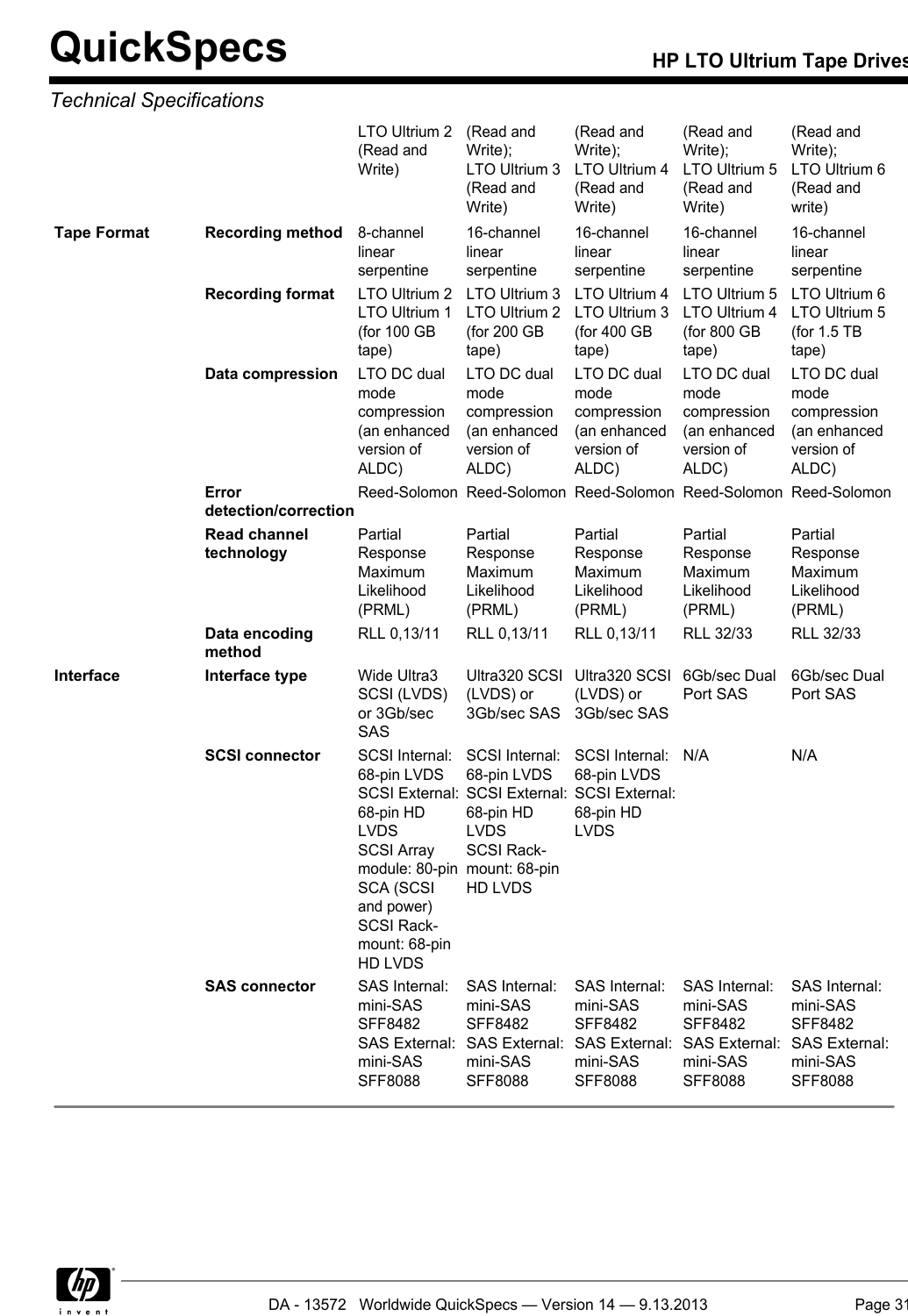### *Technical Specifications*

|                                        |                                                                           | Ultrium 448                                                                                                                                                                                  | Ultrium 920                                                                                  | Ultrium 1760                                                                               | Ultrium 3000                                                                                | Ultrium 6250                                                                              |
|----------------------------------------|---------------------------------------------------------------------------|----------------------------------------------------------------------------------------------------------------------------------------------------------------------------------------------|----------------------------------------------------------------------------------------------|--------------------------------------------------------------------------------------------|---------------------------------------------------------------------------------------------|-------------------------------------------------------------------------------------------|
| <b>Power</b><br><b>Specifications</b>  | <b>Power</b><br>requirements,<br>Internal (including<br>rack-mount model) | +5V@2.5A<br>(typical)<br>+5V@2.5A<br>(max)<br>+12V@0.7A<br>(typical)<br>+12V@2.1A<br>(max)                                                                                                   | +5V@2.5A<br>(typical)<br>+5V@2.5A<br>(max)<br>+12V@0.7A<br>(typical)<br>+12V@2.1A<br>(max)   | +5V@2.5A<br>(typical)<br>+5V@2.5A<br>(max)<br>+12V@0.7A<br>(typical)<br>+12V@2.1A<br>(max) | 5V@3.5A<br>(typical)<br>$+5V@3.7A$<br>(max)<br>+12V@0.7A<br>(typical)<br>+12V@1.9A<br>(max) | 5V@3.5A<br>(typical)<br>+5V@4.0A<br>(max)<br>+12V@0.6A<br>(typical)<br>+12V@2.5A<br>(max) |
|                                        | <b>Power</b><br>requirements,<br><b>External</b>                          | 100 to 240<br>VAC,<br>50-60 Hz,<br>auto-ranging,<br>0.7A max                                                                                                                                 | 100 to 240<br>VAC,<br>50-60 Hz,<br>auto-ranging,<br>0.7A max                                 | 100 to 240<br>VAC,<br>50-60 Hz,<br>auto-ranging,<br>0.7A max                               | 100 to 240<br>VAC,<br>50-60 Hz,<br>auto-ranging,<br>0.7A max                                | 100 to 240<br>VAC,<br>50-60 Hz,<br>auto-ranging,<br>0.8A max                              |
|                                        | <b>Power</b><br>requirements, Array (typical)<br><b>Module</b>            | $+5V@2.5A$<br>+5V@2.5A<br>(max)<br>+12V@0.7A<br>(typical)<br>+12V@2.1A<br>(max)                                                                                                              | $+5V@2.5A$<br>(typical)<br>+5V@2.5A<br>(max)<br>+12V@0.7A<br>(typical)<br>+12V@2.1A<br>(max) | N/A                                                                                        | N/A                                                                                         | N/A                                                                                       |
|                                        | Power consumption 13 Watts idle                                           | 20 Watts<br>typical<br>33 Watts max                                                                                                                                                          | 13 Watts idle<br>20 Watts<br>typical                                                         | 13 Watts idle<br>20 Watts<br>typical                                                       | 7 Watts idle<br>24 Watts<br>typical<br>33 Watts max 33 Watts max 34 Watts max 39 Watts max  | 4.1 Watts idle<br>24.5 Watts<br>typical                                                   |
| Environmental<br><b>Specifications</b> | <b>Temperature range</b>                                                  | Operating:<br>50° F to 95° F (10° C to 35° C) if 6 CFM airflow is provided<br>50° F to 104° F (10° C to 40° C) if 8CFM airflow is provided for Full-<br>Height, 5CFM airflow for Half-Height |                                                                                              |                                                                                            |                                                                                             |                                                                                           |
|                                        | Non-condensing                                                            |                                                                                                                                                                                              |                                                                                              | Non-Operating: -40° F to 151° F (-40° C to 66° C)                                          |                                                                                             | Operating: 20 to 80% RH (Non-condensing, max wet bulb temperature =                       |

26C)

temperature = 26C)

Non-Operating: 10 to 95% RH (Non-condensing, max wet bulb

**Standards Compliance** CSA Certification to C22.2, No.60950 (cCSAus) TÜV EN60950 (IEC 60950 and EN60950) CE Declaration of Conformity FCC 47 CFR Parts 15 NOM **VCCI** C-TICK RRL BSMI GOSH CB Certificate and Report (IEC 60950)

**humidity range**